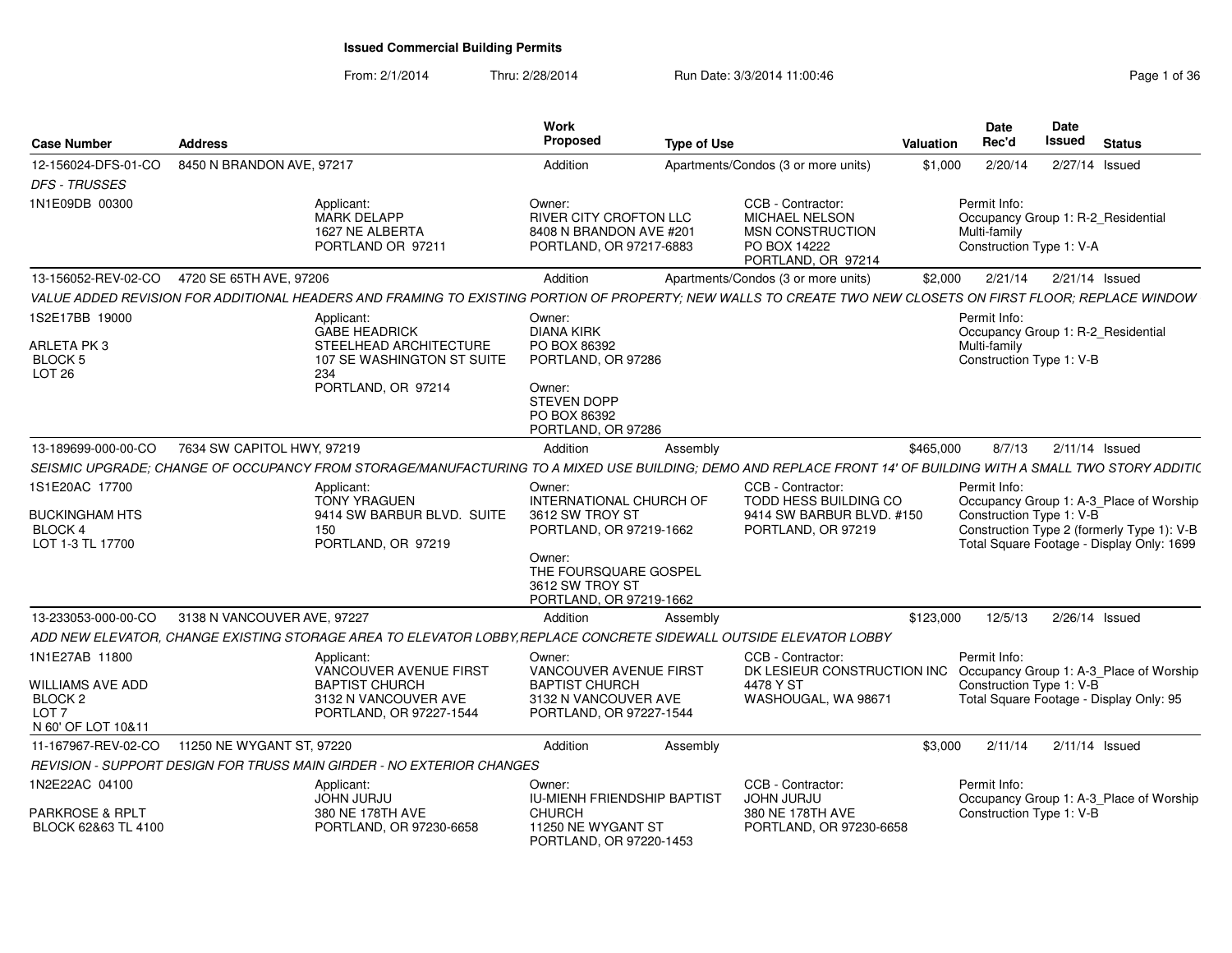From: 2/1/2014

Thru: 2/28/2014 Run Date: 3/3/2014 11:00:46 Research 2010 Rage 2 of 36

| <b>Case Number</b>                                                                     | <b>Address</b>               |                                                                                                                                                                                                    | Work<br>Proposed                                                                              | <b>Type of Use</b> |                                                                                                                                                                                                 | Valuation | Date<br>Rec'd                                                                                                    | Date<br>Issued | <b>Status</b>                                                                           |
|----------------------------------------------------------------------------------------|------------------------------|----------------------------------------------------------------------------------------------------------------------------------------------------------------------------------------------------|-----------------------------------------------------------------------------------------------|--------------------|-------------------------------------------------------------------------------------------------------------------------------------------------------------------------------------------------|-----------|------------------------------------------------------------------------------------------------------------------|----------------|-----------------------------------------------------------------------------------------|
| 13-167594-REV-03-CO                                                                    | 107 SE GRAND AVE, 97214      |                                                                                                                                                                                                    | Addition                                                                                      | <b>Business</b>    |                                                                                                                                                                                                 | \$520,000 | 12/13/13                                                                                                         |                | $2/3/14$ Issued                                                                         |
|                                                                                        |                              | VALUE ADDED REVISION - INCREASED SCOPE OF WORK TO INCLUDE RENOVATION OF PARTS DEPARTMENT, SERVICE CUSTOMER FACILITIES, AND SERVICE TECHNICIAN LOCKERS                                              |                                                                                               |                    |                                                                                                                                                                                                 |           |                                                                                                                  |                |                                                                                         |
| 1N1E35CC 03300<br><b>EAST PORTLAND</b><br>BLOCK 105<br>LOT 1-4<br>LOT 5-8 EXC PT IN ST |                              | Applicant:<br><b>STEVEN MAGUIRE</b><br>AXIS DESIGN GROUP<br>11104 SE STARK<br>PORTLAND OR 97216                                                                                                    | Owner:<br>WENTWORTH LAND CO<br>107 SE GRAND AVE<br>PORTLAND, OR 97214-1113                    |                    | CCB - Contractor:<br>R & H CONSTRUCTION<br><b>1530 SW TAYLOR STREET</b><br>PORTLAND, OR 97205                                                                                                   |           | Permit Info:<br>Occupancy Group 1: S-1_Storage -<br>Moderate Hazard, Warehouse<br>Construction Type 1: III-B     |                | Construction Type 2 (formerly Type 1): III-B                                            |
| 12-211243-000-00-CO                                                                    | 2515 NW 28TH AVE, 97210      |                                                                                                                                                                                                    | Addition                                                                                      | Factory/Industrial |                                                                                                                                                                                                 | \$279,410 | 12/4/12                                                                                                          |                | 2/11/14 Under Inspection                                                                |
|                                                                                        |                              | CREATE EXTERIOR PROCESS AREA WITH SPILL CONTAINMENT; INSTALL EXTERIOR CONCRETE FOOTINGS FOR BIODIESEL MANUFACTURING EQUIPMENT INCLUDING TANKS AND PROCESS SK                                       |                                                                                               |                    |                                                                                                                                                                                                 |           |                                                                                                                  |                |                                                                                         |
| 1N1E29DB 00400                                                                         |                              | Applicant:<br><b>MATT BURNS</b><br>OREGON OILS INC<br>2501 NW 28TH AVE<br>PORTLAND, OR 97210                                                                                                       | Owner:<br>DB & EB LLC<br>2515 NW 28TH AVE<br>PORTLAND, OR 97210                               |                    |                                                                                                                                                                                                 |           | Permit Info:<br>Factory, Mod.Hazard<br>Construction Type 1: V-B<br>Total Square Footage - Display Only:<br>42240 |                | Occupancy Group 1: F-1_Industrial Plant -<br>Construction Type 2 (formerly Type 1): V-B |
| 10-171926-REV-02-CO                                                                    | 2946 NE COLUMBIA BLVD, 97211 |                                                                                                                                                                                                    | Addition                                                                                      | Hazardous          |                                                                                                                                                                                                 |           | \$110,069 10/17/13                                                                                               |                | 2/10/14 Issued                                                                          |
|                                                                                        |                              | ***Value added revision adding pump weather and containment protection, and truck loading rack. and canopy, original a bidder design item now being designed by EOR.CANOPY IS A SEPARATE STRUCTURE |                                                                                               |                    |                                                                                                                                                                                                 |           |                                                                                                                  |                |                                                                                         |
| 1N1E13BA 03500                                                                         |                              | Applicant:<br><b>MIKE COYLE</b><br><b>FASTER PERMITS</b><br>14334 NW EAGLERIDGE LANE<br>PORTLAND, OR 97229                                                                                         |                                                                                               |                    | CCB - Contractor:<br>PERLO CONSTRUCTION LLC<br>7190 SW Sandburg St.<br>Portland, OR 97223<br>CCB - Contractor:<br>PERLO CONSTRUCTION GROUP<br>INC.<br>7190 SW SANDBURG ST<br>PORTLAND, OR 97223 |           | Permit Info:<br>Factory, Mod.Hazard<br>Construction Type 1: II-B                                                 |                | Occupancy Group 1: F-1_Industrial Plant -                                               |
| 13-126837-REV-04-CO                                                                    | 100 NW 20TH AVE, 97209       |                                                                                                                                                                                                    | Addition                                                                                      | Mercantile         |                                                                                                                                                                                                 | \$        | 2/3/14                                                                                                           |                | $2/3/14$ Issued                                                                         |
|                                                                                        |                              | revision to Occupant Safety Plan. Stair S4 to be removed when first floor-phase 2a exits (new temp and existing to remain) are constructed and operational.                                        |                                                                                               |                    |                                                                                                                                                                                                 |           |                                                                                                                  |                |                                                                                         |
| 1N1E33CA 14500<br>KINGS 2ND ADD<br><b>BLOCK 29 TL 14500</b>                            |                              | Applicant:<br>JOHN FLYNN<br>RESOLVE ARCHITECTURE AND<br><b>PLANNING</b><br>3742 SE MILL ST<br>PORTLAND, OR 97214                                                                                   | Owner:<br>FRED MEYER INC<br>1014 VINE ST 7TH FLOOR<br>CINCINNATI, OH 45202-1141               |                    | CCB - Contractor:<br>R & O CONSTRUCTION CO<br>933 WALL AVE<br>OGDEN, UT 84404                                                                                                                   |           | Permit Info:<br>Station<br>Construction Type 1: I-B                                                              |                | Occupancy Group 1: M_Store, Service<br>Construction Type 2 (formerly Type 1): I-B       |
| 13-232170-000-00-CO                                                                    | 2020 SW 4TH AVE, 97201       |                                                                                                                                                                                                    | Addition                                                                                      | Utility            |                                                                                                                                                                                                 |           | \$10,000 11/26/13                                                                                                |                | 2/20/14 Issued                                                                          |
|                                                                                        |                              | REMOVE/RELOCATE EXISTING RADIO EQUIPMENT WITHIN EXISTING MECHANICAL ROOM                                                                                                                           |                                                                                               |                    |                                                                                                                                                                                                 |           |                                                                                                                  |                |                                                                                         |
| 1S1E03CC 01000<br>SOUTH AUDITORIUM ADD<br><b>BLOCK B</b><br>LOT 2 TL 1000              |                              | Applicant:<br>SKIP GREENE<br>T MOBILE WEST LLC<br>10520 SE WASHINGTON ST, STE<br>200<br>PORTLAND, OR 97216                                                                                         | Owner:<br>PARKSIDE CENTER ASSOCIATES<br>LLC.<br>810 NW MARSHALL ST #300<br>PORTLAND, OR 97209 |                    | CCB - Contractor:<br><b>TEATHER BAILEY</b><br>LEGACY WIRELESS SERVICES INC<br>15580 SE FOR MOR COURT<br>CLACKAMAS, OR 97015                                                                     |           |                                                                                                                  |                |                                                                                         |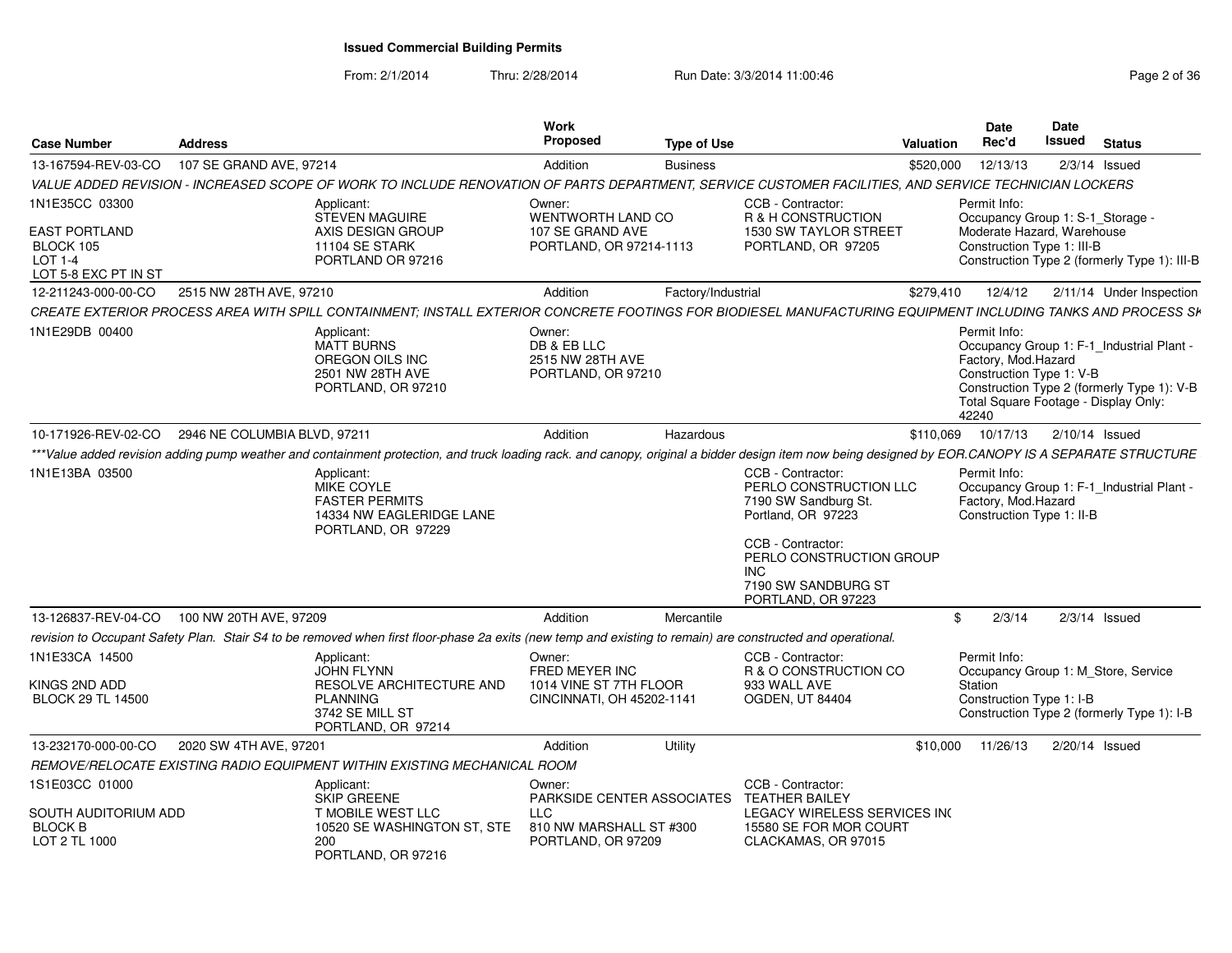From: 2/1/2014

| <b>Case Number</b>                                        | <b>Address</b>                          |                                                                                                                                                                        | Work<br>Proposed                                                                   | <b>Type of Use</b> |                                                                                                                                              | <b>Valuation</b> | Date<br>Rec'd                                                                                     | Date<br>Issued | <b>Status</b>                               |
|-----------------------------------------------------------|-----------------------------------------|------------------------------------------------------------------------------------------------------------------------------------------------------------------------|------------------------------------------------------------------------------------|--------------------|----------------------------------------------------------------------------------------------------------------------------------------------|------------------|---------------------------------------------------------------------------------------------------|----------------|---------------------------------------------|
| 12-200570-000-00-CO                                       | 7610 SE 52ND AVE, 97206                 |                                                                                                                                                                        | Addition                                                                           | Utility            |                                                                                                                                              | \$80,000         | 10/31/12                                                                                          |                | 2/26/14 Issued                              |
|                                                           |                                         | EXTEND EXISTING TOWER FROM 70' TO 100'. ADD 9 NEW ANTENNAS ON TOWER, ADD NEW ICE BRIDGE FROM SHELTER TO TOWER - SE 12-202234-CO FOR ADJACENT EQUIPMENT SHELTER         |                                                                                    |                    |                                                                                                                                              |                  |                                                                                                   |                |                                             |
| 1S2E19DB 15500                                            |                                         | Applicant:<br><b>DANIEL BAUM</b><br>AMERICAN TOWER<br>2922 WESTERN AVE APT 425<br>SEATLLE, WA 98121                                                                    | Owner:<br><b>GERALDEAN H RHYNE</b><br>19577 MORRIE DR<br>OREGON CITY, OR 97045     |                    | CCB - Contractor:<br><b>WESTOWER COMMUNICATIONS</b><br>INC.<br>19500 SW CIPOLE ROAD<br>TUALATIN, OR 97062                                    |                  | Permit Info:<br>Occupancy Group 1: U Private<br>Garage\Utility Misc.<br>Construction Type 1: V-B  |                | Construction Type 2 (formerly Type 1): II-B |
| 13-236289-000-00-CO                                       | 299 NW SKYLINE BLVD, 97229              |                                                                                                                                                                        | Addition                                                                           | Utility            |                                                                                                                                              | \$55.000         | 12/10/13                                                                                          |                | $2/11/14$ Issued                            |
|                                                           |                                         | DRILL EXISTING TOWER DIAGONALS AND INSTALL STEEL STRUCTURAL SUPPORT MEMBERS ON LOWER 100 FEET OF TOWER                                                                 |                                                                                    |                    |                                                                                                                                              |                  |                                                                                                   |                |                                             |
| 1N1W36DD 01100<br>SECTION 36 1N 1W<br>TL 1100 9.92 ACRES  |                                         | Applicant:<br><b>ERIC DEVRIES</b><br>RADIO TOWER CO<br>15865 SE 114TH AVE STE A<br>CLACKAMAS, OR 97015                                                                 | Owner:<br>KING BROADCASTING CO<br>1501 SW JEFFERSON ST<br>PORTLAND, OR 97201       |                    | CCB - Contractor:<br><b>ERIC DEVRIES</b><br>RADIO TOWER CO<br>15865 SE 114TH AVE STE A<br>CLACKAMAS, OR 97015                                |                  | Permit Info:<br>Occupancy Group 1: U Private<br>Garage\Utility Misc.<br>Construction Type 1: II-B |                |                                             |
| 13-217926-000-00-CO                                       | 1914 SE HAIG ST, 97202                  |                                                                                                                                                                        | Addition                                                                           | Utility            |                                                                                                                                              | \$10,000         | 10/17/13                                                                                          |                | $2/13/14$ Issued                            |
|                                                           |                                         | REMOVE AND REPLACE (2) PANEL ANTENNAS ON AN EXISTING CELL TOWER                                                                                                        |                                                                                    |                    |                                                                                                                                              |                  |                                                                                                   |                |                                             |
| 1S1E11AC 13900<br>SMITHS SUB & ADD EP<br>BLOCK 8<br>LOT 8 |                                         | Applicant:<br><b>GEORGE PIERCE</b><br>RYKA CONSULTING<br>918 SOUTH HORTON ST, SUITE<br>1002                                                                            | Owner:<br><b>KELLY C BRUUN</b><br>3611 SE 20TH AVE #300<br>PORTLAND, OR 97202      |                    | CCB - Contractor:<br><b>WESTOWER COMMUNICATIONS</b><br>INC.<br>19500 SW CIPOLE ROAD<br>TUALATIN, OR 97062                                    |                  | Permit Info:<br>Occupancy Group 1: U Private<br>Garage\Utility Misc.<br>Construction Type 1: V-B  |                |                                             |
| SEE R271506 (R776102121) FOR CELL SITE                    |                                         | SEATTLE WA 98134                                                                                                                                                       |                                                                                    |                    |                                                                                                                                              |                  |                                                                                                   |                |                                             |
| 13-234308-000-00-CO                                       | 16603 SE DIVISION ST, 97233             |                                                                                                                                                                        | Addition                                                                           | Utility            |                                                                                                                                              | \$10,000         | 12/4/13                                                                                           |                | 2/26/14 Issued                              |
|                                                           | REMOVE AND REPLACE THREE PANEL ANTENNAS |                                                                                                                                                                        |                                                                                    |                    |                                                                                                                                              |                  |                                                                                                   |                |                                             |
| 1S3E06CC 03200<br>SECTION 06 1S 3E<br>TL 3200 7.51 ACRES  |                                         | Applicant:<br><b>GEORGE PIERCE</b><br>RYKA CONSULTING<br>918 SOUTH HORTON ST, SUITE<br>1002<br>SEATTLE WA 98134                                                        | Owner:<br><b>EASTGATE THEATRE INC</b><br>PO BOX 460069<br>ESCONDIDO, CA 92046-0069 |                    | CCB - Contractor:<br>WESTOWER COMMUNICATIONS<br><b>INC</b><br>19500 SW CIPOLE ROAD<br>TUALATIN, OR 97062                                     |                  | Permit Info:<br>Occupancy Group 1: U Private<br>Garage\Utility Misc.<br>Construction Type 1: II-B |                | Total Square Footage - Display Only: 100    |
| 13-147695-000-00-CO                                       | 1799 SW CANBY ST, 97219                 |                                                                                                                                                                        | Addition                                                                           | Utility            |                                                                                                                                              | \$20,000         | 5/3/13                                                                                            |                | $2/13/14$ Issued                            |
|                                                           |                                         | REMOVAL OF (6) EXISTING PANEL ANTENNAS AND INSTALLATION OF (3) NEW PANEL ANTENNAS - TOTAL 3 ON WATER TOWER. (6) REMOTE RADIO UNITS INSTALLED, (2) PER SECTOR. (3) EQUI |                                                                                    |                    |                                                                                                                                              |                  |                                                                                                   |                |                                             |
| 1S1E21BD 07100                                            |                                         | Applicant:<br><b>SEAN LUSBY</b><br><b>KDC ARCHITECTS</b><br>6975 SW SANDBURG RD #100<br>PORTLAND, OR 97223                                                             | Owner:<br>PORTLAND CITY OF<br>1120 SW 5TH AVE #609<br>PORTLAND, OR 97204-1912      |                    | CCB - Contractor:<br><b>KEVIN MARTIN</b><br><b>GENERAL DYNAMICS</b><br>INFORMATION TECHNOLOGY INC<br>77 A STREET<br>NEEDHAM, MA 02494        |                  | Permit Info:<br>Occupancy Group 1: U_Private<br>Garage\Utility Misc.<br>Construction Type 1: V-B  |                |                                             |
| 13-225722-000-00-CO                                       | 511 SW 10TH AVE, 97205                  |                                                                                                                                                                        | Addition                                                                           | Utility            |                                                                                                                                              | \$15,000         | 11/7/13                                                                                           |                | $2/12/14$ Issued                            |
|                                                           |                                         | ADDITION OF ONE (1) POINT TO POINT MICROWAVE DISH ANTENNA TO GO INSIDE EXISTING SCREENING                                                                              |                                                                                    |                    |                                                                                                                                              |                  |                                                                                                   |                |                                             |
| 1N1E34CC 05800                                            |                                         | Applicant:<br>NOAH GRODZIN<br><b>CASCADIA PM</b><br>5501 NE 109TH CT SUITE A2<br>VANCOUVER WA 98662                                                                    | Owner:<br>511 SW 10TH LLC<br>621 SW ALDER ST #605<br>PORTLAND, OR 97205            |                    | CCB - Contractor:<br><b>KEVIN MARTIN</b><br><b>GENERAL DYNAMICS</b><br><b>INFORMATION TECHNOLOGY INC</b><br>77 A STREET<br>NEEDHAM, MA 02494 |                  |                                                                                                   |                |                                             |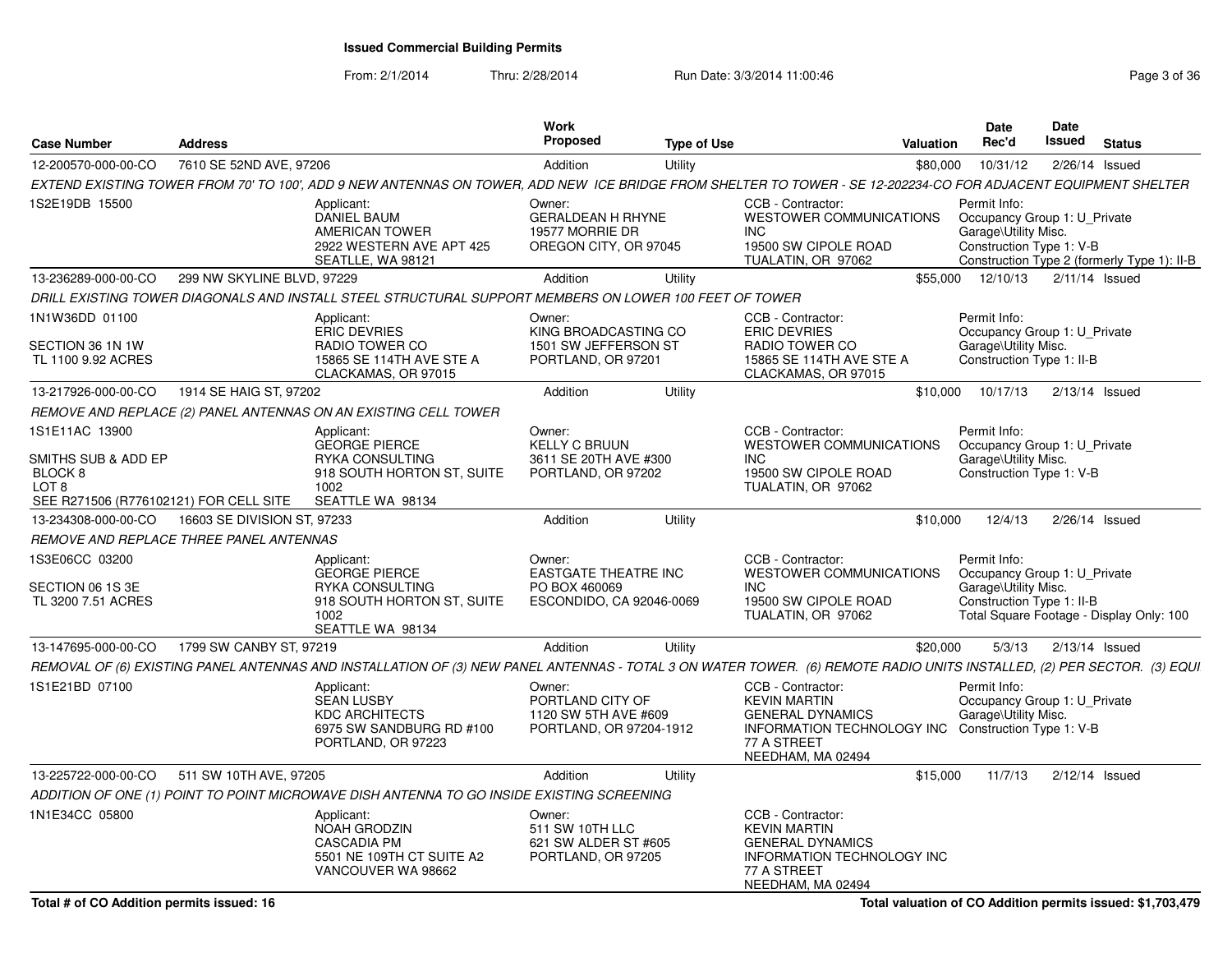| Case Number                                                                                | <b>Address</b>                        |                                                                                                                                                              | Work<br><b>Proposed</b>                                                            | <b>Type of Use</b> |                                                                                                                        | Valuation | <b>Date</b><br>Rec'd                                       | Date | <b>Issued</b> Status                   |
|--------------------------------------------------------------------------------------------|---------------------------------------|--------------------------------------------------------------------------------------------------------------------------------------------------------------|------------------------------------------------------------------------------------|--------------------|------------------------------------------------------------------------------------------------------------------------|-----------|------------------------------------------------------------|------|----------------------------------------|
| 14-117543-000-00-CO                                                                        | 4008 SE 174TH AVE                     |                                                                                                                                                              | Alteration                                                                         |                    | Apartments/Condos (3 or more units)                                                                                    | \$900     | 2/18/14                                                    |      | 2/18/14 Issued                         |
| REPLACE SIDING ON BUMP OUTS OF BUILDING                                                    |                                       |                                                                                                                                                              |                                                                                    |                    |                                                                                                                        |           |                                                            |      |                                        |
| 1S3E07DC 00700                                                                             |                                       | Applicant:<br><b>STEVE GIBSON</b><br>STEVE GIBSON CONSTRUCTION<br>CO INC<br>10271 SE 54TH AVE<br>MILWAUKIE OR 97222                                          | Owner:<br>ANDREWS FOOTHILLS LLC<br>5845 JEAN RD<br>LAKE OSWEGO, OR 97035           |                    | CCB - Contractor:<br><b>CREATIVE CONTRACTING</b><br>13607 BARCLAY HILLS DR<br>OREGON CITY, OR 97045                    |           | Permit Info:<br>Multi-family<br>Construction Type 1: V-B   |      | Occupancy Group 1: R-2_Residential     |
| 13-100133-REV-01-CO 831 NW 24TH AVE, 97210                                                 |                                       |                                                                                                                                                              | Alteration                                                                         |                    | Apartments/Condos (3 or more units)                                                                                    | \$13.492  |                                                            |      | 2/28/14  2/28/14  Issued               |
|                                                                                            |                                       | ADDED VALUE REVISION - KITCHEN (MAIN) AND BATHROOM (UPPER) REMODEL & EGRESS WINDOW                                                                           |                                                                                    |                    |                                                                                                                        |           |                                                            |      |                                        |
| 1N1E33BC 15000<br>KINGS 2ND ADD<br><b>BLOCK 4</b><br>LOT 1&2                               |                                       | Applicant:<br><b>KATHY JOHNSON</b><br>HENNEBERY EDDY ARCHITECTS.<br>INC.<br>921 SW WASHINGTON ST, SUITE<br>250<br>PORTLAND OR 97205                          | Owner:<br>831 NW 24TH AVENUE LLC<br>6312 SW CAPITOL HWY #505<br>PORTLAND, OR 97239 |                    | CCB - Contractor:<br><b>R&amp;H CONSTRUCTION</b><br>1530 SW TAYLOR ST<br>PORTLAND OR 97205                             |           | Permit Info:<br>and Two Family<br>Construction Type 1: V-B |      | Occupancy Group 1: R-3_Residential One |
| 14-115094-000-00-CO                                                                        | 5300 SW LANDING SQUARE DR - Unit 10-A |                                                                                                                                                              | Alteration                                                                         |                    | Apartments/Condos (3 or more units)                                                                                    | \$20,000  |                                                            |      | 2/11/14 2/11/14 Issued                 |
|                                                                                            |                                       | REMODEL DINING ROOM, REMOVE PORTION OF ANGLED GLASS AND INSTALL FLAT ROOF                                                                                    |                                                                                    |                    |                                                                                                                        |           |                                                            |      |                                        |
| 1S1E15BD 90077<br>THE LANDING CONDOMINIUMS<br><b>LOT 10-A</b>                              |                                       | Applicant:<br><b>TOM SAWYER</b><br>COMPLETE REMODELING SERVIC 5300 SW LANDING SQUARE DR<br>PO BOX 403<br>WEST LINN, OR 97068                                 | Owner:<br><b>WILLIAM SWINDELLS</b><br>10-A<br>PORTLAND, OR 97239-5930              |                    | CCB - Contractor:<br>TOM SAWYER<br><b>COMPLETE REMODELING SERVIC Multi-family</b><br>PO BOX 403<br>WEST LINN, OR 97068 |           | Permit Info:<br>Construction Type 1: V-A                   |      | Occupancy Group 1: R-2 Residential     |
| 14-115372-000-00-CO  2222 NW HOYT ST - Unit 302                                            |                                       |                                                                                                                                                              | Alteration                                                                         |                    | Apartments/Condos (3 or more units)                                                                                    | \$3,600   |                                                            |      | 2/11/14  2/11/14  Issued               |
|                                                                                            |                                       | INTERIOR BATHROOM REMODEL, FRAME IN SHORT WALL IN FRONT OF TUB, NEW VANITY, SHOWER AND FLOOR TILE                                                            |                                                                                    |                    |                                                                                                                        |           |                                                            |      |                                        |
| 1N1E33BD 44010<br>TWENTY-TWO TWENTY-TWO HOYT STREET<br>CONDOMINIUMS<br>LOT 302             |                                       | Applicant:<br>RICHARD CHARLES LUNDQUIST<br>25455 NW DIXIE MTN RD<br>SCAPPOOSE, OR 97056                                                                      | Owner:<br>CAROL J OLWELL<br>2222 NW HOYT ST #302<br>PORTLAND, OR 97210             |                    | CCB - Contractor:<br>RICHARD CHARLES LUNDQUIST<br>25455 NW DIXIE MTN RD<br>SCAPPOOSE, OR 97056                         |           | Permit Info:<br>Multi-family                               |      | Occupancy Group 1: R-2 Residential     |
| 13-195279-000-00-CO 726 SW 11TH AVE, 97205                                                 |                                       |                                                                                                                                                              | Alteration                                                                         |                    | Apartments/Condos (3 or more units)                                                                                    | \$606,000 | 8/20/13                                                    |      | $2/4/14$ Issued                        |
|                                                                                            |                                       | 12/03/13 rhj-VOLUNTARY SEISMIC UPGRADES ADDED TO PERMIT. SEE COMMENTSDEMO EXISTING SHARED BATHROOMS AND BUILD PRIVATE BATHROOMS FOR EACH SLEEPING ROOM. DEMO |                                                                                    |                    |                                                                                                                        |           |                                                            |      |                                        |
| 1N1E33DD 05300<br>PORTLAND<br>N 42' OF LOT 6 BLOCK 251<br>N 42' OF W 5' OF LOT 3 BLOCK 251 |                                       | Applicant:<br><b>TIFFONIE CARROLL</b><br>RICHARD BROWN ARCHITECT AIA 2791 OAK ALY #5<br>239 NW 13TH AVE #305<br>PORTLAND OR 97209                            | Owner:<br><b>GEARY STREET VENTURES LLC</b><br>EUGENE, OR 97405-3692                |                    | CCB - Contractor:<br>R & H CONSTRUCTION<br>1530 SW TAYLOR STREET<br>PORTLAND, OR 97205                                 |           | Permit Info:<br>Multi-family<br>Construction Type 1: III-B |      | Occupancy Group 1: R-2 Residential     |
| 13-100129-REV-05-CO 831 NW 24TH AVE, 97210                                                 |                                       |                                                                                                                                                              | Alteration                                                                         |                    | Apartments/Condos (3 or more units)                                                                                    | \$25.000  |                                                            |      | 2/11/14 2/11/14 Issued                 |
|                                                                                            |                                       | REVISION - ADD FOUNDATION DRAINS AND YARD DRAINS TO RESOLVE BASEMENT LEAKING                                                                                 |                                                                                    |                    |                                                                                                                        |           |                                                            |      |                                        |
| 1N1E33BC 15000                                                                             |                                       | Applicant:<br><b>KATHY JOHNSON</b>                                                                                                                           | Owner:<br><b>CLARK HOUSE LLC</b>                                                   |                    | CCB - Contractor:<br>RH CONSTRUCTION                                                                                   |           | Permit Info:                                               |      | Occupancy Group 1: R-2 Residential     |
| KINGS 2ND ADD<br>BLOCK 4<br>LOT 1&2                                                        |                                       | HENNEBERY EDDY ARCHITECTS, 333 SO. STATE ST #V-249<br>INC.<br>921 SW WASHINGTON ST, SUITE<br>250<br>PORTLAND OR 97205                                        | LAKE OSWEGO, OR 97034                                                              |                    | 1530 SW TAYLOR ST<br>PORTLAND OR 97205                                                                                 |           | Multi-family<br>Construction Type 1: V-B                   |      |                                        |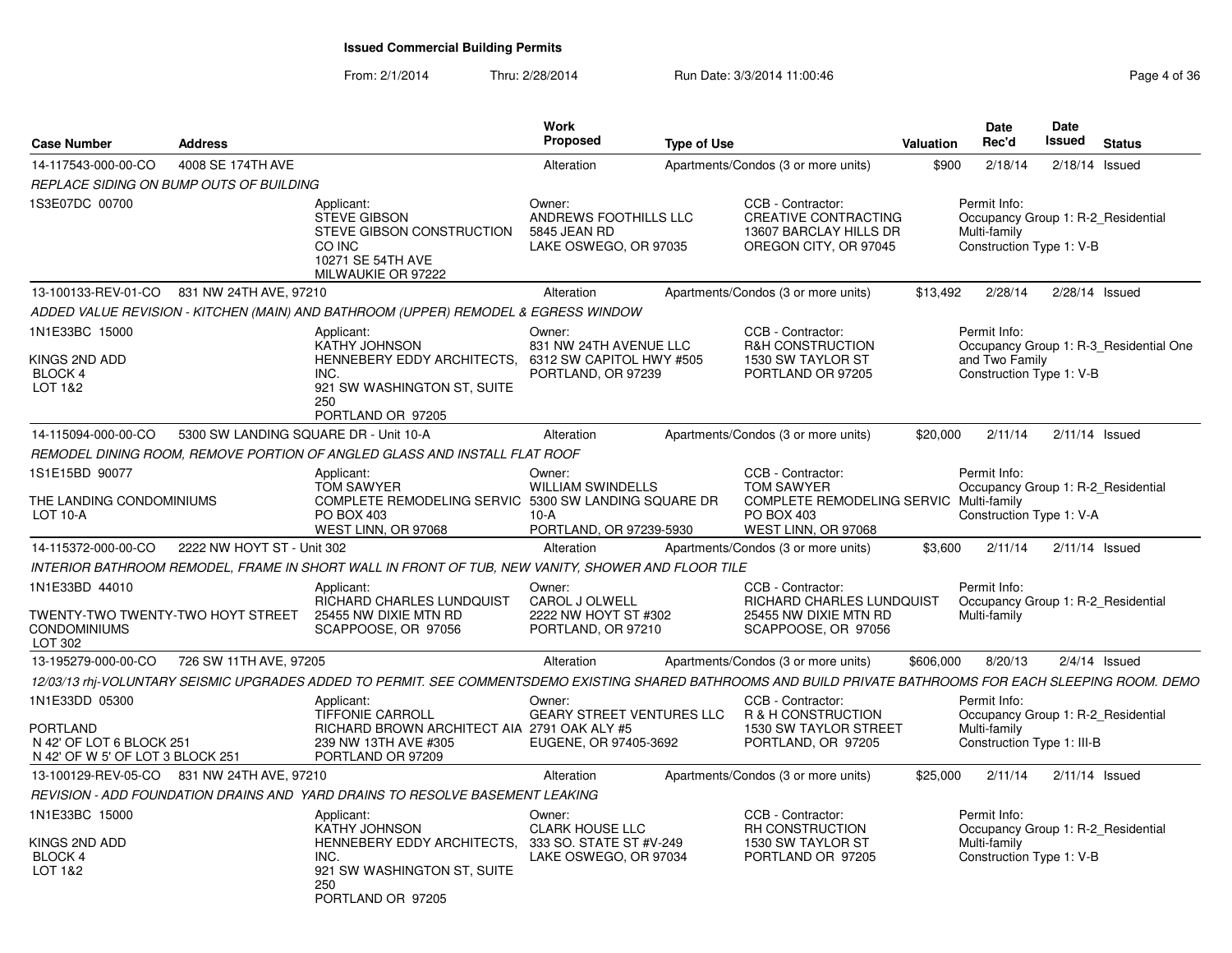#### From: 2/1/2014Thru: 2/28/2014 **Run Date: 3/3/2014 11:00:46 Pag F Pag**

| <b>Case Number</b>                                                                                | <b>Address</b>             |                                                                                                                                                                      | Work<br>Proposed                                                                            | <b>Type of Use</b> |                                                                                                                     | Valuation | Date<br>Rec'd                                                                                       | <b>Date</b><br><b>Issued</b> | <b>Status</b>                       |
|---------------------------------------------------------------------------------------------------|----------------------------|----------------------------------------------------------------------------------------------------------------------------------------------------------------------|---------------------------------------------------------------------------------------------|--------------------|---------------------------------------------------------------------------------------------------------------------|-----------|-----------------------------------------------------------------------------------------------------|------------------------------|-------------------------------------|
| 14-100732-000-00-CO                                                                               | 1033 SW YAMHILL ST, 97205  |                                                                                                                                                                      | Alteration                                                                                  |                    | Apartments/Condos (3 or more units)                                                                                 | \$2.000   | 1/3/14                                                                                              | 2/4/14 Final                 |                                     |
| FIRE TESTING FOR CERTIFICATION                                                                    |                            |                                                                                                                                                                      |                                                                                             |                    |                                                                                                                     |           |                                                                                                     |                              |                                     |
| 1N1E33DD 05200<br><b>PORTLAND</b><br>W 55' OF LOT 5 BLOCK 251<br>S 8' OF W 55' OF LOT 6 BLOCK 251 |                            | Applicant:<br><b>ED NUKALA</b><br><b>IPM</b><br>721 SW OAK ST<br>PORTLAND, OR 97205                                                                                  | Owner:<br>KACHLIK-YAMHILL LLC<br>911 SW BROADWAY DR<br>PORTLAND, OR 97201                   |                    | CCB - Contractor:<br><b>INCOME PROPERTY</b><br>MANAGEMENT CO<br>721 SW OAK ST #100<br>PORTLAND, OR 97205            |           |                                                                                                     |                              |                                     |
| 13-242018-000-00-CO                                                                               | 4110 NE SANDY BLVD, 97212  |                                                                                                                                                                      | Alteration                                                                                  |                    | Apartments/Condos (3 or more units)                                                                                 | \$115,500 | 12/27/13                                                                                            | $2/11/14$ Issued             |                                     |
|                                                                                                   |                            | TENANT IMPROVEMENT FOR FIRST TIME TENANT IN EXISTING MIXED USE BUILDING - NEW INTERIOR PARTITIONS, CASEWORK, PLUMBING FIXTURES, LIGHTING, FINISHES, AND EQUIPMENT, 1 |                                                                                             |                    |                                                                                                                     |           |                                                                                                     |                              |                                     |
| 1N1E25DD 10700                                                                                    |                            | Applicant:<br><b>HEATHER MCGRATH</b><br>MYHRE GROUP ARCHITECTS<br>620 SW 5TH AVE, STE 500<br>PORTLAND, OR 97204                                                      | Owner:<br>THE HOLLYWOOD APARTMENTS<br><b>LLC</b><br>735 SW 158TH AVE<br>BEAVERTON, OR 97006 |                    | CCB - Contractor:<br>SK HOFF CONSTRUCTION LLC<br>735 SW 158TH AVE<br>BEAVERTON, OR 97006                            |           | Permit Info:<br>Station<br>Construction Type 1: I-A                                                 |                              | Occupancy Group 1: M_Store, Service |
| 13-242016-000-00-CO                                                                               | 4118 NE SANDY BLVD         |                                                                                                                                                                      | Alteration                                                                                  |                    | Apartments/Condos (3 or more units)                                                                                 | \$269,500 | 12/27/13                                                                                            | $2/18/14$ Issued             |                                     |
|                                                                                                   |                            | TENANT IMPROVEMENT FOR FIRST TIME RESTAURANT TENANT IN EXISTING MIXED USE BUILDING - NEW INTERIOR PARTITIONS, CASEWORK, PLUMBING FIXTURES, LIGHTING, FINISHES, AND   |                                                                                             |                    |                                                                                                                     |           |                                                                                                     |                              |                                     |
| 1N1E25DD 10700                                                                                    |                            | Applicant:<br><b>HEATHER MCGRATH</b><br><b>MYHRE GROUP ARCHITECTS</b><br>620 SW 5TH AVE, STE 500<br>PORTLAND, OR 97204                                               | Owner:<br>THE HOLLYWOOD APARTMENTS<br><b>LLC</b><br>735 SW 158TH AVE<br>BEAVERTON, OR 97006 |                    | CCB - Contractor:<br>SK HOFF CONSTRUCTION LLC<br>735 SW 158TH AVE<br>BEAVERTON, OR 97006                            |           | Permit Info:<br>Occupancy Group 1: B_Bank, Off.,<br>Med.Off., Pub.Bldg.<br>Construction Type 1: I-A |                              |                                     |
| 14-120367-000-00-CO                                                                               | 4837 E BURNSIDE ST, 97213  |                                                                                                                                                                      | Alteration                                                                                  |                    | Apartments/Condos (3 or more units)                                                                                 | \$16,500  | 2/25/14                                                                                             | 2/25/14 Issued               |                                     |
| REPAIR SW EXTERIOR WALL DUE TO DAMAGE FROM CAR CRASH                                              |                            |                                                                                                                                                                      |                                                                                             |                    |                                                                                                                     |           |                                                                                                     |                              |                                     |
| 1N2E31CA 09300                                                                                    |                            | Applicant:<br>THE HOME THEATER<br><b>CONSULTANTS LLC</b><br>4837 E BURNSIDE ST APT #12<br>PORTLAND, OR 97215                                                         | Owner:<br><b>STOLL PROPERTIES LIMITED</b><br>6605 SW VERMONT ST<br>TIGARD, OR 97223-7528    |                    | CCB - Contractor:<br>THE HOME THEATER<br><b>CONSULTANTS LLC</b><br>4837 E BURNSIDE ST APT #12<br>PORTLAND, OR 97215 |           | Permit Info:<br>Occupancy Group 1: R-2 Residential<br>Multi-family<br>Construction Type 1: V-B      |                              |                                     |
|                                                                                                   |                            |                                                                                                                                                                      | Owner:<br><b>PARTNERSHIP</b><br>6605 SW VERMONT ST<br>TIGARD, OR 97223-7528                 |                    |                                                                                                                     |           |                                                                                                     |                              |                                     |
| 13-154775-REV-02-CO                                                                               | 7315 SE POWELL BLVD, 97206 |                                                                                                                                                                      | Alteration                                                                                  |                    | Apartments/Condos (3 or more units)                                                                                 |           | 2/19/14<br>\$                                                                                       | 2/19/14 Issued               |                                     |
|                                                                                                   |                            | NON VALUE ADDED REVISION - REPLACE STAIRWAY LANDING DECK JOISTS (5) WITH NEW PT 2x10's LIKE FOR LIKE                                                                 |                                                                                             |                    |                                                                                                                     |           |                                                                                                     |                              |                                     |
| 1S2E08AC 17600<br>SECTION 08 1S 2E<br>TL 17600 1.06 ACRES                                         |                            | Applicant:<br><b>CLIFFORD YODER</b><br>7301 SE POWELL BLVD. #36<br>PORTLAND, OR 97206                                                                                | Owner:<br><b>ROY D MULLEN</b><br>6877 SE 122ND DR<br>PORTLAND, OR 97236-5001                |                    |                                                                                                                     |           | Permit Info:<br>Occupancy Group 1: R-2_Residential<br>Multi-family<br>Construction Type 1: V-B      |                              |                                     |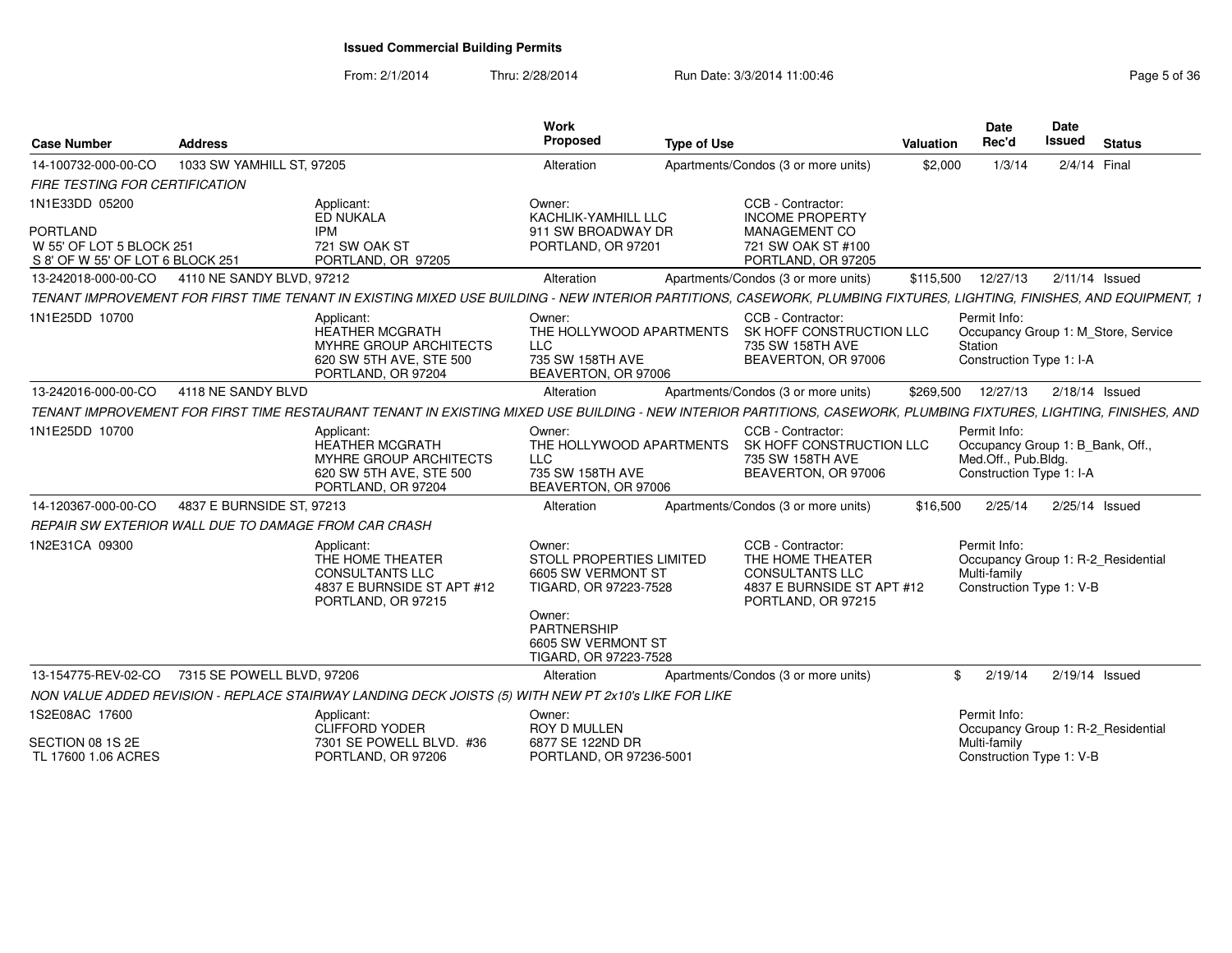#### From: 2/1/2014Thru: 2/28/2014 **Run Date: 3/3/2014 11:00:46 Pag Pag**

| Page 6 of 36 |  |
|--------------|--|
|--------------|--|

| <b>Case Number</b>                                                                    | <b>Address</b>                                     |                                                                                                                                                            | Work<br>Proposed                                                                   | <b>Type of Use</b> |                                                                                                                                 | Valuation | Date<br>Rec'd                                            | Date<br>Issued | <b>Status</b>                      |
|---------------------------------------------------------------------------------------|----------------------------------------------------|------------------------------------------------------------------------------------------------------------------------------------------------------------|------------------------------------------------------------------------------------|--------------------|---------------------------------------------------------------------------------------------------------------------------------|-----------|----------------------------------------------------------|----------------|------------------------------------|
| 14-118380-000-00-CO                                                                   | 4119 SE STEELE ST, 97202                           |                                                                                                                                                            | Alteration                                                                         |                    | Apartments/Condos (3 or more units)                                                                                             | \$8,580   | 2/20/14                                                  |                | 2/20/14 Under Inspection           |
|                                                                                       |                                                    | REPAIR ROTTED T&G 2X6 FLOOR DECKING AND INTERIOR PARTIITON WALL IN UNIT 4121 AND REPLACE ALL WINDOWS THROUGH OUT BLDG AND REPLACE PORTION OF SIDING        |                                                                                    |                    |                                                                                                                                 |           |                                                          |                |                                    |
| 1S2E18BC 06500                                                                        |                                                    | Applicant:<br>JAMIE PRIORIE-STANGEL<br>3422 SE FLAT TAIL LN<br>MILWAUKIE, OR 97267                                                                         | Owner:<br>BENJAMIN C J STANGEL<br>3422 SE FLAT TAIL LN<br>MILWAUKIE, OR 97267      |                    |                                                                                                                                 |           | Permit Info:<br>Multi-family<br>Construction Type 1: V-B |                | Occupancy Group 1: R-2_Residential |
|                                                                                       |                                                    |                                                                                                                                                            | Owner:<br>JAMIE PRIORIE-STANGEL<br>3422 SE FLAT TAIL LN<br>MILWAUKIE, OR 97267     |                    |                                                                                                                                 |           |                                                          |                |                                    |
| 14-120832-000-00-CO                                                                   | 4709 NE 50TH PL, 97218                             |                                                                                                                                                            | Alteration                                                                         |                    | Apartments/Condos (3 or more units)                                                                                             | \$2,000   | 2/26/14                                                  |                | 2/26/14 Issued                     |
| ADD DRAFT STOPS IN ATTIC                                                              |                                                    |                                                                                                                                                            |                                                                                    |                    |                                                                                                                                 |           |                                                          |                |                                    |
| 1N2E19BD 09200                                                                        |                                                    | Applicant:<br>DARRYL O'BEIRNE<br>SOLAS, LLC<br>2100 SE 29TH AVE<br>PORTLAND, OR 97214                                                                      | Owner:<br><b>SGT ED CULLY LLC</b><br>0235 SW RIDGE DR<br>PORTLAND, OR 97219-6544   |                    | CCB - Contractor:<br><b>DARRYL O'BEIRNE</b><br>SOLAS, LLC<br>2100 SE 29TH AVE<br>PORTLAND, OR 97214                             |           | Permit Info:<br>Multi-family<br>Construction Type 1: V-B |                | Occupancy Group 1: R-2 Residential |
| 14-117530-000-00-CO                                                                   | 1721 NW NORTHRUP ST, 97209                         |                                                                                                                                                            | Alteration                                                                         |                    | Apartments/Condos (3 or more units)                                                                                             | \$139,500 | 2/18/14                                                  |                | $2/18/14$ Issued                   |
|                                                                                       |                                                    | TI FOR FIRST TIME TENANT IN GROUND FLOOR RETAIL SPACE; BUILDOUT TO INCLUDE KITCHEN AREA, SEATING AREA, AND ENTRY AREA                                      |                                                                                    |                    |                                                                                                                                 |           |                                                          |                |                                    |
| 1N1E33AB 03700<br><b>COUCHS ADD</b><br>BLOCK 210<br>LOT 2&3<br>LOT 6&7                |                                                    | Applicant:<br><b>BRANNON RICECI</b><br><b>BOKE BOWL</b><br>1028 SE WATER ACE<br>PORTLAND OR 97214                                                          | Owner:<br>MWIC PORTLAND NW18 LLC<br>201 FERRY ST SE #400<br><b>SALEM, OR 97301</b> |                    | CCB - Contractor:<br><b>DON TROTTER</b><br><b>OREGON RESTAURANT</b><br><b>EQUIPMENT</b><br>PO BOX 2560<br>OREGON CITY, OR 97045 |           | Permit Info:<br>Construction Type 1: I-A                 |                | Occupancy Group 1: A-2_Restaurant  |
| 14-117545-000-00-CO                                                                   | 4130 SE 174TH AVE, 97236                           |                                                                                                                                                            | Alteration                                                                         |                    | Apartments/Condos (3 or more units)                                                                                             | \$1,900   | 2/18/14                                                  |                | 2/18/14 Under Inspection           |
|                                                                                       | REPAIR PORTION OF SIDING ON BUMPS OUTS AND DRY ROT |                                                                                                                                                            |                                                                                    |                    |                                                                                                                                 |           |                                                          |                |                                    |
|                                                                                       |                                                    | Applicant:<br><b>STEVE GIBSON</b><br>STEVE GIBSON CONSTRUCTION<br>CO INC<br>10271 SE 54TH AVE<br>MILWAUKIE OR 97222                                        | Owner:<br>ANDREWS FOOTHILLS LLC<br>5845 JEAN RD<br>LAKE OSWEGO, OR 97035           |                    | CCB - Contractor:<br><b>CREATIVE CONTRACTING</b><br>13607 BARCLAY HILLS DR<br>OREGON CITY, OR 97045                             |           | Permit Info:<br>Multi-family<br>Construction Type 1: V-B |                | Occupancy Group 1: R-2_Residential |
| 14-120301-000-00-CO                                                                   | 1425 NE 7TH AVE, 97232                             |                                                                                                                                                            | Alteration                                                                         |                    | Apartments/Condos (3 or more units)                                                                                             | \$20,000  | 2/25/14                                                  |                | 2/25/14 Issued                     |
|                                                                                       |                                                    | REPLACE SHEETROCK DAMAGED BY WATER IN THE ENTRY OF COMPLEX. AT CLEAR STORY CEILING AND 3RD FLOOR CEILING. REPLACE INTERIOR LAYER OF GYPSUM BOARD AT WALLS. |                                                                                    |                    |                                                                                                                                 |           |                                                          |                |                                    |
| 1N1E35BB 00200                                                                        |                                                    | Applicant:<br><b>KEVIN MCCORMICK</b>                                                                                                                       | Owner:<br><b>GM CORNERSTONE LLC</b>                                                |                    | CCB - Contractor:<br><b>DAVID HALLIN</b>                                                                                        |           | Permit Info:                                             |                | Occupancy Group 1: R-2_Residential |
| <b>HOLLADAYS ADD</b><br><b>BLOCK 77</b><br><b>LOT 1-8</b><br>POTENTIAL ADDITIONAL TAX |                                                    | MILLER CONSULTING ENGINEERS 710 NW 14TH AVE 2ND FLOOR<br>9570 SW BARBUR BLVD<br>PORTLAND OR 97219                                                          | PORTLAND, OR 97209                                                                 |                    | <b>STANLEY C KENNEDY</b><br><b>ENTERPRISES INC</b><br>315 SE 7TH AVE<br>PORTLAND, OR 97214-1233                                 |           | Multi-family<br>Construction Type 1: V-A                 |                |                                    |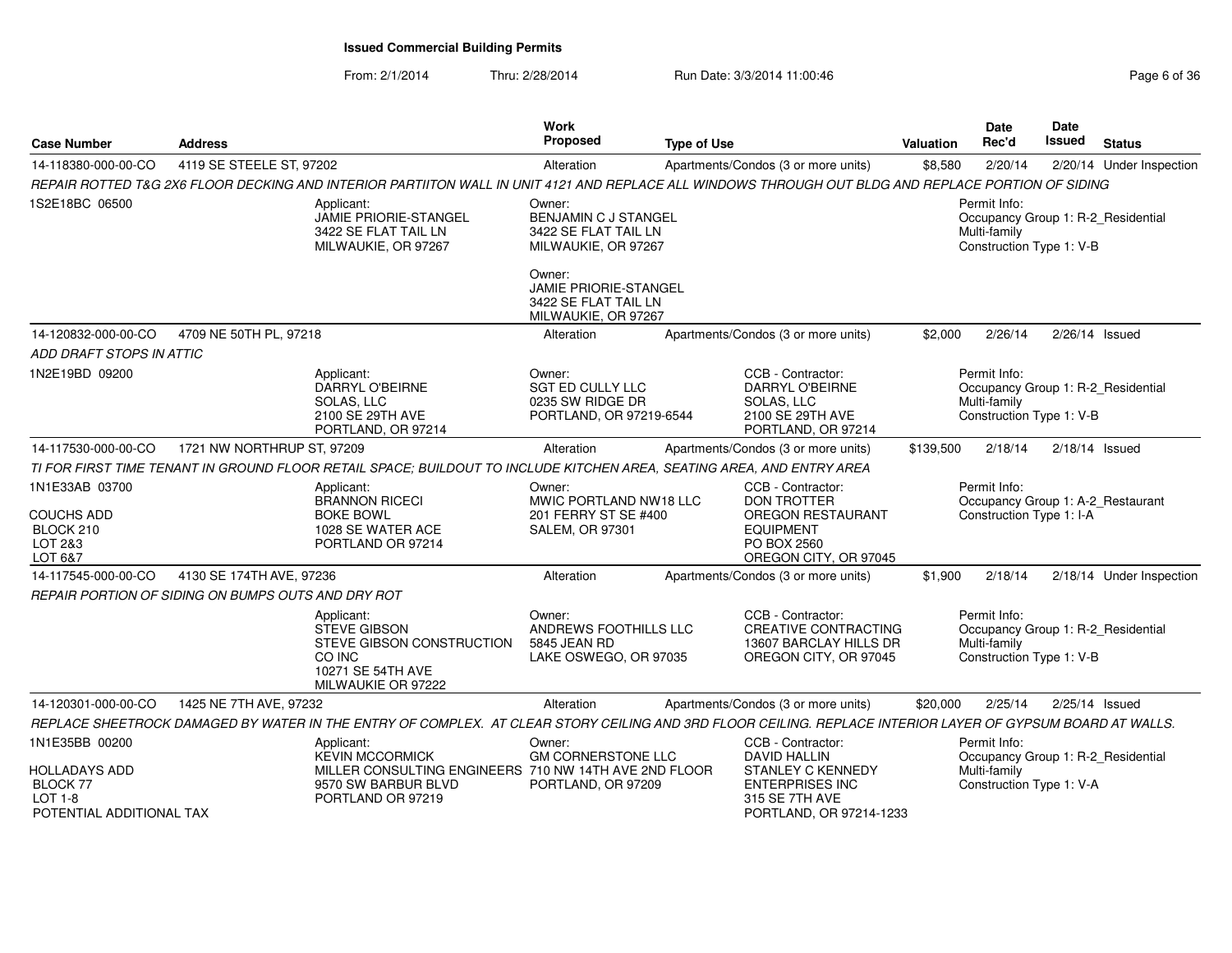|                                                                                                                  |                                 |                                                                                                                                                             | Work                                                                                                              |                    |                                                                                                                                                   |           | Date                                                                          | Date             |                                         |
|------------------------------------------------------------------------------------------------------------------|---------------------------------|-------------------------------------------------------------------------------------------------------------------------------------------------------------|-------------------------------------------------------------------------------------------------------------------|--------------------|---------------------------------------------------------------------------------------------------------------------------------------------------|-----------|-------------------------------------------------------------------------------|------------------|-----------------------------------------|
| <b>Case Number</b>                                                                                               | <b>Address</b>                  |                                                                                                                                                             | <b>Proposed</b>                                                                                                   | <b>Type of Use</b> |                                                                                                                                                   | Valuation | Rec'd                                                                         | <b>Issued</b>    | <b>Status</b>                           |
| 14-102588-REV-01-CO                                                                                              | 12433 SW BOONES FERRY RD, 97035 |                                                                                                                                                             | Alteration                                                                                                        | Assembly           |                                                                                                                                                   | \$15,000  | 2/25/14                                                                       | 2/25/14          | Issued                                  |
| REVISION - RECONFIGURE LAYOUT OF BABY ROOM LAYOUT                                                                |                                 |                                                                                                                                                             |                                                                                                                   |                    |                                                                                                                                                   |           |                                                                               |                  |                                         |
| 1S1E33CC 00400<br>SECTION 33 1S 1E<br>TL 400 1.36 ACRES                                                          |                                 | Applicant:<br>ROBERT MOELLER<br>1278 SW ROYAL ANNE AVE<br>TROUTDALE OR 97060                                                                                | Owner:<br>LAKE OSWEGO OR<br>CONGREGATION OF JEHOVAH'S<br><b>WITNESSES</b><br>PO BOX 1102<br>LAKE OSWEGO, OR 97035 |                    | CCB - Contractor:<br><b>BUDDY BROCKER</b><br>BROCKER CONSTRUCTION CO LL Construction Type 1: V-B<br>1119 NE 95TH ST, UNIT D<br>VANCOUVER WA 98665 |           | Permit Info:                                                                  |                  | Occupancy Group 1: A-3_Place of Worship |
| 12-217331-REV-02-CO                                                                                              | 888 SW 5TH AVE                  |                                                                                                                                                             | Alteration                                                                                                        | Assembly           |                                                                                                                                                   | \$100,000 | 2/11/14                                                                       | 2/27/14 Issued   |                                         |
|                                                                                                                  |                                 | REVISION 2- removal of sampling pit, relocation of grease interceptor, relocation of elevator machine room, revision of tile layout                         |                                                                                                                   |                    |                                                                                                                                                   |           |                                                                               |                  |                                         |
| 1S1E03BB 90003                                                                                                   |                                 | Applicant:<br>PARI HOLLIDAY                                                                                                                                 | Owner:<br>PIONEER PLACE LIMITED                                                                                   |                    | CCB - Contractor:<br>R & O CONSTRUCTION CO                                                                                                        |           | Permit Info:<br>Occupancy Group 1: A-2 Restaurant                             |                  |                                         |
| PIONEER PLACE CONDOMINIUM<br>LOT <sub>3</sub>                                                                    |                                 | 1000 Darden Center Drive<br>ORLANDO, FL 32837                                                                                                               | <b>PARTNERSHIP</b><br>PO BOX 617905<br>CHICAGO, IL 60661-7905                                                     |                    | 933 WALL AVE<br>OGDEN, UT 84404                                                                                                                   |           | Construction Type 1: I-A                                                      |                  |                                         |
| 14-113356-000-00-CO                                                                                              | 6836 NE 7TH AVE, 97211          |                                                                                                                                                             | Alteration                                                                                                        | Assembly           |                                                                                                                                                   | \$22,000  | 2/4/14                                                                        |                  | $2/4/14$ Issued                         |
|                                                                                                                  |                                 | FRAME IN TWO WALLS TO CREATE OFFICE AREA WITH NEW CABINETS AND SINK, RELOCATE DRINKING FOUNTAINS TO AUDITORIUM AREA                                         |                                                                                                                   |                    |                                                                                                                                                   |           |                                                                               |                  |                                         |
| 1N1E14BC 05700                                                                                                   |                                 | Applicant:<br><b>ROBERT MOELLER</b>                                                                                                                         | Owner:<br>CENTRAL UNIT OF PORTLAND                                                                                |                    | CCB - Contractor:<br><b>BUDDY BROCKER</b>                                                                                                         |           | Permit Info:                                                                  |                  | Occupancy Group 1: A-3_Place of Worship |
| <b>WOODLAWN</b><br><b>BLOCK 40 TL 5700</b>                                                                       |                                 | KINGDOM HALL OF JEHOVAHS<br><b>WITNESSES</b><br>6836 NE 7TH AVE<br>PORTLAND, OR 97211                                                                       | ORE CO OF JEHOVAHS WITNES<br>6836 NE 7TH AVE<br>PORTLAND, OR 97211-3516                                           |                    | BROCKER CONSTRUCTION CO LLI Construction Type 1: V-B<br>1119 NE 95TH ST, UNIT D<br>VANCOUVER WA 98665                                             |           |                                                                               |                  |                                         |
| 14-113201-000-00-CO                                                                                              | 1939 SW MORRISON ST             |                                                                                                                                                             | Alteration                                                                                                        | Assembly           |                                                                                                                                                   | \$130,000 | 2/11/14                                                                       |                  | 2/11/14 Under Inspection                |
|                                                                                                                  |                                 | TI FOR NEW RESTAURANT(EXISTING T.I RESTAURANT PERMIT NO 08-120806-C0)                                                                                       |                                                                                                                   |                    | RECONFIGURE STOREFRONTS AND RESTAURANT LAYOUT FOR NEW TENANT ON MAIN FLOOR AND BASEMEN                                                            |           |                                                                               |                  |                                         |
| 1N1E33DC 70263                                                                                                   |                                 | Applicant:<br><b>AARON HAKALA</b><br>7028 N MOHAWK AVE<br>PORTLAND, OREGON                                                                                  | Owner:<br>CIVIC RETAIL LLC<br>1477 NW EVERETT ST<br>PORTLAND, OR 97209-2617                                       |                    | CCB - Contractor:<br><b>MICHAEL MITCHELL</b><br>A FIVE CONSTRUCTION LLC<br>7028 N MOHAWK AVE<br>PORTLAND, OR 97203                                |           | Permit Info:<br>Occupancy Group 1: A-2_Restaurant<br>Construction Type 1: I-A |                  |                                         |
| 14-115683-000-00-CO                                                                                              | 808 SW TAYLOR ST, 97205         |                                                                                                                                                             | Alteration                                                                                                        | Assembly           |                                                                                                                                                   | \$10,000  | 2/12/14                                                                       | $2/12/14$ Issued |                                         |
|                                                                                                                  |                                 | DEMO BARTOP AND REMOVE EQUIPMENT, REMOVE DECORATIVE COLUMNS, DEMO BOOTH SEATING TO CLEAR OUT TI SPACE AT LOUNGE AREA; AT RESTAURANT/DINING AREA DEMO PONY W |                                                                                                                   |                    |                                                                                                                                                   |           |                                                                               |                  |                                         |
| 1S1E03BB 05900<br><b>PORTLAND</b><br>BLOCK 6<br>LOT 1&4                                                          |                                 | Applicant:<br>URBAN INTERIOR RESTORATION<br><b>LLC</b><br>31402 SW ORCHARD DR<br>WILSONVILLE, OR 97070                                                      | Owner:<br>925 PARK AVENUE ASSOC L L C<br>2003 WESTERN AVE STE 500<br>SEATTLE, WA 98121-2106                       |                    | CCB - Contractor:<br>URBAN INTERIOR RESTORATION<br><b>LLC</b><br>31402 SW ORCHARD DR<br>WILSONVILLE, OR 97070                                     |           |                                                                               |                  |                                         |
| 14-121194-000-00-CO                                                                                              | 955 N RUSSELL ST, 97227         |                                                                                                                                                             | Alteration                                                                                                        | Assembly           |                                                                                                                                                   | \$175,000 | 2/27/14                                                                       | 2/27/14 Issued   |                                         |
|                                                                                                                  |                                 | TI FOR EXISTING TENANT - REPLACE EXISTING BAR, NRE FLOOR FINISHES, ADD NEW LIGHTS, REVISE SEATING LAYOUT AND RELOCATE EXISTING FLOOR SINK                   |                                                                                                                   |                    |                                                                                                                                                   |           |                                                                               |                  |                                         |
| 1N1E27BD 08700<br>PROEBSTELS ADD<br>BLOCK 1                                                                      |                                 | Applicant:<br><b>MARK GARVEY</b><br><b>MARK GARVEY ARCHITECT</b><br>809 N RUSSELL ST                                                                        | Owner:<br>SMITHSON & MC KAY L L C<br>929 N RUSSELL ST<br>PORTLAND, OR 97227                                       |                    | CCB - Contractor:<br>POWELL CONSTRUCTION CO A<br><b>WASHINGTON CORP</b><br>PO BOX 97070                                                           |           | Permit Info:<br>Occupancy Group 1: A-2 Restaurant<br>Construction Type 1: V-B |                  |                                         |
| LOT 4-10 TL 8700<br><b>ACRES 0.78</b><br>LAND & IMPS; SEE R250515 (R678300132)<br>FOR MACH & EQUIP; NON-HISTORIC |                                 | PORTLAND OR 97227                                                                                                                                           |                                                                                                                   |                    | KIRKLAND, WA 98083-9770                                                                                                                           |           |                                                                               |                  |                                         |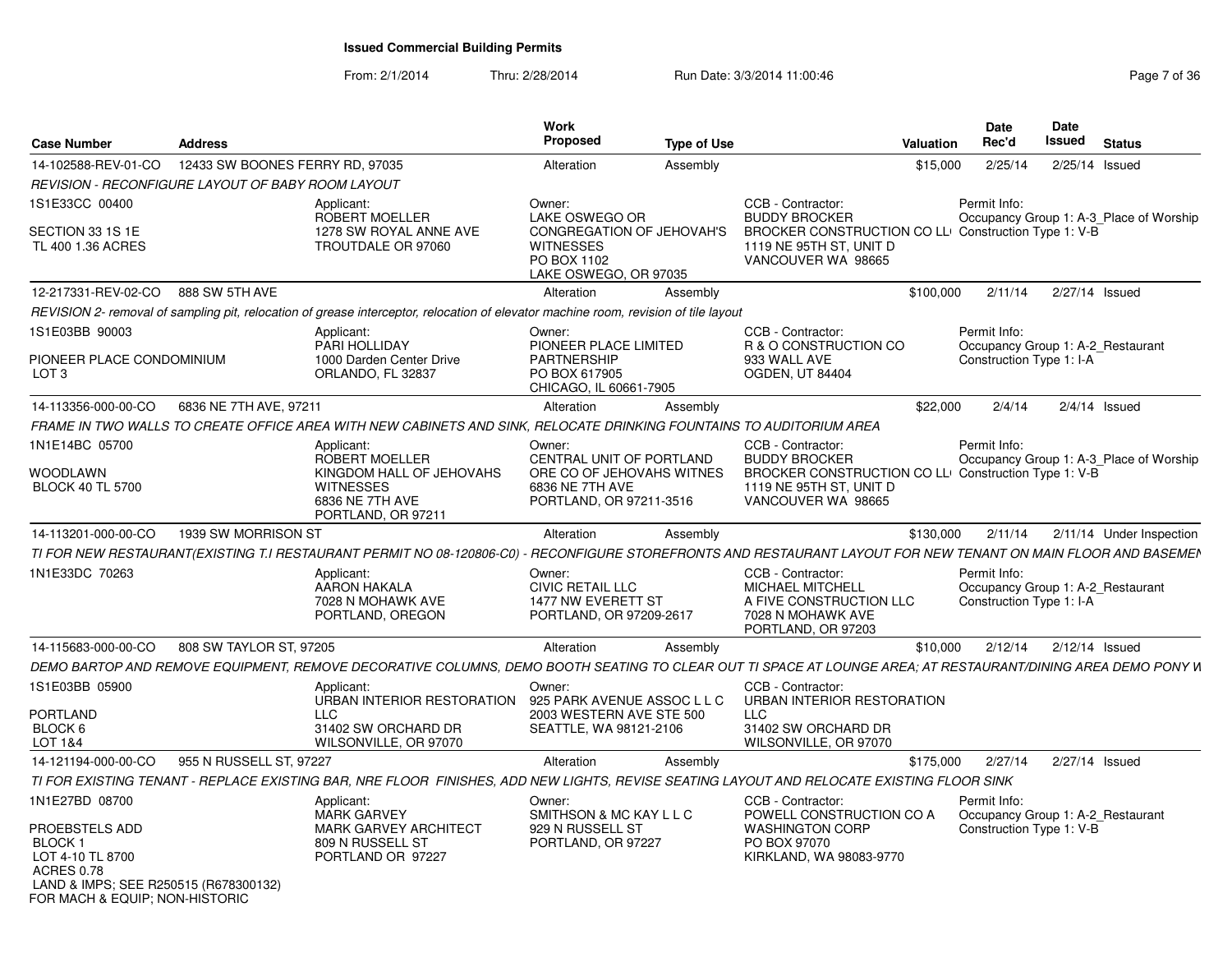| <b>Case Number</b>                                                                               | <b>Address</b>               |                                                                                                                                                                      | <b>Work</b><br>Proposed                                                                                                                             | <b>Type of Use</b> |                                                                                                                        | Valuation | Date<br>Rec'd                                                                                    | Date<br><b>Issued</b> | <b>Status</b>                                                                   |
|--------------------------------------------------------------------------------------------------|------------------------------|----------------------------------------------------------------------------------------------------------------------------------------------------------------------|-----------------------------------------------------------------------------------------------------------------------------------------------------|--------------------|------------------------------------------------------------------------------------------------------------------------|-----------|--------------------------------------------------------------------------------------------------|-----------------------|---------------------------------------------------------------------------------|
| 14-104524-000-00-CO                                                                              | 3135 SW MOODY AVE, 97201     |                                                                                                                                                                      | Alteration                                                                                                                                          | Assembly           |                                                                                                                        | \$65,000  | 2/18/14                                                                                          | $2/18/14$ Issued      |                                                                                 |
| TI FOR FIRST TIME TENANT - BUILD OUT FOR NEW RESTAURANT                                          |                              |                                                                                                                                                                      |                                                                                                                                                     |                    |                                                                                                                        |           |                                                                                                  |                       |                                                                                 |
| 1S1E10BD 00100                                                                                   |                              | Applicant:<br>JOHN KASHIWABARA<br>RHIZA ARCHITECTURE + DESIGN<br>2127 N ALBINA UNIT 203<br>PORTLAND, OR 97227                                                        | Owner:<br>3121 SW MOODY AVE<br>PORTLAND, OR 97239-4505                                                                                              |                    | CCB - Contractor:<br>BRIDGE DISTRICT HOLDINGS LLC DANIEL JAY MORLAN<br>19520 SW ALEXANDER ST<br><b>ALOHA, OR 97006</b> |           | Permit Info:<br>Occupancy Group 1: A-2_Nightclub<br>Construction Type 1: I-A                     |                       |                                                                                 |
| 13-226774-000-00-CO                                                                              | 401 NE 28TH AVE, 97232       |                                                                                                                                                                      | Alteration                                                                                                                                          | Assembly           |                                                                                                                        | \$65,000  | 12/5/13                                                                                          |                       | $2/28/14$ Issued                                                                |
|                                                                                                  |                              | TENANT IMPROVEMENT FOR NEW RESTAURANT/BAR; REPLACE WINDOWS; ENLARGE EXISTING OPENING FOR EXPANDED BAR; WALK IN COOLER IN BASEMENT                                    |                                                                                                                                                     |                    |                                                                                                                        |           |                                                                                                  |                       |                                                                                 |
| 1N1E36CB 13000<br>WYNKOOP VILLA<br><b>BLOCK1</b><br>S 1/2 OF LOT 7<br>S 1/2 OF LOT 8 EXC W 37.8' |                              | Applicant:<br>T MENCER CONSTRUCTION CO<br><b>INC</b><br>3736 N BORTHWICK AVE<br>PORTLAND, OR 97227                                                                   | Owner:<br><b>O'MERRICK LLC</b><br>12329 SW 34TH AVE<br>PORTLAND, OR 97219                                                                           |                    | CCB - Contractor:<br>T MENCER CONSTRUCTION CO<br><b>INC</b><br>3736 N BORTHWICK AVE<br>PORTLAND, OR 97227              |           | Permit Info:<br>Construction Type 1: V-B                                                         |                       | Occupancy Group 1: A-2_Restaurant<br>Construction Type 2 (formerly Type 1): V-B |
| 13-205853-000-00-CO                                                                              | 12158 N PAVILION AVE, 97217  |                                                                                                                                                                      | Alteration                                                                                                                                          | Assembly           |                                                                                                                        | \$150,000 | 9/24/13                                                                                          | $2/26/14$ Issued      |                                                                                 |
|                                                                                                  |                              | TI FOR FIRST TENANT; NEW INTERIOR BUILDOUT TO INCLUDE KITCHEN, SERVICE AND SEATING AREAS, OFFICE AND TWO RESTROOMS                                                   |                                                                                                                                                     |                    |                                                                                                                        |           |                                                                                                  |                       |                                                                                 |
| 2N1E33 00100                                                                                     |                              | Applicant:<br><b>Bradley Buhalis</b><br>Jimmy John's Gourmet Sandwiches<br>1139 NE Broadway<br>Portland, OR 97232                                                    | Owner:<br>JANTZEN DYNAMIC CORP<br><b>PO BOX 528</b><br>COLUMBIA, SC 29202                                                                           |                    | CCB - Contractor:<br>MARKET CONTRACTORS LTD<br><b>10250 NE MARX ST</b><br>PORTLAND, OR 97220-1152                      |           | Permit Info:<br>Construction Type 1: II-B                                                        |                       | Occupancy Group 1: A-2_Restaurant                                               |
| 14-111094-000-00-CO                                                                              | 4140 SE 82ND AVE, 97266      |                                                                                                                                                                      | Alteration                                                                                                                                          | Assembly           |                                                                                                                        | \$20,000  | 1/29/14                                                                                          |                       | $2/12/14$ Issued                                                                |
|                                                                                                  |                              | INSTALL EQUIPMENT FOR JUICE BAR, INCLUDES 3 COMPARTMENT SINK, GREASE TRAP, HOT WATER HEATER, 2 HAND WASH SINKS, ICE MACHINE                                          |                                                                                                                                                     |                    |                                                                                                                        |           |                                                                                                  |                       |                                                                                 |
| 1S2E09CC 00108<br>EASTPORT PLAZA NO 2<br>LOT 5<br>INC UND INT TRACT A                            |                              | Applicant:<br><b>DAN BERKEY</b><br>3639 SE 85TH<br>PORTLAND, OR 97266                                                                                                | Owner:<br>EASTPORT PLAZA SHOPPING<br>3161 MICHELSON DR #600<br><b>IRVINE, CA 92612</b><br>Owner:<br><b>CENTERLP</b><br>3161 MICHELSON DR #600       |                    | CCB - Contractor:<br>BORINO EXCAVATING INC<br>17675 SW FARMINGTON SUITE 15:<br><b>ALOHA, OR 97007</b>                  |           |                                                                                                  |                       |                                                                                 |
|                                                                                                  |                              |                                                                                                                                                                      | <b>IRVINE, CA 92612</b>                                                                                                                             |                    |                                                                                                                        |           |                                                                                                  |                       |                                                                                 |
| 12-110140-000-00-CO                                                                              | 5009 N INTERSTATE AVE, 97217 |                                                                                                                                                                      | Alteration                                                                                                                                          | <b>Business</b>    |                                                                                                                        | \$100,000 | 8/15/12                                                                                          | $2/14/14$ Issued      |                                                                                 |
|                                                                                                  |                              | NEW PARKING LOT WITH 6 PARKING SPACES, ACCESSIBLE ROUTE, 2 DRIVEWAY APPROACHES, STORMWATER SWALE, LANDSCAPING, AND TRASH ENCLOSURE (Building elements NOT part of th |                                                                                                                                                     |                    |                                                                                                                        |           |                                                                                                  |                       |                                                                                 |
| 1N1E21AA 22500<br>RIVERSIDE ADD<br>BLOCK 12<br>LOT 13&14 EXC PT IN ST                            |                              | Applicant:<br><b>KEVIN LEE</b><br><b>HELENS INVESTMENT</b><br><b>PROPERTY</b>                                                                                        | Owner:<br><b>HELEN'S INVESTMENT</b><br>14608 SE 28TH ST<br>VANCOUVER, WA 98683<br>Owner:<br>PROPERTY LLC<br>14608 SE 28TH ST<br>VANCOUVER, WA 98683 |                    |                                                                                                                        |           | Permit Info:<br>Occupancy Group 1: U_Private<br>Garage\Utility Misc.<br>Construction Type 1: V-B |                       |                                                                                 |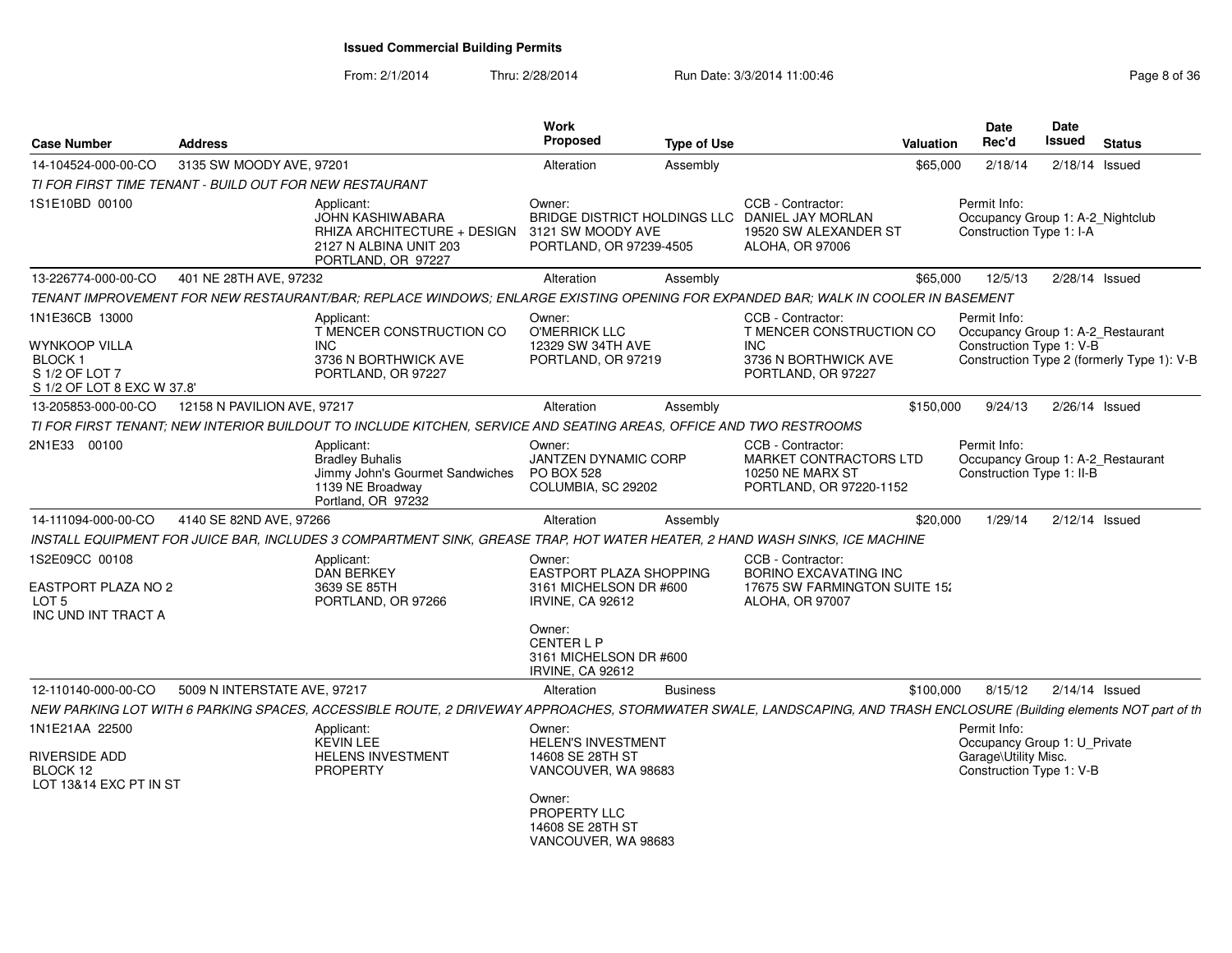From: 2/1/2014

| <b>Case Number</b>                                                                                                       | <b>Address</b>               |                                                                                                                                                                                                | Work<br>Proposed                                                                                                                                           | <b>Type of Use</b> |                                                                                                                                                | Valuation   | Date<br>Rec'd                                                                                         | Date<br><b>Issued</b> | <b>Status</b>                                                                             |
|--------------------------------------------------------------------------------------------------------------------------|------------------------------|------------------------------------------------------------------------------------------------------------------------------------------------------------------------------------------------|------------------------------------------------------------------------------------------------------------------------------------------------------------|--------------------|------------------------------------------------------------------------------------------------------------------------------------------------|-------------|-------------------------------------------------------------------------------------------------------|-----------------------|-------------------------------------------------------------------------------------------|
| 13-210116-000-00-CO                                                                                                      | 720 SE GRAND AVE, 97214      |                                                                                                                                                                                                | Alteration                                                                                                                                                 | <b>Business</b>    |                                                                                                                                                | \$100,000   | 10/15/13                                                                                              |                       | 2/25/14 Under Inspection                                                                  |
|                                                                                                                          |                              | TI FOR NEW FOR NEW BAR IN NORTH TENANT SPACE. B occupancy, maximum occupant load 49. Construct 2 new toilet rooms, open kitchen, and small storage room in back. Rear exit through shared Exit |                                                                                                                                                            |                    |                                                                                                                                                |             |                                                                                                       |                       |                                                                                           |
| 1S1E02BB 05000                                                                                                           |                              | Applicant:<br><b>RAMZY HATTAR</b><br>KACHKA LLC<br>720 SE GRAND AVE<br>PORTALND OREGON 97214                                                                                                   | Owner:<br><b>MARTHA K URMAN LLC</b><br>16172 SE RIVER FOREST PL<br>MILWAUKIE, OR 97267                                                                     |                    | CCB - Contractor:<br>ROUNDHOUSE DESIGN BUILD LLC Occupancy Group 1: B_Bank, Off.,<br>6215 NE 34TH AVE<br>PORTLAND, OR 97211                    |             | Permit Info:<br>Med.Off., Pub.Bldg.<br>Construction Type 1: III-B                                     |                       |                                                                                           |
| 13-215722-000-00-CO                                                                                                      | 1319 NW JOHNSON ST, 97209    |                                                                                                                                                                                                | Alteration                                                                                                                                                 | <b>Business</b>    |                                                                                                                                                | \$24,000    | 10/11/13                                                                                              |                       | 2/27/14 Issued                                                                            |
|                                                                                                                          |                              | CHANGE OF OCCUPANCY OF PORTIONS OF BUILDING (S-1) TO USE AS B AND F-1. REPLACE 2 EXISTING METAL OVERHEAD DOORS WITH GLASS SECTIONAL DOORS. ADD HANDRAIL ALONG S1                               |                                                                                                                                                            |                    |                                                                                                                                                |             |                                                                                                       |                       |                                                                                           |
| 1N1E33AD 01500<br><b>COUCHS ADD</b><br>BLOCK 137<br>LOT <sub>1</sub><br>S 10' OF LOT 4                                   |                              | Applicant:<br>SHEM HARDING<br>DECA ARCHITECTURE, INC<br>935 SE ALDER<br>PORTLAND OR 97214                                                                                                      | Owner:<br>ERP LLC<br>1140 SW SKYLINE BLVD<br>PORTLAND, OR 97221-2660                                                                                       |                    | CCB - Contractor:<br>ROBERT CHARLES GAGLIASSO                                                                                                  |             | Permit Info:<br>Occupancy Group 1: B_Bank, Off.,<br>Med.Off., Pub.Bldg.<br>Construction Type 1: V-B   |                       | Construction Type 2 (formerly Type 1): V-B                                                |
| 13-226971-000-00-CO                                                                                                      | 8475 N IVANHOE ST, 97203     |                                                                                                                                                                                                | Alteration                                                                                                                                                 | <b>Business</b>    |                                                                                                                                                | \$20,000    | 11/19/13                                                                                              |                       | 2/21/14 Issued                                                                            |
|                                                                                                                          |                              | PARTIAL CHANGE OF OCCUPANCY FROM B TO F AND B, FOR COFFEE ROASTING CO TO INCLUDE; ROASTING AREA, RETAIL SPACE, NEW STOREFRONT, NEW AWNING, NEW SINKS                                           |                                                                                                                                                            |                    |                                                                                                                                                |             |                                                                                                       |                       |                                                                                           |
| 1N1W12AB 08300                                                                                                           |                              | Applicant:<br><b>BARB ANDERSON</b><br><b>BRIDGETOWN DESIGN</b><br>7433 N LEAVITT AVE<br>PORTLAND, OR 97203                                                                                     | Owner:<br><b>JOHN P LAURIN</b><br>2420 SW CRESTDALE DR<br>PORTLAND, OR 97225<br>Owner:<br>MICHAEL J PETERSEN<br>2420 SW CRESTDALE DR<br>PORTLAND, OR 97225 |                    | CCB - Contractor:<br>TS GRAY CONSTRUCTION LLC<br>5300 MEADOWS STE 200<br>LAKE OSWEGO, OR 97034                                                 |             | Permit Info:<br>Factory, Mod.Hazard<br>Construction Type 1: III-B                                     |                       | Occupancy Group 1: F-1_Industrial Plant -<br>Construction Type 2 (formerly Type 1): III-B |
| 13-224705-000-00-CO                                                                                                      | 200 SE M L KING BLVD, 97214  |                                                                                                                                                                                                | Alteration                                                                                                                                                 | <b>Business</b>    |                                                                                                                                                | \$2,500,000 | 11/5/13                                                                                               |                       | $2/28/14$ Issued                                                                          |
|                                                                                                                          |                              | REHABILITATION AND CHANGE OF OCCUPANCY OF EXISTING 3 STORY BUILDING FOR USE AS A RETAIL/OFFICE, SEISMIC UPGRADE AND SITE IMPROVEMENTS TO ADJACENT SURFACE PARKIN                               |                                                                                                                                                            |                    |                                                                                                                                                |             |                                                                                                       |                       |                                                                                           |
| 1N1E35CC 07700<br><b>EAST PORTLAND</b><br>BLOCK 104<br>$LOT 1-3$<br><b>HISTORIC PROPERTY</b><br>POTENTIAL ADDITIONAL TAX |                              | Applicant:<br>ERIC WILCOX<br>FFA ARCHITECTURE<br>520 SW YAMHILL ST<br>PORTLAND, OR 97204-2417                                                                                                  | Owner:<br>200 MLK ASSOCIATES LLC<br>8129 LAKE BALLINGER WAY #104<br>EDMONDS, WA 98026                                                                      |                    | CCB - Contractor:<br>R & H CONSTRUCTION<br>1530 SW TAYLOR STREET<br>PORTLAND, OR 97205                                                         |             | Permit Info:<br>Occupancy Group 1: B_Bank, Off.,<br>Med.Off., Pub.Bldg.<br>Construction Type 1: III-B |                       |                                                                                           |
| 13-101265-REV-01-CO                                                                                                      | 1900 N INTERSTATE AVE, 97227 |                                                                                                                                                                                                | Alteration                                                                                                                                                 | <b>Business</b>    |                                                                                                                                                | \$          | 2/4/14                                                                                                |                       | $2/4/14$ Issued                                                                           |
| revision - clarify special inspections requirements                                                                      |                              |                                                                                                                                                                                                |                                                                                                                                                            |                    |                                                                                                                                                |             |                                                                                                       |                       |                                                                                           |
| 1N1E27CD 00200<br>ALBINA<br><b>BLOCK 94 TL 200</b>                                                                       |                              | Applicant:<br><b>DAVID GRAY</b><br>CITY OF PORTLAND WATER<br><b>BUREAU</b><br>1120 SW 5TH, room 600<br>PORTLAND OR 97204-1926                                                                  | Owner:<br>PORTLAND CITY OF<br>1120 SW 5TH AVE #609<br>PORTLAND, OR 97204-1912                                                                              |                    | CCB - Contractor:<br>HOFFMAN CONSTRUCTION CO<br>OF OREGON<br>805 SW BROADWAY SUITE 2100<br>PORTLAND, OR 97205<br>Primary Contractor:<br>TO BID |             | Permit Info:<br>Occupancy Group 1: B_Bank, Off.,<br>Med.Off., Pub.Bldg.<br>Construction Type 1: III-B |                       | Construction Type 2 (formerly Type 1): III-B                                              |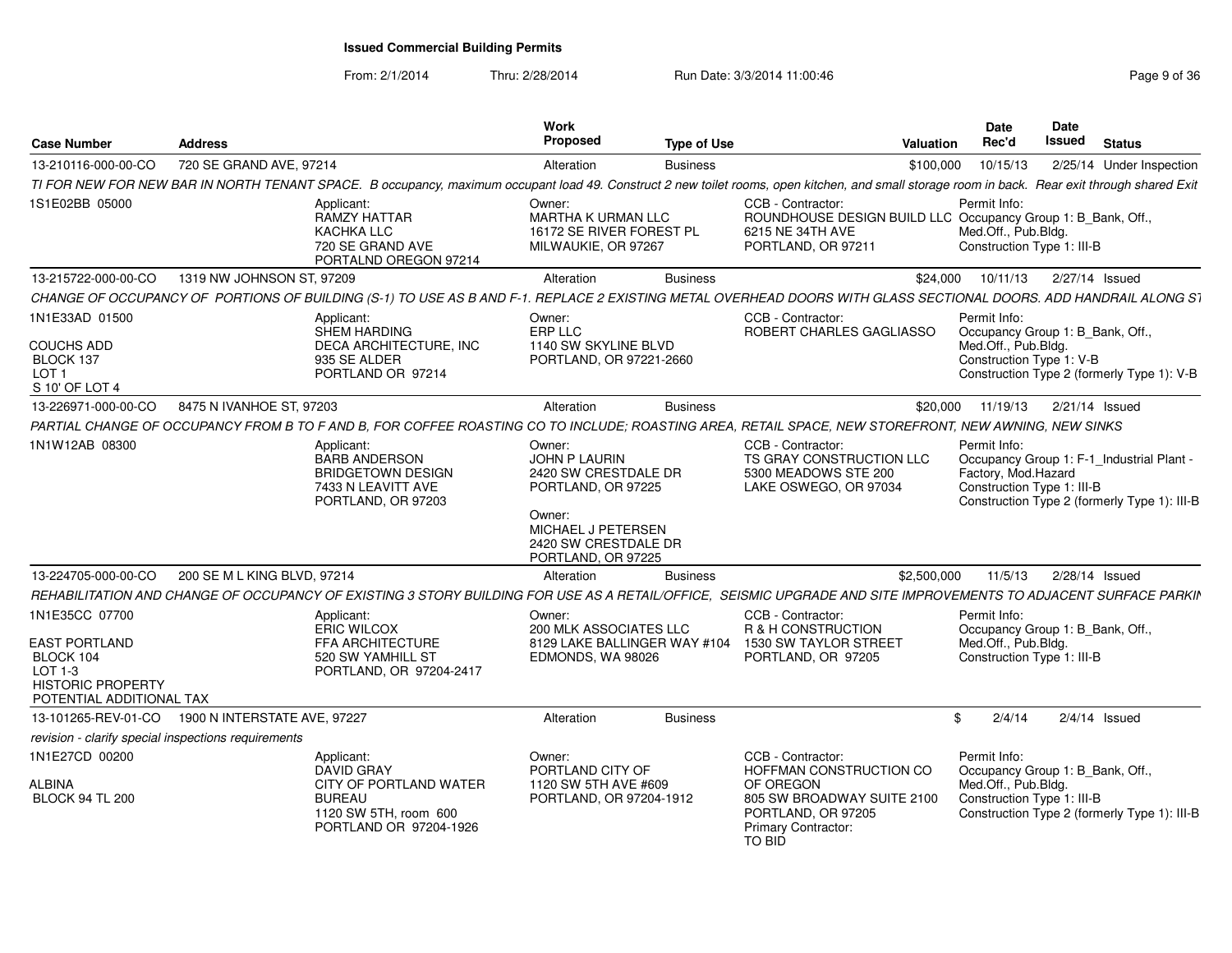PORTLAND, OR 97214

| <b>Case Number</b>                                                                                                                                                                         | Address                                                    |                                                                                                  | Work<br><b>Proposed</b>                                                                              | <b>Type of Use</b> |                                                                                                    | Date<br>Rec'd<br>Valuation          | Date<br><b>Issued</b> Status                                                                                                                             |
|--------------------------------------------------------------------------------------------------------------------------------------------------------------------------------------------|------------------------------------------------------------|--------------------------------------------------------------------------------------------------|------------------------------------------------------------------------------------------------------|--------------------|----------------------------------------------------------------------------------------------------|-------------------------------------|----------------------------------------------------------------------------------------------------------------------------------------------------------|
| 13-230747-000-00-CO                                                                                                                                                                        | 11703 NE GLENN WIDING DR. 97220                            |                                                                                                  | Alteration                                                                                           | <b>Business</b>    |                                                                                                    | \$2.100.000<br>11/21/13             | 2/13/14 Under Inspection                                                                                                                                 |
|                                                                                                                                                                                            |                                                            |                                                                                                  |                                                                                                      |                    |                                                                                                    |                                     | TI AND CHANGE OF OCCUPANCY; CONVERT FORMER M OCCUPANCY INTO OFFICE AND CLASSROOM SPACE FOR CONCORDIA ONLINE PROGRAMS AND HOMELAND SECURITY PROGRAM; NEW  |
| 1N2E15AC 00701                                                                                                                                                                             |                                                            | Applicant:                                                                                       | Owner:                                                                                               |                    | CCB - Contractor:                                                                                  | Permit Info:                        |                                                                                                                                                          |
|                                                                                                                                                                                            |                                                            | JANE CATALANO                                                                                    | MRC INVESTMENTS LLC                                                                                  |                    | UNION CORNER CONSTRUCTION Occupancy Group 1: B_Bank, Off.                                          |                                     |                                                                                                                                                          |
| INT'L CORPORATE CTR NO 3<br>LOT <sub>6</sub>                                                                                                                                               |                                                            | <b>MACKENZIE</b><br>1515 SE WATER AVE #100<br>PORTLAND, OR 97214                                 | 1540 SW VISTA AVE #2000<br>PORTLAND, OR 97201-2476                                                   |                    | <b>INC</b><br>6500A NE ST JOHNS RD<br>VANCOUVER, WA 986611230                                      | Med.Off., Pub.Bldg.                 | Construction Type 1: III-B<br>Construction Type 2 (formerly Type 1): III-B                                                                               |
|                                                                                                                                                                                            | 13-231021-000-00-CO 7124 N MARINE DR, 97203                |                                                                                                  | Alteration                                                                                           | <b>Business</b>    |                                                                                                    | \$20,995                            | 11/22/13  2/11/14  Issued                                                                                                                                |
|                                                                                                                                                                                            | INSTALL FREE STANDING FCP MEZZANINE IN WAREHOUSE SHOP AREA |                                                                                                  |                                                                                                      |                    |                                                                                                    |                                     |                                                                                                                                                          |
| 2N1W25A 00200<br>RIVERGATE INDUSTRIAL DIS<br>BLOCK 27<br>LOT 3-6 TL 200<br>LAND & IMPS SEE R646093 (R708888588)<br>FOR MACH & EQUIP<br>ENTERPRISE ZONE; POTENTIAL ADDITIONAL<br><b>TAX</b> |                                                            | Applicant:<br>Jim Havlinek<br>SHOP EQUIPMENT INC<br>7340 SW BONITA RD<br><b>TIGARD, OR 97224</b> | Owner:<br>AJINOMOTO FROZEN FOODS USA Jim Havlinek<br>INC .<br>7124 N MARINE DR<br>PORTLAND, OR 97203 |                    | CCB - Contractor:<br>SHOP EQUIPMENT INC<br>7340 SW BONITA RD<br><b>TIGARD, OR 97224</b>            | Permit Info:                        | Occupancy Group 1: S-1_Storage<br>Moderate Hazard, Warehouse<br>Construction Type 1: V-B                                                                 |
| 13-239557-000-00-CO                                                                                                                                                                        | 16279 SE DIVISION ST, 97233                                |                                                                                                  | Alteration                                                                                           | <b>Business</b>    |                                                                                                    | \$99,288<br>2/13/14                 | 2/13/14 Under Inspection                                                                                                                                 |
|                                                                                                                                                                                            | TI FOR FIRST TENANT - BUILD OUT FOR NEW DOCTORS OFFICE     |                                                                                                  |                                                                                                      |                    |                                                                                                    |                                     |                                                                                                                                                          |
| 1S3E06CC 02903                                                                                                                                                                             |                                                            | Applicant:<br>SANG NGUYEN<br>2129 SE 131ST AVE<br>PORTLAND, OR 97233                             | Owner:<br>ROIC OREGON LLC<br>8905 TOWNE CENTRE DR #10<br>SAN DIEGO, CA 92122-5608                    |                    | CCB - Contractor:<br>DON RUE<br><b>JHC COMMERCIAL</b><br>11125 SW BARBUR BLVD<br>PORTLAND OR 97219 | Permit Info:<br>Med.Off., Pub.Bldg. | Occupancy Group 1: B_Bank, Off.<br>Construction Type 1: V-B                                                                                              |
|                                                                                                                                                                                            | 13-239706-000-00-CO 3333 NW 35TH AVE, 97210                |                                                                                                  | Alteration                                                                                           | <b>Business</b>    |                                                                                                    |                                     | \$410,000  12/24/13  2/28/14  Issued                                                                                                                     |
|                                                                                                                                                                                            |                                                            |                                                                                                  |                                                                                                      |                    |                                                                                                    |                                     | TENANT IMPROVEMENT: PARTIAL CHANGE OF OCCUPANCY, RECONFIGURE WALLS FOR OFFICE AND WAREHOUSE SPACE, BATHROOMS AND STORAGE AREAS. REMOVE UNPERMITTED STAIF |
| 1N1E29BB 00200                                                                                                                                                                             |                                                            | Applicant:                                                                                       | Owner:                                                                                               |                    | CCB - Contractor:                                                                                  | Permit Info:                        |                                                                                                                                                          |
| SECTION 29 1N 1E<br>TL 200 6.95 ACRES                                                                                                                                                      |                                                            | <b>Todd ISELIN</b><br><b>ISELIN ARCHITECTS</b><br>1307 Seventh St<br>Oregon City, OR 97045       | GUILD'S LAKE PROPERTIES LLC<br>2742 NW BIRKENDENE ST<br>PORTLAND, OR 97229-8080                      |                    | Kevin<br><b>BARTEL CONTRACTING INC</b><br>PO BOX 160<br>GLADSTONE, OR 97027                        | Med.Off., Pub.Bldg.                 | Occupancy Group 1: B Bank, Off.<br>Construction Type 1: V-B<br>Construction Type 2 (formerly Type 1): V-B                                                |
| 13-226625-STR-01-CO  1645 NW HOYT ST, 97209                                                                                                                                                |                                                            |                                                                                                  | Alteration                                                                                           | <b>Business</b>    |                                                                                                    | \$50,810                            | 2/10/14  2/10/14  Issued                                                                                                                                 |
|                                                                                                                                                                                            |                                                            | CHANGE OF OCCUPANCY FROM S TO B AND TENANT IMPROVEMENT FOR NEW                                   |                                                                                                      |                    |                                                                                                    |                                     | TENANT; SEISMIC UPGRADE TO ASCE-31 STANDARD INCLUDES WALL ANCHORAGE TO ROOF DIAPHRAGM, CON                                                               |
| 1N1E33AC 02200                                                                                                                                                                             |                                                            | Applicant:<br><b>KEVIN GRANT</b>                                                                 | Owner:<br>HOYT 17 LLC                                                                                |                    | <b>Primary Contractor:</b><br>TO BID                                                               | Permit Info:                        | Occupancy Group 1: B_Bank, Off.                                                                                                                          |
| COUCHS ADD, BLOCK 155, LOT 1-4<br>BLOCK 155                                                                                                                                                |                                                            | <b>C2K ARCHITECTURE INC</b><br>107 SE WASHINGTON ST #740                                         | 1355 NW 13TH AVE<br>PORTLAND, OR 97209-3284                                                          |                    |                                                                                                    | Med.Off., Pub.Bldg.                 | Construction Type 1: V-B                                                                                                                                 |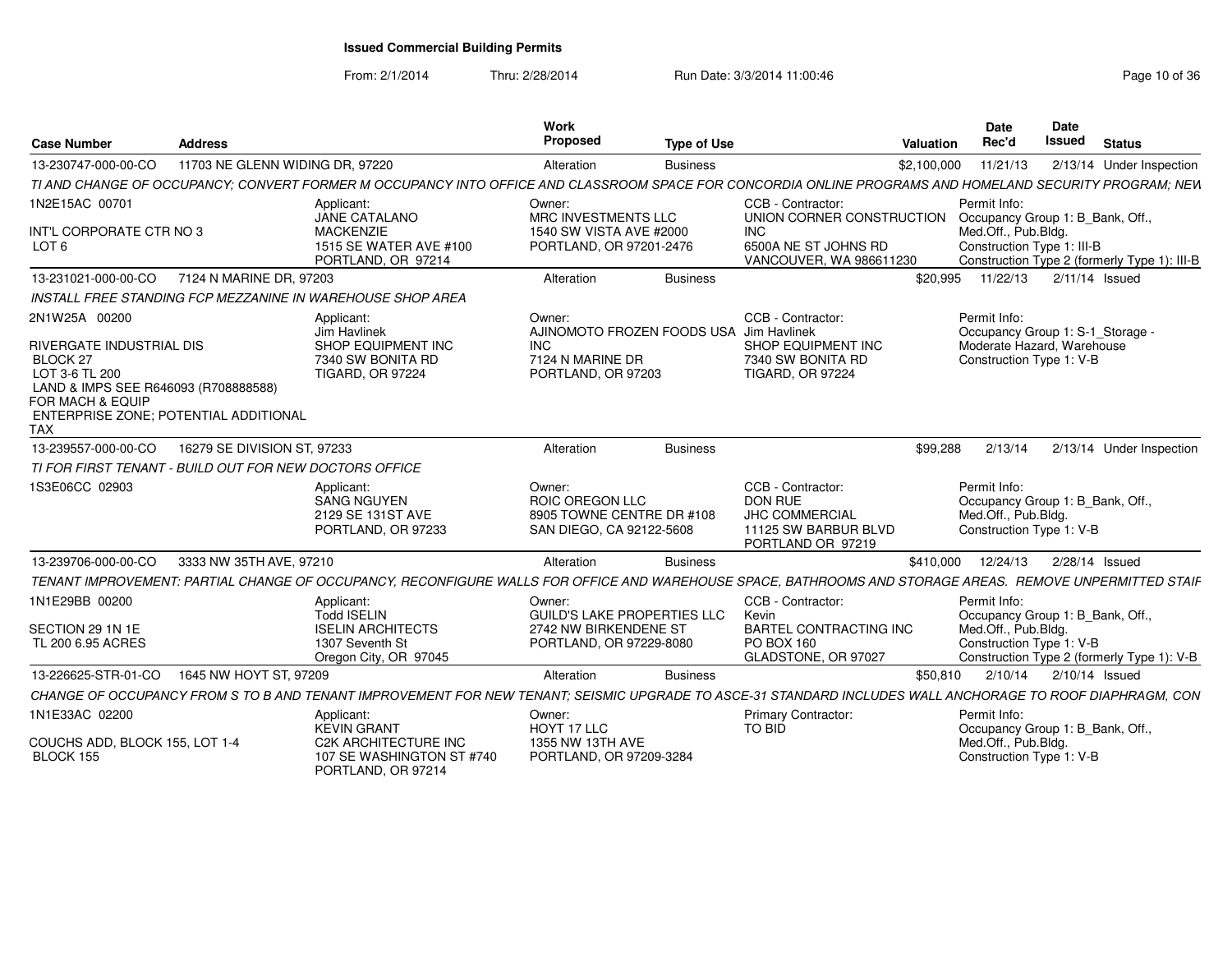#### From: 2/1/2014Thru: 2/28/2014 Run Date: 3/3/2014 11:00:46

| <b>Case Number</b>                                     | <b>Address</b>                                    |                                                                                                                                                           | Work<br><b>Proposed</b>                                                                                         | <b>Type of Use</b> |                                                                                                                            | Valuation | <b>Date</b><br>Rec'd                                                                                       | Date<br>Issued   | <b>Status</b>                              |
|--------------------------------------------------------|---------------------------------------------------|-----------------------------------------------------------------------------------------------------------------------------------------------------------|-----------------------------------------------------------------------------------------------------------------|--------------------|----------------------------------------------------------------------------------------------------------------------------|-----------|------------------------------------------------------------------------------------------------------------|------------------|--------------------------------------------|
| 14-106626-000-00-CO                                    | 3262 NE M L KING BLVD, 97212                      |                                                                                                                                                           | Alteration                                                                                                      | <b>Business</b>    |                                                                                                                            | \$101,341 | 2/18/14                                                                                                    | $2/18/14$ Issued |                                            |
|                                                        | FIRST TIME TENANT - BUILD OUT FOR NEW BARBER SHOP |                                                                                                                                                           |                                                                                                                 |                    |                                                                                                                            |           |                                                                                                            |                  |                                            |
| 1N1E26BB 04400                                         |                                                   | Applicant:<br><b>LOGAN CRAVENS</b><br>CARLETON HART ARCHITECTURE 219 NW 2ND AVE<br>322 NW 8TH AVE<br>PORTLAND, OR 97209                                   | Owner:<br><b>ELIOT HOUSING LIMITED</b><br>PORTLAND, OR 97209-3905<br>Owner:                                     |                    | CCB - Contractor:<br>COLAS CONSTRUCTION INC<br>5319 SW WESTGATE DR., STE 207 Med.Off., Pub.Bldg.<br>PORTLAND OR 97229-7542 |           | Permit Info:<br>Occupancy Group 1: B_Bank, Off.,<br>Construction Type 1: I-A                               |                  |                                            |
|                                                        |                                                   |                                                                                                                                                           | <b>PARTNERSHIP</b><br>219 NW 2ND AVE<br>PORTLAND, OR 97209-3905                                                 |                    |                                                                                                                            |           |                                                                                                            |                  |                                            |
| 14-110678-000-00-CO                                    | 2147 NW YORK ST, 97210                            |                                                                                                                                                           | Alteration                                                                                                      | <b>Business</b>    |                                                                                                                            | \$68,000  | 2/12/14                                                                                                    | $2/12/14$ Issued |                                            |
|                                                        |                                                   | TI FOR NEW TENANT - PARTIAL CHANGE OF OCCUPANCY FOR MANUFACTURING TO CHANGE 670 SF OF STORAGE TO COMMERCIAL KITCHEN                                       |                                                                                                                 |                    |                                                                                                                            |           |                                                                                                            |                  |                                            |
| 1N1E28CA 02900                                         |                                                   | Applicant:<br><b>STEVE MALANY</b><br>2133 NE YORK<br>PORTLAND, OR 97210                                                                                   | Owner:<br><b>SBS GROUP LLC</b><br>2133 NW YORK ST<br>PORTLAND, OR 97210-2108                                    |                    | CCB - Contractor:<br><b>JOSHUA ANDERSON</b><br>P & C CONSTRUCTION CO<br>2133 NW YORK ST<br>PORTLAND, OR 97210              |           | Permit Info:<br>Occupancy Group 1: S-1 Storage -<br>Moderate Hazard, Warehouse<br>Construction Type 1: V-B |                  | Construction Type 2 (formerly Type 1): V-B |
| 14-109459-000-00-CO                                    | 2305 SE 82ND AVE                                  |                                                                                                                                                           | Alteration                                                                                                      | <b>Business</b>    |                                                                                                                            | \$118,890 | 1/24/14                                                                                                    | 2/28/14 Issued   |                                            |
|                                                        | INSTALLATION OF SPACESAVER LIBRARY SHELVING       |                                                                                                                                                           |                                                                                                                 |                    |                                                                                                                            |           |                                                                                                            |                  |                                            |
| 1S2E05DD 00300                                         |                                                   | Applicant:<br><b>JIM MCCORD</b>                                                                                                                           | Owner:<br>PORTLAND COMMUNITY COLLEGE JIM MCCORD                                                                 |                    | CCB - Contractor:                                                                                                          |           | Permit Info:<br>Occupancy Group 1: B Bank, Off.,                                                           |                  |                                            |
| SECTION 05 1S 2E<br>TL 300 11.29 ACRES                 |                                                   | SPACESAVER SPECIALISTS INC<br>9730 SW Herman Rd.<br>Tualatin, OR 97062                                                                                    | PO BOX 19000<br>PORTLAND, OR 97280-0990<br>Owner:<br><b>DISTRICT</b><br>PO BOX 19000<br>PORTLAND, OR 97280-0990 |                    | SPACESAVER SPECIALISTS INC<br>9730 SW Herman Rd.<br>Tualatin, OR 97062                                                     |           | Med.Off., Pub.Bldg.<br>Construction Type 1: II-B                                                           |                  |                                            |
| 14-108349-000-00-CO                                    | 2029 NW MILLER RD - Bldg B                        |                                                                                                                                                           | Alteration                                                                                                      | <b>Business</b>    |                                                                                                                            | \$180,000 | 2/21/14                                                                                                    | $2/21/14$ Issued |                                            |
|                                                        |                                                   | TENANT IMPROVEMENT- NO CHANGE OF OCCUPANCY, NEW RESTAURANT TO REPLACE EXISTING BAKERY/RESTAURANT. DEMO INTERIOR WALLS AND REBUILD TO RECONFIGURE BATHROON |                                                                                                                 |                    |                                                                                                                            |           |                                                                                                            |                  |                                            |
| 1N1W26CC 00101                                         |                                                   | Applicant:<br><b>KEVIN GRANT</b><br><b>C2K ARCHITECTURE INC</b><br>107 SE WASHINGTON ST #740<br>PORTLAND, OR 97214                                        |                                                                                                                 |                    | CCB - Contractor:<br>JAMES E JOHN CONSTRUCTION<br>CO INC<br>1701 SE COLUMBIA RIVER DR<br>VANCOUVER, WA 98661               |           | Permit Info:<br>Occupancy Group 1: B Bank, Off.,<br>Med.Off., Pub.Bldg.<br>Construction Type 1: V-B        |                  | Construction Type 2 (formerly Type 1): V-B |
| 14-108424-000-00-CO                                    | 1945 SE WATER AVE, 97214                          |                                                                                                                                                           | Alteration                                                                                                      | <b>Business</b>    |                                                                                                                            | \$20,000  | 1/22/14                                                                                                    |                  | 2/5/14 Under Inspection                    |
|                                                        |                                                   | TENANT IMPROVEMENT FOR EXISTING TENANT TO INCLUDE REMOVAL OF TWO SMALLER DOORS AND REPLACE WITH TWO LARGER NEW DOORSUPGRADES TO FINISHES AND FURNISHINGS  |                                                                                                                 |                    |                                                                                                                            |           |                                                                                                            |                  |                                            |
| 1S1E03D 00300<br>SECTION 03 1S 1E<br>TL 300 7.01 ACRES |                                                   | Applicant:<br><b>ANDREW BURKE</b><br>SODERSTROM ARCHITECTS<br>1200 NW NAITO PKWY, SUITE 410 PORTLAND, OR 97214-3356<br>PORTLAND, OR 97209                 | Owner:<br>OREGON MUSEUM OF SCIENCE<br>1945 SE WATER AVE                                                         |                    | CCB - Contractor:<br><b>LARRY KENNEBECK</b><br>TODD CONSTRUCTION INC<br>PO BOX 949<br>TUALATIN, OR 970620949               |           | Permit Info:<br>Occupancy Group 1: M Store, Service<br>Station<br>Construction Type 1: I-A                 |                  |                                            |
|                                                        |                                                   |                                                                                                                                                           | Owner:<br><b>INDUSTRY</b><br>1945 SE WATER AVE<br>PORTLAND, OR 97214-3356                                       |                    |                                                                                                                            |           |                                                                                                            |                  |                                            |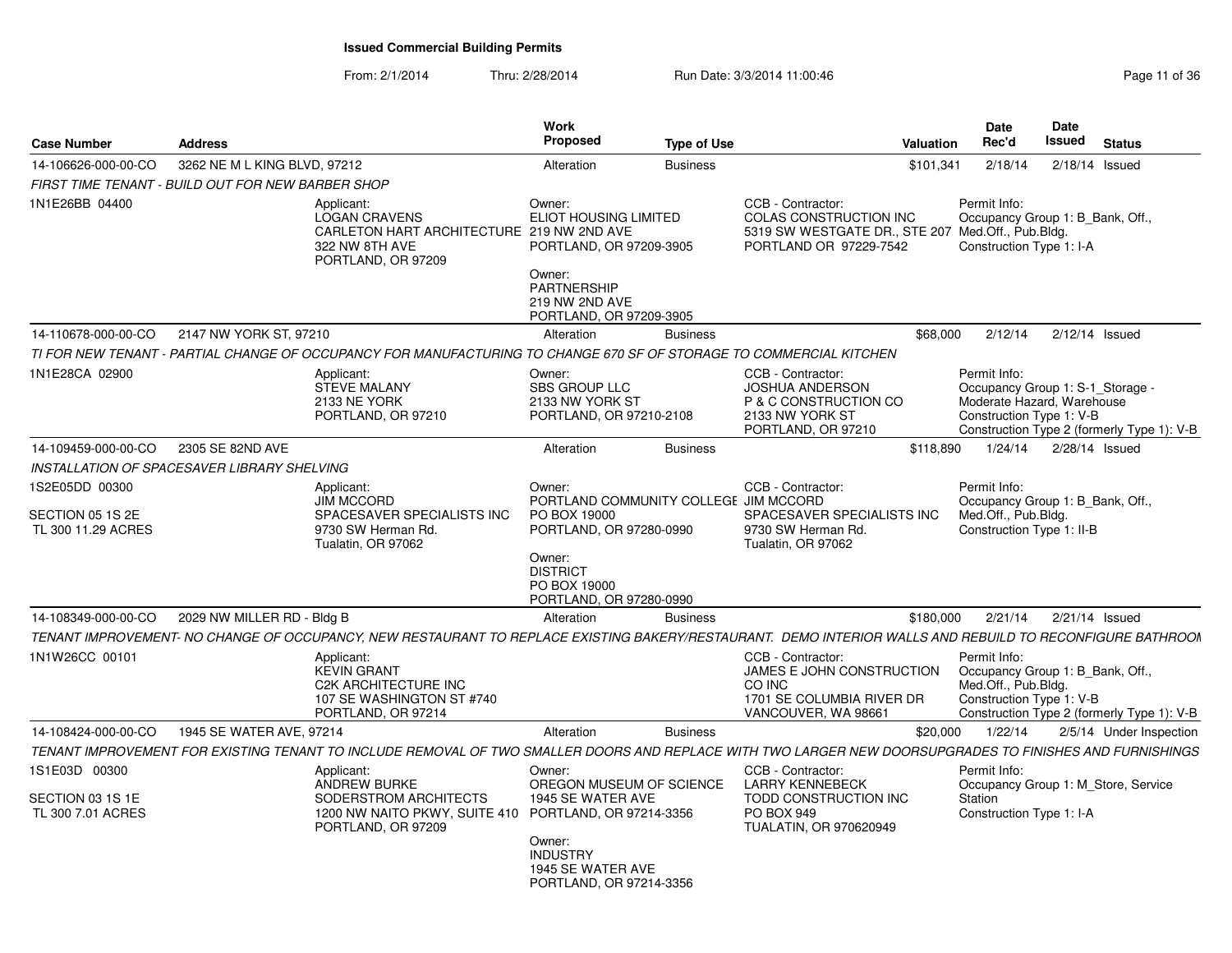| <b>Case Number</b>                                | <b>Address</b>                                     |                                                                                                                                                              | Work<br><b>Proposed</b>                                                                                                                                         | Type of Use     |                                                                                                                                          | Valuation | <b>Date</b><br>Rec'd                                                                                                                                       | Date<br>Issued | <b>Status</b>            |  |
|---------------------------------------------------|----------------------------------------------------|--------------------------------------------------------------------------------------------------------------------------------------------------------------|-----------------------------------------------------------------------------------------------------------------------------------------------------------------|-----------------|------------------------------------------------------------------------------------------------------------------------------------------|-----------|------------------------------------------------------------------------------------------------------------------------------------------------------------|----------------|--------------------------|--|
| 14-113535-000-00-CO                               | 12801 NE AIRPORT WAY, 97230                        |                                                                                                                                                              | Alteration                                                                                                                                                      | <b>Business</b> |                                                                                                                                          | \$15,000  | 2/6/14                                                                                                                                                     |                | $2/6/14$ Issued          |  |
|                                                   |                                                    | PARTIAL CHANGE OF OCCUPANCY - TI FOR NEW TENANT - OFFICE SPACE TO SHIPPING AREA, RECONFIGURE EXISTING OFFICE SPACE, ADD INTERIOR WALLS FOR STORAGE AREA      |                                                                                                                                                                 |                 |                                                                                                                                          |           |                                                                                                                                                            |                |                          |  |
| 1N2E14C 00101                                     |                                                    | Applicant:<br><b>DAVE SPITZER</b><br>2325 NE 19TH AVENUE<br>PORTLAND, OR 97212                                                                               | Owner:<br>1 SW COLUMBIA ST #435<br>PORTLAND, OR 97258-2036                                                                                                      |                 | CCB - Contractor:<br>COPPER MOUNTAIN TRUST CORP JAEGER AND ERWERT<br><b>CONTRACTOR</b><br>601 S MCLOUGHLIN BLVD<br>OREGON CITY, OR 97045 |           | Permit Info:<br>Occupancy Group 1: B Bank, Off.,<br>Med.Off., Pub.Bldg.<br>Construction Type 1: III-B<br>Construction Type 2 (formerly Type 1): III-B      |                |                          |  |
| 14-113555-000-00-CO                               | 13125 NE AIRPORT WAY, 97230                        |                                                                                                                                                              | Alteration                                                                                                                                                      | <b>Business</b> |                                                                                                                                          | \$31,000  | 2/6/14                                                                                                                                                     |                | 2/6/14 Under Inspection  |  |
|                                                   |                                                    | PARTIAL CHANGE OF OCCUPANCY - TI FOR NEW TENANT - ADD DEMISING WALL TO CREATE NEW TENANT SPACE. ADD INTERIOR WALLS FOR OFFICE                                |                                                                                                                                                                 |                 |                                                                                                                                          |           |                                                                                                                                                            |                |                          |  |
| 1N2E14C 00102                                     |                                                    | Applicant:<br>DAVE SPITZER<br>2325 NE 19TH AVENUE<br>PORTLAND, OR 97212                                                                                      | Owner:<br>1 SW COLUMBIA ST #435<br>PORTLAND, OR 97258-2036                                                                                                      |                 | CCB - Contractor:<br>COPPER MOUNTAIN TRUST CORP JAEGER AND ERWERT<br><b>CONTRACTOR</b><br>601 S MCLOUGHLIN BLVD<br>OREGON CITY, OR 97045 |           | Permit Info:<br>Occupancy Group 1: S-1 Storage -<br>Moderate Hazard, Warehouse<br>Construction Type 1: V-B<br>Construction Type 2 (formerly Type 1): III-B |                |                          |  |
| 14-115700-000-00-CO                               | 3747 NE SANDY BLVD, 97232                          |                                                                                                                                                              | Alteration                                                                                                                                                      | <b>Business</b> |                                                                                                                                          | \$137,000 | 2/21/14                                                                                                                                                    |                | 2/21/14 Under Inspection |  |
|                                                   |                                                    | TENANT IMPROVMENT FOR NEW TENANT; DEMO WALLS AND ADD PARTITION WALLS TO CREATE NEW OFFICES, ADD 2 NEW BATHROOMS AT FRONT WALL; DEMO AND RECONFIGURE STAIRS 7 |                                                                                                                                                                 |                 |                                                                                                                                          |           |                                                                                                                                                            |                |                          |  |
| 1N1E25DD 13800<br>ROSSMERE<br>BLOCK 42<br>LOT 3-5 |                                                    | Applicant:<br>NWC NICK WEITZER COMPANY<br>LLC.<br>111 SE 71ST AVE<br>PORTLAND, OR 97215                                                                      | Owner:<br><b>HOBA LLC</b><br>3747 NE SANDY BLVD<br>PORTLAND, OR 97232-1840                                                                                      |                 | CCB - Contractor:<br>NWC NICK WEITZER COMPANY<br>LLC.<br>111 SE 71ST AVE<br>PORTLAND, OR 97215                                           |           | Permit Info:<br>Occupancy Group 1: B_Bank, Off.,<br>Med.Off., Pub.Bldg.<br>Construction Type 1: III-B                                                      |                |                          |  |
|                                                   | 13-155501-REV-02-CO 7901 SE DIVISION ST. 97215     |                                                                                                                                                              | Alteration                                                                                                                                                      | <b>Business</b> |                                                                                                                                          |           | \$2/11/14                                                                                                                                                  |                | $2/11/14$ Issued         |  |
|                                                   | <b>REVISION TO MODIFY STRUCTURAL STAIR FRAMING</b> |                                                                                                                                                              |                                                                                                                                                                 |                 |                                                                                                                                          |           |                                                                                                                                                            |                |                          |  |
| 1S2E05DD 03400                                    |                                                    | Applicant:                                                                                                                                                   | Owner:                                                                                                                                                          |                 | CCB - Contractor:                                                                                                                        |           | Permit Info:                                                                                                                                               |                |                          |  |
| SECTION 05 1S 2E<br>TL 3400 3.54 ACRES            |                                                    | Sam Stadler<br>SRG Partnership Inc.<br>621 SW Morrison St #200<br>Portland, OR 97205                                                                         | PO BOX 19000<br>PORTLAND, OR 97280-0990                                                                                                                         |                 | PORTLAND COMMUNITY COLLEGE ONEILL ELECTRIC INC<br>4444 SE 27TH AVE<br>PORTLAND, OR 97202                                                 |           | Occupancy Group 1: B Bank, Off.,<br>Med.Off., Pub.Bldg.<br>Construction Type 1: III-B                                                                      |                |                          |  |
| 14-111599-000-00-CO                               | 9244 SE WOODSTOCK BLVD, 97266                      |                                                                                                                                                              | Alteration                                                                                                                                                      | <b>Business</b> |                                                                                                                                          | \$1       | 2/4/14                                                                                                                                                     |                | 2/4/14 Final             |  |
|                                                   |                                                    | Tenant Space #3 - East side of Bldg - First time tenant. Clg and restroom constructed under shell permit . 04-042316                                         |                                                                                                                                                                 |                 |                                                                                                                                          |           |                                                                                                                                                            |                |                          |  |
| 1S2E16DC 10000                                    |                                                    | Applicant:<br><b>DAVID EMAMI</b><br>BRADLEY CONSTRUCTION INC<br>8127 SW HILLSBORO HWY<br>HILLSBORO, OR 971239276                                             | Owner:<br>WOODSTOCK CROSSING LLC<br>3380 BARRINGTON DR<br>WEST LINN, OR 97068-3631                                                                              |                 | CCB - Contractor:<br><b>DAVID EMAMI</b><br><b>BRADLEY CONSTRUCTION INC.</b><br>8127 SW HILLSBORO HWY<br>HILLSBORO, OR 971239276          |           | Permit Info:<br>Occupancy Group 1: M Store, Service<br>Station<br>Construction Type 1: V-A                                                                 |                |                          |  |
| 13-198802-REV-01-CO                               | 2403 NW THURMAN ST, 97210                          |                                                                                                                                                              | Alteration                                                                                                                                                      | <b>Business</b> |                                                                                                                                          |           | \$2/12/14                                                                                                                                                  |                | $2/12/14$ Issued         |  |
|                                                   |                                                    | REVISION TO LOWER THE FIRE-RATED CEILING AND FASCIA IN A PORTIOTN OF THE CORRIDOR TO ALLOW TELECOM SERVICES TO PASS ABOVE                                    |                                                                                                                                                                 |                 |                                                                                                                                          |           |                                                                                                                                                            |                |                          |  |
| 1N1E28CC 03200                                    |                                                    | Applicant:<br>RACHAEL COOK<br>2403 NW THURMAN<br>PORTLAND OR 97210                                                                                           | Owner:<br>STEWART A HARVEY<br>2405 NW THURMAN ST<br>PORTLAND, OR 97210-2522<br>Owner:<br><b>JAMES LOMASSON</b><br>2405 NW THURMAN ST<br>PORTLAND, OR 97210-2522 |                 | CCB - Contractor:<br>DOGWOOD HOME INSPECTION.<br>LLC.<br>4815 NE 47TH<br>PORTLAND, OR 97218                                              |           | Permit Info:<br>Occupancy Group 1: B Bank, Off.,<br>Med.Off., Pub.Bldg.<br>Construction Type 1: III-B                                                      |                |                          |  |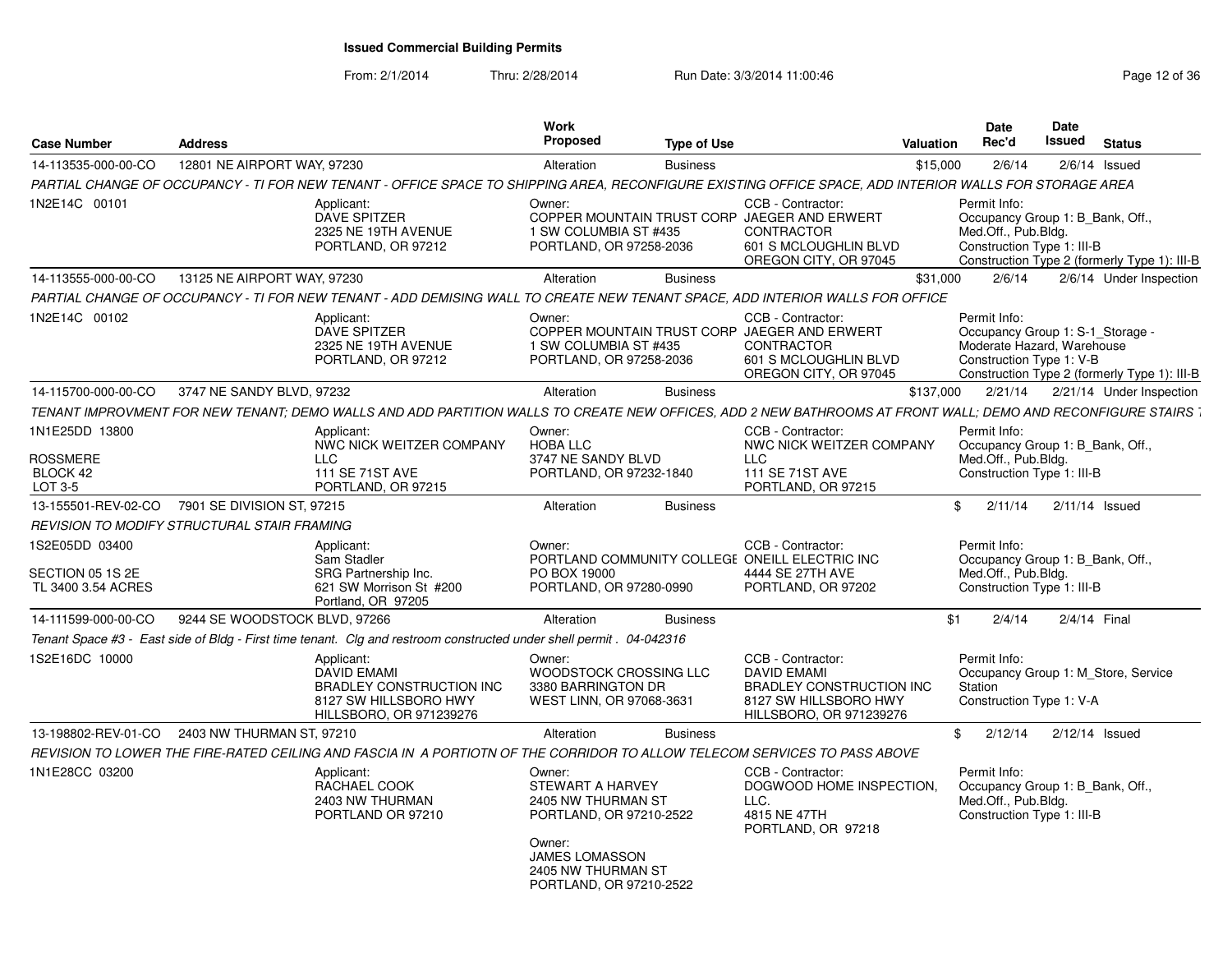| <b>Case Number</b>                                                             | <b>Address</b>             |                                                                                                                                                                            | Work<br><b>Proposed</b>                                                                        | <b>Type of Use</b> |                                                               | Valuation | <b>Date</b><br>Rec'd                               | Date<br>Issued                              | <b>Status</b>    |
|--------------------------------------------------------------------------------|----------------------------|----------------------------------------------------------------------------------------------------------------------------------------------------------------------------|------------------------------------------------------------------------------------------------|--------------------|---------------------------------------------------------------|-----------|----------------------------------------------------|---------------------------------------------|------------------|
| 13-211631-REV-02-CO                                                            | 531 SE 14TH AVE            |                                                                                                                                                                            | Alteration                                                                                     | <b>Business</b>    |                                                               |           | \$<br>2/4/14                                       |                                             | $2/4/14$ Issued  |
| <b>REVISION TO CAPTURE PLAN REVIEW: SEE COMMENTS</b>                           |                            |                                                                                                                                                                            |                                                                                                |                    |                                                               |           |                                                    |                                             |                  |
| 1S1E02BA 00101                                                                 |                            | Applicant:<br><b>JIM RILEY</b>                                                                                                                                             | Owner:<br><b>WASHINGTON HIGH SCHOOL</b>                                                        |                    | CCB - Contractor:<br><b>BREMIK CONSTRUCTION</b>               |           | Permit Info:<br>Occupancy Group 1: A-1_Auditorium, |                                             |                  |
| EAST PORTLAND<br>BLOCK 282&283 TL 101                                          |                            | <b>SERA</b><br>338 NW 5TH AVE<br>PORTLAND OR 97209                                                                                                                         | 15350 SW SEQUOIA PKWY #300<br>PORTLAND, OR 97224-7175                                          |                    | 1026 SE STARK ST<br>PORTLAND, OR 97214                        |           | theater w/stage<br>Construction Type 1: II-A       | Construction Type 2 (formerly Type 1): II-A |                  |
|                                                                                |                            |                                                                                                                                                                            | Owner:<br><b>LLC</b><br>15350 SW SEQUOIA PKWY #300<br>PORTLAND, OR 97224-7175                  |                    |                                                               |           |                                                    |                                             |                  |
|                                                                                |                            |                                                                                                                                                                            | Owner:<br><b>VICTORIA CAPITAL LLC</b><br>15350 SW SEQUOIA PKWY #300<br>PORTLAND, OR 97224-7175 |                    |                                                               |           |                                                    |                                             |                  |
| 14-115231-000-00-CO                                                            | 4006 SW BARBUR BLVD, 97201 |                                                                                                                                                                            | Alteration                                                                                     | <b>Business</b>    |                                                               | \$37,000  | 2/20/14                                            | 2/20/14 Issued                              |                  |
|                                                                                |                            | REPAIR DAMAGE TO WEST WALL FROM CAR IMPACT - URM BUILDING                                                                                                                  |                                                                                                |                    |                                                               |           |                                                    |                                             |                  |
| 1S1E10CA 11700                                                                 |                            | Applicant:<br><b>ROB HUMPHREY</b>                                                                                                                                          | Owner:<br>OREGON HEALTH SCIENCES                                                               |                    | CCB - Contractor:<br>FRED SHEARER & SONS INC                  |           | Permit Info:<br>Occupancy Group 1: B_Bank, Off.,   |                                             |                  |
| <b>CARUTHERS ADD</b><br>BLOCK 184<br>W 54.79' OF N 18.14' OF LOT 7 EXC O&C R/W |                            | <b>FASTER PERMITS</b><br>14334 NW EAGLERIDGE LANE<br>PORTLAND, OR 97229                                                                                                    | 6025 E BURNSIDE ST<br>PORTLAND, OR 97215-1267                                                  |                    | 5500 SW ARCTIC DR<br>BEAVERTON, OR 97005                      |           | Med.Off., Pub.Bldg.<br>Construction Type 1: V-B    |                                             |                  |
| LOT 8 EXC O&C R/W                                                              |                            |                                                                                                                                                                            | Owner:<br>UNIVERSITY EMPLOYEES UNION<br>6025 E BURNSIDE ST<br>PORTLAND, OR 97215-1267          |                    |                                                               |           |                                                    |                                             |                  |
|                                                                                |                            |                                                                                                                                                                            | Owner:<br>AFSCME LOCAL NO 328<br>6025 E BURNSIDE ST<br>PORTLAND, OR 97215-1267                 |                    |                                                               |           |                                                    |                                             |                  |
| 14-115056-000-00-CO                                                            | 100 SW MARKET ST, 97201    |                                                                                                                                                                            | Alteration                                                                                     | <b>Business</b>    |                                                               | \$15,000  | 2/11/14                                            |                                             | $2/11/14$ Issued |
|                                                                                |                            | REPLACE PORTION OF STOREFRONT WINDOWS WITH ADDITIONAL DOOR, REPLACE HANDRAILS AND CONCRETE STAIRS - Scope of work on 13-211711-CO has been reduced and is no longer an adc |                                                                                                |                    |                                                               |           |                                                    |                                             |                  |
| 1S1E03CB 00700                                                                 |                            | Applicant:<br>ADAM SOLOMONSON                                                                                                                                              | Owner:<br><b>CSHV FIRST AND MARKET LLC</b>                                                     |                    | CCB - Contractor:<br>SWINERTON BUILDERS INC                   |           | Permit Info:<br>Occupancy Group 1: B_Bank, Off.,   |                                             |                  |
| SOUTH AUDITORIUM ADD<br><b>BLOCK A</b><br>LOT 2 TL 700                         |                            | 1490 NW 131ST<br>PORTLAND, OR 97229                                                                                                                                        | 1420 FIFTH AVE #2020<br>SEATTLE, WA 98101-2337                                                 |                    | 260 TOWNSEND ST<br>SAN FRANCISCO, CA 94107                    |           | Med.Off., Pub.Bldg.<br>Construction Type 1: I-A    |                                             |                  |
| 13-172856-REV-01-CO                                                            | 2637 SE BELMONT ST, 97214  |                                                                                                                                                                            | Alteration                                                                                     | <b>Business</b>    |                                                               |           | \$<br>2/6/14                                       |                                             | $2/6/14$ Issued  |
|                                                                                |                            | REVISION TO REMOVE DEMISING WALL AND POURBACK OF NEW CONCRETE INTERIOR SLAB FROM SCOPE OF WORK                                                                             |                                                                                                |                    |                                                               |           |                                                    |                                             |                  |
| 1S1E01BB 07600                                                                 |                            | Applicant:<br><b>DAVID MCLAUGHLIN</b>                                                                                                                                      | Owner:<br><b>PATRICIA EITING</b>                                                               |                    | CCB - Contractor:<br><b>JEAN PIERRE VEILLET</b>               |           | Permit Info:<br>Occupancy Group 1: B_Bank, Off.,   |                                             |                  |
| HANSONS ADD & 2ND<br><b>BLOCK7</b><br>E 50' OF LOT 5<br>S 2' OF E 50' OF LOT 6 |                            | SITEWORKS DESIGN/BUILD<br>1255 NW 9TH AVE #17<br>PORTLAND, OR 97209                                                                                                        | PO BOX 759<br>PORTLAND, OR 97207-0759                                                          |                    | <b>SITEWORKS INC</b><br>1255 NW 9TH #17<br>PORTLAND, OR 97209 |           | Med.Off., Pub.Bldg.<br>Construction Type 1: III-B  |                                             |                  |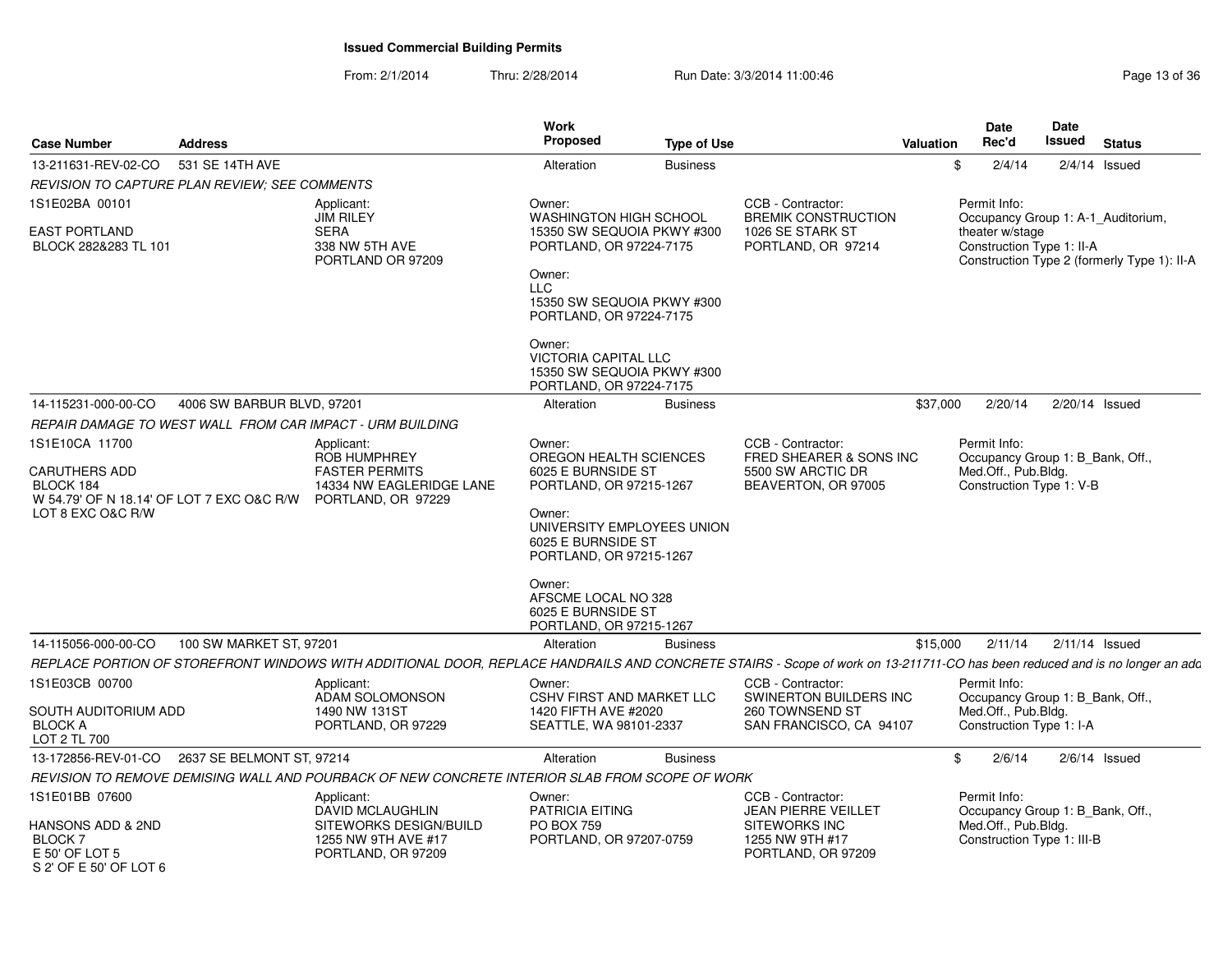| <b>Case Number</b>                                                              | <b>Address</b>             |                                                                                                                                                                 | Work<br>Proposed                                                                                                                       | <b>Type of Use</b> |                                                                                                                                         | <b>Valuation</b> | <b>Date</b><br>Rec'd                             | <b>Date</b><br>Issued | <b>Status</b>                               |
|---------------------------------------------------------------------------------|----------------------------|-----------------------------------------------------------------------------------------------------------------------------------------------------------------|----------------------------------------------------------------------------------------------------------------------------------------|--------------------|-----------------------------------------------------------------------------------------------------------------------------------------|------------------|--------------------------------------------------|-----------------------|---------------------------------------------|
| 14-115651-000-00-CO                                                             | 2330 NW 31ST AVE, 97210    |                                                                                                                                                                 | Alteration                                                                                                                             | <b>Business</b>    |                                                                                                                                         | \$14,000         | 2/13/14                                          |                       | 2/13/14 Under Inspection                    |
|                                                                                 |                            | BUILD NEW WALLS TO CREATE ADDITIONAL OPEN OFFICE SPACE WITHININ EXISTING BUILDING FOOTPRINT - HVAC SYSTEM DESIGN APPROVAL AND PERMIT REQUIRED.                  |                                                                                                                                        |                    |                                                                                                                                         |                  |                                                  |                       |                                             |
| 1N1E29CA 00300                                                                  |                            | Applicant:<br><b>RICH GRIMES</b>                                                                                                                                | Owner:<br>PARGETER FAMILY LLC                                                                                                          |                    | CCB - Contractor:<br><b>RICH GRIMES</b>                                                                                                 |                  | Permit Info:<br>Occupancy Group 1: B Bank, Off., |                       |                                             |
| <b>INDUSTRIAL CENTER</b><br><b>BLOCK7</b><br>LOT 1-4 TL 300                     |                            | PROGRESS CONSTRUCTION<br>710 NW 17TH STE B<br>PORTLAND OR 97209                                                                                                 | P O BOX 730<br>ROSEBURG, OR 97470                                                                                                      |                    | PROGRESS CONSTRUCTION<br>710 NW 17TH STE B<br>PORTLAND OR 97209                                                                         |                  | Med.Off., Pub.Bldg.<br>Construction Type 1: V-B  |                       | Construction Type 2 (formerly Type 1): V-B  |
| 14-115720-000-00-CO                                                             | 12243 N CENTER AVE         |                                                                                                                                                                 | Alteration                                                                                                                             | <b>Business</b>    |                                                                                                                                         | \$30,000         | 2/12/14                                          |                       | 2/12/14 Under Inspection                    |
|                                                                                 |                            | LANDLORD TO CREATE TWO NEW RESTROOMS IN AN EXISTING SHELL SPACE: NO OCCUPANCY / SHELL ON 06-164263-CO                                                           |                                                                                                                                        |                    |                                                                                                                                         |                  |                                                  |                       |                                             |
| 2N1E34C 00604                                                                   |                            | Applicant:<br>ERIC DUGGER<br><b>WESTERN CONSTRUCTION</b><br><b>SERVICES</b><br>2300 EAST THIRD LOOP, SUITE 11<br>VANCOUVER WA 98661                             | Owner:<br><b>BUENA-HAYDEN LLC</b><br>333 NW 9TH AVE #1010<br>PORTLAND, OR 97209                                                        |                    | CCB - Contractor:<br>Kevin Moisan<br><b>WESTERN CONSTRUCTION</b><br><b>SERVICES</b><br>2300 EAST THIRD LOOP #110<br>VANCOUVER, WA 98661 |                  | Permit Info:<br>Construction Type 1: V-B         |                       |                                             |
| 14-115295-000-00-CO                                                             | 1760 NE DEKUM ST. 97211    |                                                                                                                                                                 | Alteration                                                                                                                             | <b>Business</b>    |                                                                                                                                         | \$95.215         | 2/20/14                                          |                       | 2/20/14 Issued                              |
|                                                                                 |                            | TENANT IMPROVEMENT FOR NEW TENANT; INFILL WALL, BUILD UP CUSTOMER COUNTER, DINING AREA, INSTALL EQUIPMENT, BATHROOM IS EXISITNG                                 |                                                                                                                                        |                    |                                                                                                                                         |                  |                                                  |                       |                                             |
| 1N1E14AC 07100                                                                  |                            | Applicant:<br><b>MIKE COYLE</b>                                                                                                                                 | Owner:<br>RMA ELITE DEVELOPMENT LLC                                                                                                    |                    | CCB - Contractor:<br>SAM YODER INC                                                                                                      |                  | Permit Info:<br>Occupancy Group 1: B_Bank, Off., |                       |                                             |
| <b>COLUMBIA HTS</b><br>BLOCK 12<br>S 15'OF LOT 1<br>LOT 2 EXC PT IN ST RES 3691 |                            | <b>FASTER PERMITS</b><br>14334 NW EAGLERIDGE LANE<br>PORTLAND, OR 97229                                                                                         | 2314 NE SCHUYLER ST<br>PORTLAND, OR 97212                                                                                              |                    | 1021 NE 33RD AVE<br>PORTLAND, OR 97232                                                                                                  |                  | Med.Off., Pub.Bldg.<br>Construction Type 1: V-B  |                       | Construction Type 2 (formerly Type 1): V-B  |
| 13-211631-REV-01-CO 531 SE 14TH AVE                                             |                            |                                                                                                                                                                 | Alteration                                                                                                                             | <b>Business</b>    |                                                                                                                                         | .ፍ               | 2/20/14                                          |                       | 2/20/14 Issued                              |
| STRUCTURAL REVISION TO THE ROOF DECK.                                           |                            |                                                                                                                                                                 |                                                                                                                                        |                    |                                                                                                                                         |                  |                                                  |                       |                                             |
| 1S1E02BA 00101                                                                  |                            | Applicant:<br><b>JIM RILEY</b>                                                                                                                                  | Owner:<br><b>WASHINGTON HIGH SCHOOL</b>                                                                                                |                    | CCB - Contractor:<br><b>BREMIK CONSTRUCTION</b>                                                                                         |                  | Permit Info:                                     |                       | Occupancy Group 1: A-1 Auditorium,          |
| EAST PORTLAND<br>BLOCK 282&283 TL 101                                           |                            | <b>SERA</b><br>338 NW 5TH AVE<br>PORTLAND OR 97209                                                                                                              | 15350 SW SEQUOIA PKWY #300<br>PORTLAND, OR 97224-7175<br>Owner:<br><b>LLC</b><br>15350 SW SEQUOIA PKWY #300<br>PORTLAND, OR 97224-7175 |                    | 1026 SE STARK ST<br>PORTLAND, OR 97214                                                                                                  |                  | theater w/stage<br>Construction Type 1: II-A     |                       | Construction Type 2 (formerly Type 1): II-A |
|                                                                                 |                            |                                                                                                                                                                 | Owner:<br>VICTORIA CAPITAL LLC<br>15350 SW SEQUOIA PKWY #300<br>PORTLAND, OR 97224-7175                                                |                    |                                                                                                                                         |                  |                                                  |                       |                                             |
| 14-115623-000-00-CO                                                             | 4724 SW MACADAM AVE, 97201 |                                                                                                                                                                 | Alteration                                                                                                                             | <b>Business</b>    |                                                                                                                                         | \$22,500         | 2/12/14                                          |                       | $2/12/14$ Issued                            |
|                                                                                 |                            | TI FOR NEW TENANT; ADA UPGRADE; PROVIDE DESIGNATED ADA PARKING; EXTEND EXTERIOR HANDRAILS; PROVIDE HANDRAILS FOR INTERIOR STAIRS, REPLACE DOOR KNOBS WITH LEVEF |                                                                                                                                        |                    |                                                                                                                                         |                  |                                                  |                       |                                             |
| 1S1E15BA 00800                                                                  |                            | Applicant:<br>PETER KIM                                                                                                                                         | Owner:<br><b>PAT RICK BARRETT LLC</b>                                                                                                  |                    | CCB - Contractor:<br><b>TODD HESS BUILDING CO</b>                                                                                       |                  | Permit Info:<br>Occupancy Group 1: B Bank, Off., |                       |                                             |
| SECTION 15 1S 1E<br>TL 800 0.48 ACRES                                           |                            | TONI KING AND ASSOCIATES<br>330 SE MLK BLVD, SUITE 350<br>PORTLAND, OR 97214                                                                                    | 02425 SW MILITARY RD<br>PORTLAND, OR 97219                                                                                             |                    | 9414 SW BARBUR BLVD, #150<br>PORTLAND, OR 97219                                                                                         |                  | Med.Off., Pub.Bldg.<br>Construction Type 1: V-B  |                       |                                             |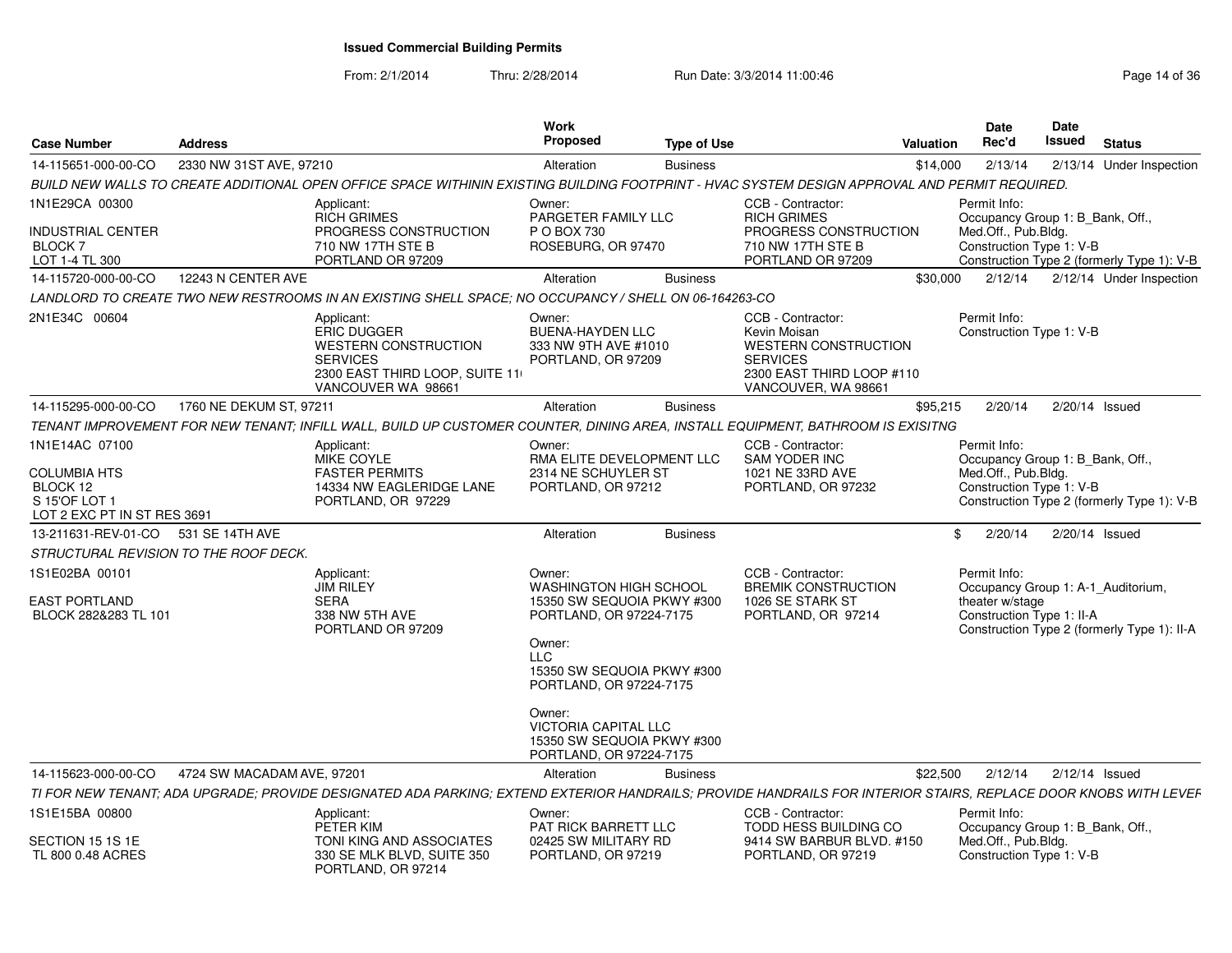| <b>Case Number</b>                                                              | <b>Address</b>               |                                                                                                                                                              | Work<br><b>Proposed</b>                                                                                                                                                                 | <b>Type of Use</b> |                                                                                                                          | <b>Valuation</b> | <b>Date</b><br>Rec'd                                                                                  | Date<br>Issued | <b>Status</b>    |
|---------------------------------------------------------------------------------|------------------------------|--------------------------------------------------------------------------------------------------------------------------------------------------------------|-----------------------------------------------------------------------------------------------------------------------------------------------------------------------------------------|--------------------|--------------------------------------------------------------------------------------------------------------------------|------------------|-------------------------------------------------------------------------------------------------------|----------------|------------------|
| 14-115629-000-00-CO                                                             | 169 NE 102ND AVE, 97220      |                                                                                                                                                              | Alteration                                                                                                                                                                              | <b>Business</b>    |                                                                                                                          | \$40,000         | 2/12/14                                                                                               |                | $2/12/14$ Issued |
|                                                                                 |                              | TENANT SPACE IN NW CORNER OF BUILDING 5- DEMO PARTITION WALL AND ADD NEW WALLS TO CREATE STAFF ROOM; CHANGE LOCATION OF SECOND BATHROOM AND MAKE BOTH ADA CC |                                                                                                                                                                                         |                    |                                                                                                                          |                  |                                                                                                       |                |                  |
| 1N2E33DA 01800                                                                  |                              | Applicant:<br>PETER KIM<br>TONI KING AND ASSOCIATES<br>330 SE MLK BLVD, SUITE 350<br>PORTLAND, OR 97214                                                      | Owner:<br><b>AARK LLC</b><br>9320 SW BARBUR BLVD #300<br>PORTLAND, OR 97219-5405                                                                                                        |                    | CCB - Contractor:<br>HOME TRENDS NORTHWEST LLC Occupancy Group 1: B_Bank, Off.,<br>2011 13TH ST<br>WEST LINN, OR 97068   |                  | Permit Info:<br>Med.Off., Pub.Bldg.<br>Construction Type 1: V-B                                       |                |                  |
| 10-183777-REV-02-CO                                                             | 2737 NE M L KING BLVD, 97212 |                                                                                                                                                              | Alteration                                                                                                                                                                              | <b>Business</b>    |                                                                                                                          | \$               | 2/18/14                                                                                               | 2/18/14 Final  |                  |
|                                                                                 |                              | REVISION - REQUIRED STREET TREE TO BE INSTALLED UNDER STREET JOB                                                                                             |                                                                                                                                                                                         |                    |                                                                                                                          |                  |                                                                                                       |                |                  |
| 1N1E27AD 11100<br><b>ALBINA</b><br>BLOCK 15<br>LOT 10 EXC PT IN ST<br>LOT 11-13 |                              | Applicant:<br>NORTH NEIGHBORHOOD                                                                                                                             | Owner:<br><b>JAMES ADAMSON</b><br>4943 NE M L K JR BLVD #102<br>PORTLAND, OR 97211-3353<br>Owner:<br>GRAHAM STREET LLC ADAMSON<br>4943 NE M L K JR BLVD #102<br>PORTLAND, OR 97211-3353 |                    |                                                                                                                          |                  | Permit Info:<br>Occupancy Group 1: B_Bank, Off.,<br>Med.Off., Pub.Bldg.<br>Construction Type 1: V-B   |                |                  |
| 14-117862-000-00-CO                                                             | 6708 NE SANDY BLVD, 97213    |                                                                                                                                                              | Alteration                                                                                                                                                                              | <b>Business</b>    |                                                                                                                          | \$42,048         | 2/19/14                                                                                               |                | 2/19/14 Issued   |
| CHANGE OF OCCUPANCY FOR NEW PIZZA CAFE                                          |                              |                                                                                                                                                              |                                                                                                                                                                                         |                    |                                                                                                                          |                  |                                                                                                       |                |                  |
| 1N2E29BA 04400                                                                  |                              | Applicant:<br><b>CLARK HALE</b><br>PIZZERIA OTTO<br>6708 NE SANDY BLVD<br>PORTLAND, OR 97213                                                                 | Owner:<br><b>DEBBIE J SMITH</b><br>10140 NE BEECH ST<br>PORTLAND, OR 97220-3632<br>Owner:<br><b>RICHARD H SMITH</b><br>10140 NE BEECH ST                                                |                    |                                                                                                                          |                  | Permit Info:<br>Occupancy Group 1: B_Bank, Off.,<br>Med.Off., Pub.Bldg.<br>Construction Type 1: III-B |                |                  |
|                                                                                 |                              |                                                                                                                                                              | PORTLAND, OR 97220-3632                                                                                                                                                                 |                    |                                                                                                                          |                  |                                                                                                       |                |                  |
| 14-118413-000-00-CO                                                             | 1450 N PRESCOTT ST, 97217    |                                                                                                                                                              | Alteration                                                                                                                                                                              | <b>Business</b>    |                                                                                                                          | \$66,646         | 2/20/14                                                                                               |                | 2/20/14 Issued   |
|                                                                                 |                              | TI FOR FIRST TIME TENANT; INTERIOR BUILDOUT TO INCLUDE DINING ROOM, OFFICE, RETAIL ROOM AND FOOD/SERVICE AREA                                                |                                                                                                                                                                                         |                    |                                                                                                                          |                  |                                                                                                       |                |                  |
| 1N1E22CB 04700                                                                  |                              | Applicant:<br><b>JULIA WOOD</b><br><b>JULIA WOOD ARCHITECT</b><br>333 S STATE ST SUITE V-192<br>LAKE OSWEGO, OR 97034                                        | Owner:<br>PRESCOTT APARTMENTS LLC<br>39401 224TH AVE SE<br>ENUMCLAW, WA 98022-8982                                                                                                      |                    | CCB - Contractor:<br><b>DON TROTTER</b><br>OREGON RESTAURANT<br><b>EQUIPMENT</b><br>PO BOX 2560<br>OREGON CITY, OR 97045 |                  | Permit Info:<br>Occupancy Group 1: B Bank, Off.,<br>Med.Off., Pub.Bldg.<br>Construction Type 1: I-A   |                |                  |
| 13-217067-REV-01-CO                                                             | 802 NE DAVIS ST, 97232       |                                                                                                                                                              | Alteration                                                                                                                                                                              | <b>Business</b>    |                                                                                                                          | \$               | 2/21/14                                                                                               |                | $2/21/14$ Issued |
|                                                                                 |                              | REVISION - CLARIFY THAT HALLWAY IS ALREADY RATED AND SKYLIGHT IS EXISTING                                                                                    |                                                                                                                                                                                         |                    |                                                                                                                          |                  |                                                                                                       |                |                  |
| 1N1E35CB 05900<br><b>EAST PORTLAND</b>                                          |                              | Applicant:<br><b>MYA PALUCH</b><br><b>CIDA INC</b>                                                                                                           | Owner:<br><b>HOAH PROPERTIES LLC</b><br>3439 NE SANDY BLVD PMB 106                                                                                                                      |                    | CCB - Contractor:<br><b>TERRY LONG</b><br>SKL CONSTRUCTION                                                               |                  | Permit Info:<br>Occupancy Group 1: B_Bank, Off.,<br>Med.Off., Pub.Bldg.                               |                |                  |
| BLOCK 188<br>LOT <sub>1</sub>                                                   |                              | 4445 SW BARBUR BLVD<br>PORTLAND, OR 97239                                                                                                                    | PORTLAND, OR 97232                                                                                                                                                                      |                    | 8577 SW DAKOTA DR<br>TUALATIN, OR 97062                                                                                  |                  | Construction Type 1: III-B                                                                            |                |                  |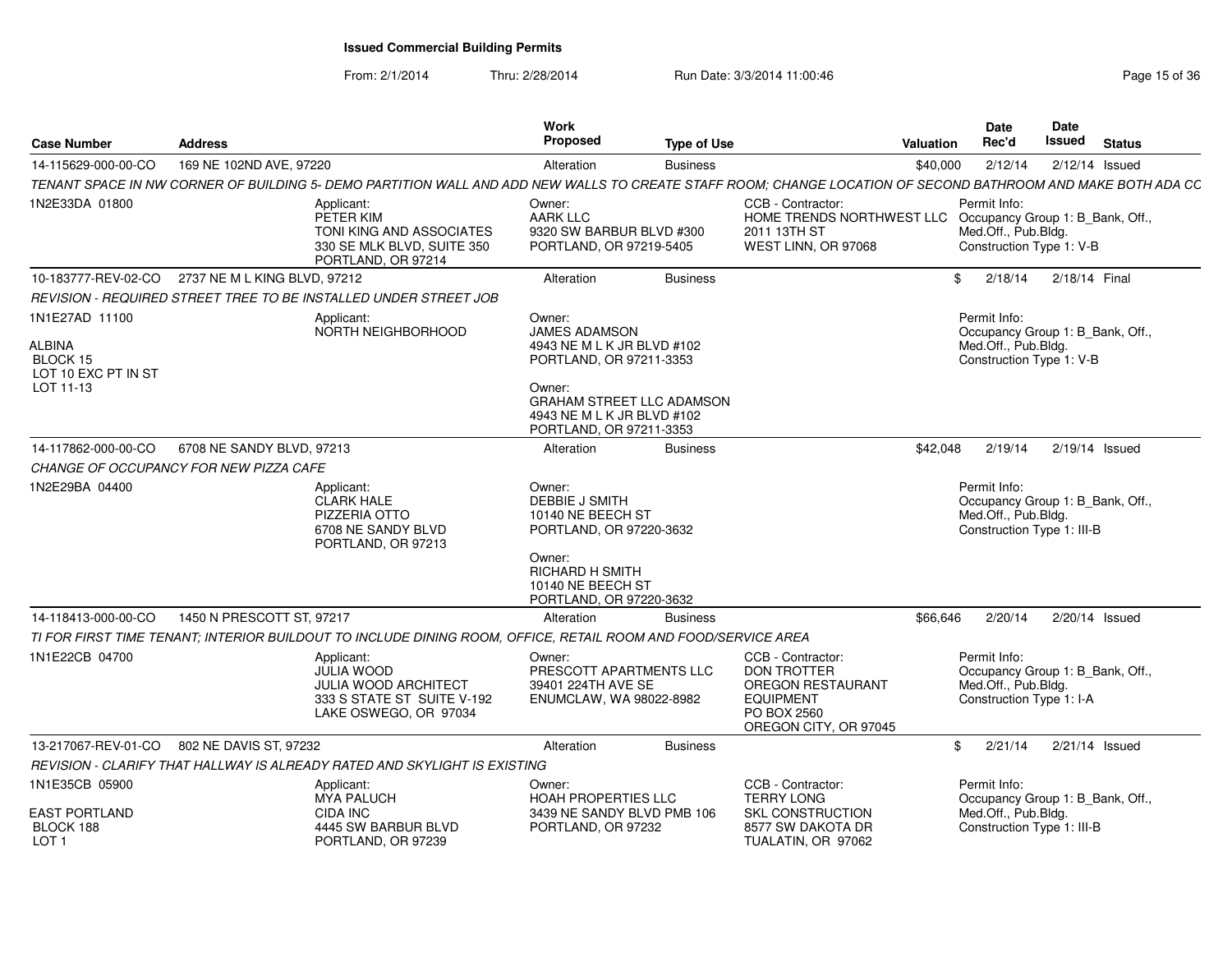| <b>Case Number</b>                                      | <b>Address</b>                                     |                                                                                                                       | Work<br>Proposed                                                                           | <b>Type of Use</b> |                                                                                           | <b>Valuation</b> | <b>Date</b><br>Rec'd                                                                                  | <b>Date</b><br><b>Issued</b> | <b>Status</b>    |
|---------------------------------------------------------|----------------------------------------------------|-----------------------------------------------------------------------------------------------------------------------|--------------------------------------------------------------------------------------------|--------------------|-------------------------------------------------------------------------------------------|------------------|-------------------------------------------------------------------------------------------------------|------------------------------|------------------|
| 13-205627-REV-01-CO                                     | 5025 NE 82ND AVE, 97218                            |                                                                                                                       | Alteration                                                                                 | <b>Business</b>    |                                                                                           | \$               | 2/14/14                                                                                               |                              | $2/14/14$ Issued |
|                                                         | REVISION TO RECONFIGURE NEW ADA RAMP AND ADD STEPS |                                                                                                                       |                                                                                            |                    |                                                                                           |                  |                                                                                                       |                              |                  |
| 1N2E20AA 00900                                          |                                                    | Applicant:                                                                                                            | Owner:                                                                                     |                    | CCB - Contractor:                                                                         |                  | Permit Info:                                                                                          |                              |                  |
| SECTION 20 1N 2E<br>TL 900 0.52 ACRES                   |                                                    | <b>G &amp; Z CONTRUCTION LLC</b><br>9112 NE 92ND AVE<br>VANCOUVER, WA 98662                                           | <b>NUCK'IN FUTS LLC</b><br>5001 NE 82ND AVE<br>PORTLAND, OR 97220-4928                     |                    | <b>G &amp; Z CONTRUCTION LLC</b><br>9112 NE 92ND AVE<br>VANCOUVER, WA 98662               |                  | Occupancy Group 1: B_Bank, Off.,<br>Med.Off., Pub.Bldg.<br>Construction Type 1: V-B                   |                              |                  |
| 14-120512-000-00-CO                                     | 721 NW 9TH AVE, 97209                              |                                                                                                                       | Alteration                                                                                 | <b>Business</b>    |                                                                                           | \$25,000         | 2/25/14                                                                                               |                              | $2/25/14$ Issued |
|                                                         |                                                    | TI FOR EXISTING TENANT - INCREASE HEIGHT OF WALLS TO CREATE MORE PRIVACY FOR OFFICE SPACES                            |                                                                                            |                    |                                                                                           |                  |                                                                                                       |                              |                  |
| 1N1E34BC 06800                                          |                                                    | Applicant:<br><b>JAMES MOORE</b><br><b>JAMES MOORE, ARCHITECT</b><br>2327 SW MARKET ST DRIVE, B<br>PORTLAND, OR 97201 | Owner:<br><b>ECOTRUST PROPERTIES LLC</b><br>721 NW 9TH AVE #200<br>PORTLAND, OR 97209-3448 |                    | CCB - Contractor:<br><b>GREGG KNOPF</b><br>939 NE 112TH AVE<br>PORTLAND OR 97220-3168     |                  | Permit Info:<br>Occupancy Group 1: B_Bank, Off.,<br>Med.Off., Pub.Bldg.<br>Construction Type 1: III-B |                              |                  |
| 14-117654-000-00-CO                                     | 8203 SE 7TH AVE, 97202                             |                                                                                                                       | Alteration                                                                                 | <b>Business</b>    |                                                                                           | \$15,000         | 2/19/14                                                                                               |                              | $2/19/14$ Issued |
| <b>REPAIR PORTION OF ROOF AND PARAPET</b>               |                                                    |                                                                                                                       |                                                                                            |                    |                                                                                           |                  |                                                                                                       |                              |                  |
| 1S1E23CC 08300                                          |                                                    | Applicant:                                                                                                            | Owner:                                                                                     |                    | CCB - Contractor:                                                                         |                  | Permit Info:                                                                                          |                              |                  |
| SELLWOOD<br>BLOCK <sub>8</sub><br>ELY 92' OF LOT 1      |                                                    | JOSEPH PERAGINE<br>JOSEPH PERAGINE ARCHITECT<br>15938 QUARRY RD B8<br>LAKE OSWEGO, OR 97035                           | <b>D J RICHARDSON PROPERTIES</b><br>1707 ENGLEWOOD DR<br>LAKE OSWEGO, OR 97034-1132        |                    | <b>LOST ART REMODELING LLC</b><br>3135 SE 63RD AVE<br>PORTLAND, OR 97206                  |                  | Occupancy Group 1: B_Bank, Off.,<br>Med.Off., Pub.Bldg.<br>Construction Type 1: V-B                   |                              |                  |
|                                                         |                                                    |                                                                                                                       | Owner:<br><b>LIMITED PARTNERSHIP</b><br>1707 ENGLEWOOD DR<br>LAKE OSWEGO, OR 97034-1132    |                    |                                                                                           |                  |                                                                                                       |                              |                  |
| 13-229438-REV-01-CO                                     | 6804 NE 79TH CT, 97218                             |                                                                                                                       | Alteration                                                                                 | <b>Business</b>    |                                                                                           | \$4,500          | 2/28/14                                                                                               |                              | $2/28/14$ Issued |
|                                                         | REVISION - TAKE 2 EXISTING RESTROOMS AND CREATE 1  |                                                                                                                       |                                                                                            |                    |                                                                                           |                  |                                                                                                       |                              |                  |
| 1N2E17AD 01700                                          |                                                    | Applicant:                                                                                                            | Owner:                                                                                     |                    | CCB - Contractor:                                                                         |                  | Permit Info:                                                                                          |                              |                  |
| PORT-AIR BUSINESS CENTER<br>BLOCK 1<br>LOT <sub>9</sub> |                                                    | <b>JAKE MONEY</b><br>1265 SOUTH 35TH PLACE<br>RIDGEFIELD, WA 98642                                                    | CWOR AIRPORT BC7 L L C<br>PO BOX 460169<br>HOUSTON, TX 77056                               |                    | COMMERCIAL CONTRACTORS<br>1265 S 35TH PL<br>RIDGEFIELD WA 98642                           |                  | Occupancy Group 1: B_Bank, Off.,<br>Med.Off., Pub.Bldg.<br>Construction Type 1: III-B                 |                              |                  |
| 14-121990-000-00-CO                                     | 5741 NE 87TH AVE, 97220                            |                                                                                                                       | Alteration                                                                                 | <b>Business</b>    |                                                                                           | \$19,474         | 2/28/14                                                                                               |                              | 2/28/14 Issued   |
|                                                         |                                                    | TENANT IMPROVEMENT, ADD WALLS AT LOFT AREA FOR NEW OFFICE SPACE                                                       |                                                                                            |                    |                                                                                           |                  |                                                                                                       |                              |                  |
| 1N2E16CC 00600                                          |                                                    | Applicant:<br><b>VINCENT ALLEN REICHOW</b><br>PO BOX 393<br><b>BANKS, OR 97106</b>                                    | Owner:<br><b>INFINITY COLUMBIA LLC</b><br>17311 NE 40TH ST<br>VANCOUVER, WA 98682          |                    | CCB - Contractor:<br><b>VINCENT ALLEN REICHOW</b><br>PO BOX 393<br><b>BANKS, OR 97106</b> |                  | Permit Info:<br>Occupancy Group 1: B_Bank, Off.,<br>Med.Off., Pub.Bldg.<br>Construction Type 1: III-B |                              |                  |
| 13-223038-REV-01-CO                                     | 7305 SE WOODSTOCK BLVD, 97206                      |                                                                                                                       | Alteration                                                                                 | <b>Business</b>    |                                                                                           | \$3,000          | 2/20/14                                                                                               |                              | 2/20/14 Issued   |
|                                                         |                                                    | ADDED VALUE REVISION - RECONFIGURE ENTIRE LAYOUT AND SHOW SEATING IN EXISTING AREA PREVIOUSLY OMITTED FROM DRAWINGS   |                                                                                            |                    |                                                                                           |                  |                                                                                                       |                              |                  |
| 1S2E17DB 11300                                          |                                                    | Applicant:                                                                                                            | Owner:                                                                                     |                    | <b>Primary Contractor:</b>                                                                |                  | Permit Info:                                                                                          |                              |                  |
| <b>CORVALLIS ADD</b><br>BLOCK 14<br>LOT <sub>6</sub>    |                                                    | PETER GOFORTH<br>PUTTERS BAR AND GRILL<br>173 NE BRIDGETON<br>PORTLAND, OR 97211                                      | PETER B GOFORTH<br>7305 SE WOODSTOCK BLVD<br>PORTLAND, OR 97206-5836                       |                    | TO BID                                                                                    |                  | Occupancy Group 1: B_Bank, Off.,<br>Med.Off., Pub.Bldg.<br>Construction Type 1: V-B                   |                              |                  |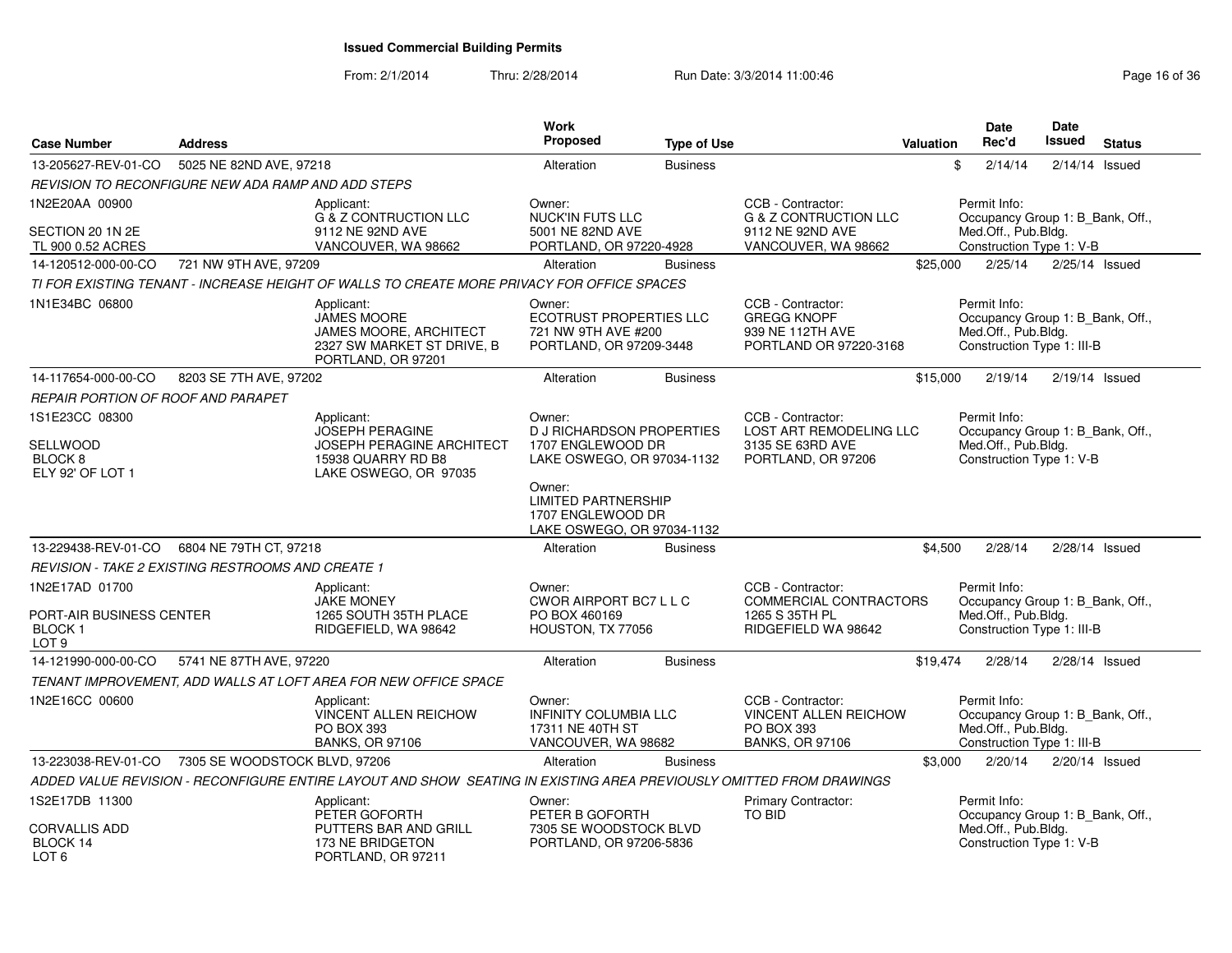| <b>Case Number</b>                                                      | <b>Address</b>   |                                                                                                                                                            | Work<br>Proposed                                                                | <b>Type of Use</b> |                                                                                                                             | Valuation | <b>Date</b><br>Rec'd                                                                                  | <b>Date</b><br>Issued | <b>Status</b>                                                                           |
|-------------------------------------------------------------------------|------------------|------------------------------------------------------------------------------------------------------------------------------------------------------------|---------------------------------------------------------------------------------|--------------------|-----------------------------------------------------------------------------------------------------------------------------|-----------|-------------------------------------------------------------------------------------------------------|-----------------------|-----------------------------------------------------------------------------------------|
| 14-120624-000-00-CO                                                     | 4124 SE 82ND AVE |                                                                                                                                                            | Alteration                                                                      | <b>Business</b>    |                                                                                                                             | \$4,000   | 2/25/14  2/25/14  Issued                                                                              |                       |                                                                                         |
|                                                                         |                  | SUITE 700 - COMPLETION OF CHANGE OF OCCUPANCY: ADD PARTITION WALLS FOR EXAM ROOMS, OFFICE AND RECEPTION AREA, RESTROOM IS EXISTING UNDER PERMIT13-243163   |                                                                                 |                    |                                                                                                                             |           |                                                                                                       |                       |                                                                                         |
| 1S2E09 00300                                                            |                  | Applicant:<br>AN DOAN<br><b>ACCIDENT AND WELLNESS</b><br>CHIROPRACTIC LLC<br>6035 SW 185TH AVE<br><b>ALOHA, OR 97007</b>                                   |                                                                                 |                    |                                                                                                                             |           | Permit Info:<br>Occupancy Group 1: B_Bank, Off.<br>Med.Off., Pub.Bldg.<br>Construction Type 1: V-B    |                       |                                                                                         |
| 13-200504-STR-01-CO 5210 SW CORBETT AVE, 97201                          |                  |                                                                                                                                                            | Alteration                                                                      | Educational        |                                                                                                                             | \$10.800  | 2/20/14  2/20/14  Issued                                                                              |                       |                                                                                         |
|                                                                         |                  | TI FOR NEW SCHOOL SCHOOL; COMPLETE SEISMIC UPGRADE OF THE STRUCTURE TO CURRENT CODE INCLUDING A STEEL BRACED FRAME, REINFORCED CMU SHEAR WALLS, FOUNDATION |                                                                                 |                    |                                                                                                                             |           |                                                                                                       |                       |                                                                                         |
| 1S1E15BD 04000<br><b>TERWILLIGER HMSTD</b><br><b>BLOCK7</b><br>LOT 3-10 |                  | Applicant:<br>SETH MORAN<br><b>MAHLUM</b><br>1231 NW Hoyt St Suite 102<br>Portland, OR 97209                                                               | Owner:<br>PO BOX 42135<br>PORTLAND, OR 97242-0135                               |                    | CCB - Contractor<br>LINDQUIST DEVELOPMENT CO IN( TRIPLETT WELLMAN INC<br>PO BOX 160<br>WOODBURN, OR 97071-0160              |           | Permit Info:<br>Occupancy Group 1: E_School<br>Construction Type 1: III-B                             |                       |                                                                                         |
| 14-117697-000-00-CO                                                     | 5909 NE 80TH AVE |                                                                                                                                                            | Alteration                                                                      | Factory/Industrial |                                                                                                                             | \$30,000  | 2/18/14  2/18/14  Issued                                                                              |                       |                                                                                         |
|                                                                         |                  | TI FOR NEW TENANT - ADD OPENING TO EXISTING WALL, NEW HIGH SCREEN WALL AND ADD COMMERCIAL KITCHEN, NEW RESTROOMS                                           |                                                                                 |                    |                                                                                                                             |           |                                                                                                       |                       |                                                                                         |
| 1N2E17DD 00300                                                          |                  | Applicant:<br>JENNIFER KIMURA<br><b>VLMK ENGINEERS</b><br>3933 SW Kelly Avenue<br>Portland, OR 97239                                                       | Owner:<br>COLUMBIA L L C<br>PO BOX 2775<br>TUALATIN, OR 97062                   |                    | CCB - Contractor:<br>RALPH G GOMEZ<br>2080 SW MOSSY BRAE RD<br>WEST LINN, OR 970689303                                      |           | Permit Info:<br>Occupancy Group 1: B Bank, Off.,<br>Med.Off., Pub.Bldg.<br>Construction Type 1: III-B |                       | Construction Type 2 (formerly Type 1): III-B                                            |
| 13-240508-000-00-CO 2131 SE LAFAYETTE ST. 97202                         |                  |                                                                                                                                                            | Alteration                                                                      | Factory/Industrial |                                                                                                                             |           |                                                                                                       |                       | \$35,000  12/20/13  2/12/14  Under Inspection                                           |
|                                                                         |                  | TI FOR NEW TENANT - ADD KITCHEN TO CREATE BAKERY, STORAGE MEZZANINE ABOVE IN EXISTING WAREHOUSE                                                            |                                                                                 |                    |                                                                                                                             |           |                                                                                                       |                       |                                                                                         |
| 1S1E11DA 00200<br>SMITHS SUB & ADD EP<br>S 105' OF E 1/2 OF BLOCK 11    |                  | Applicant:<br>SLAYTON & BLUBAUGH<br><b>CONSTRUCTION INC</b><br>1074 SE ACACIA PL<br>GRESHAM, OR 970801972                                                  | Owner:<br><b>INKSTER INVESTMENTS LLC</b><br>PO BOX 696<br>LAKE OSWEGO, OR 97034 |                    | CCB - Contractor:<br><b>SLAYTON &amp; BLUBAUGH</b><br><b>CONSTRUCTION INC</b><br>1074 SE ACACIA PL<br>GRESHAM, OR 970801972 |           | Permit Info:<br>Factory, Mod.Hazard<br>Construction Type 1: V-B                                       |                       | Occupancy Group 1: F-1_Industrial Plant -                                               |
| 13-160303-REV-01-CO 211 SE MADISON ST, 97214                            |                  |                                                                                                                                                            | Alteration                                                                      | Factory/Industrial |                                                                                                                             |           | \$ 2/25/14 2/25/14 Issued                                                                             |                       |                                                                                         |
|                                                                         |                  | REVISION TO SHEET A4.2 IN RESPONSE TO CONSTRUCTABILITY ISSUES, KEYNOTE 12 REVISION PER PLANS EXAMINER COMMENTS                                             |                                                                                 |                    |                                                                                                                             |           |                                                                                                       |                       |                                                                                         |
| 1S1E03AD 05200<br><b>EAST PORTLAND</b><br>BLOCK 53<br>LOT 3&4           |                  | Applicant:<br>ANN SCHEUERELL<br>SRM ARCHITECTURE +<br><b>MARKETING</b><br>221 SE MAIN ST<br>PORTLAND, OR 97214                                             | Owner:<br>PENNEYKAT LLC<br>110 SE MAIN ST<br>PORTLAND, OR 97214                 |                    | CCB - Contractor:<br><b>INTERWORKS LLC</b><br><b>114 NE 7TH</b><br>PORTLAND. OR 97232                                       |           | Permit Info:<br>Factory, Mod. Hazard<br>Construction Type 1: V-B                                      |                       | Occupancy Group 1: F-1_Industrial Plant -<br>Construction Type 2 (formerly Type 1): V-B |
| 11-140743-REV-01-CO  1215 SE 8TH AVE, 97214                             |                  |                                                                                                                                                            | Alteration                                                                      | Factory/Industrial |                                                                                                                             | \$6.500   | 2/5/14                                                                                                |                       | $2/5/14$ Issued                                                                         |
| ADDED VALUE REVISION TO EXTEND DEMISING WALL                            |                  |                                                                                                                                                            |                                                                                 |                    |                                                                                                                             |           |                                                                                                       |                       |                                                                                         |
| 1S1E02BC 03000<br><b>HAWTHORNE PK</b><br>BLOCK 169<br><b>LOT 5-8</b>    |                  | Applicant:<br>CHRIS HESS<br><b>GUNDERSON PROPERTIES</b><br>3529 SE KNAPP<br>PORTLAND, OR 97202                                                             | Owner:<br>3529 SE KNAPP ST<br>PORTLAND, OR 97202-8346                           |                    | CCB - Contractor<br>GUNDERSON PROPERTIES I L L C ALL PRO CONSTRUCTION LLC<br>7108 NE 133RD AVE<br>VANCOUVER, WA 98682       |           | Permit Info:<br>Occupancy Group 1: B_Bank, Off.,<br>Med.Off., Pub.Bldg.<br>Construction Type 1: III-B |                       |                                                                                         |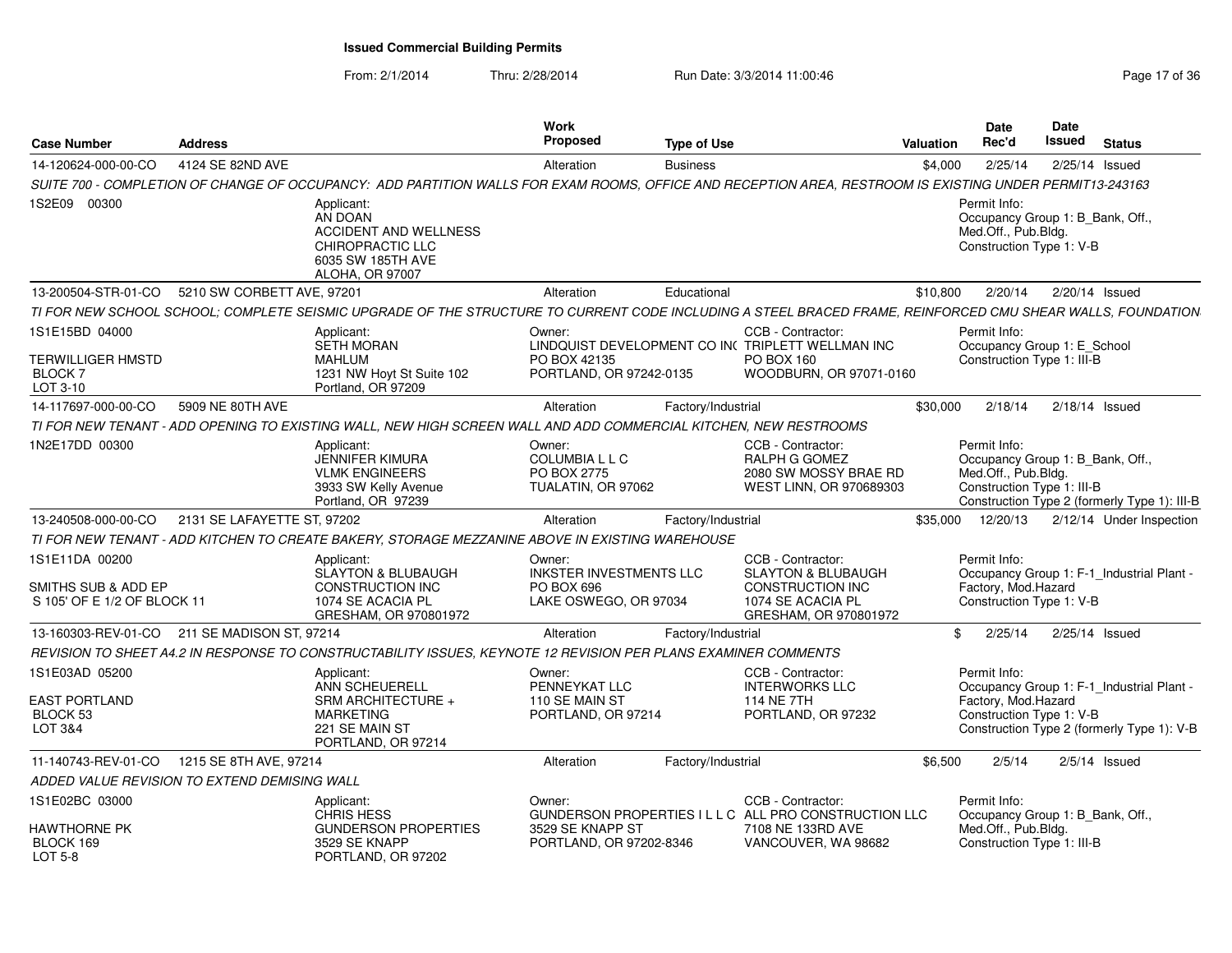| <b>Case Number</b>                                                                                  | <b>Address</b>                |                                                                                                | Work<br>Proposed                                                                      | <b>Type of Use</b> |                                                                                                                     | Valuation   | Date<br>Rec'd                                                    | Date<br><b>Issued</b> | <b>Status</b>                             |
|-----------------------------------------------------------------------------------------------------|-------------------------------|------------------------------------------------------------------------------------------------|---------------------------------------------------------------------------------------|--------------------|---------------------------------------------------------------------------------------------------------------------|-------------|------------------------------------------------------------------|-----------------------|-------------------------------------------|
| 14-113955-000-00-CO                                                                                 | 9045 N RAMSEY BLVD, 97203     |                                                                                                | Alteration                                                                            | Factory/Industrial |                                                                                                                     | \$219,200   | 2/11/14                                                          | $2/11/14$ Issued      |                                           |
|                                                                                                     |                               | REROOF BUILDING WITH 60 MIL TPO MECHANICALLY FASTENED WITH 1/4" DENS DECK AND PARTIAL TEAR OFF |                                                                                       |                    |                                                                                                                     |             |                                                                  |                       |                                           |
|                                                                                                     |                               | Applicant:<br>NORMAN CLARK<br><b>CENTIMARK</b><br>3033 NE 172ND PL<br>PORTLAND, OR 97230       | Owner:<br>ST JOHNS CORP<br>PO BOX 17095<br>PORTLAND, OR 97217                         |                    | CCB - Contractor:<br><b>CENTIMARK CORPORATION</b><br>7911 NE 33RD DR, S.120<br>PORTLAND, OR 97210                   |             | Permit Info:<br>Factory, Mod.Hazard<br>Construction Type 1: II-B |                       | Occupancy Group 1: F-1 Industrial Plant - |
|                                                                                                     |                               |                                                                                                | Owner:<br>ANGIE HOUGHES<br>PO BOX 17095<br>PORTLAND, OR 97217                         |                    |                                                                                                                     |             |                                                                  |                       |                                           |
| 13-217802-000-00-CO                                                                                 | 4635 NE CORNFOOT RD, 97218    |                                                                                                | Alteration                                                                            | Hazardous          |                                                                                                                     | \$16,500    | 10/17/13                                                         | $2/11/14$ Issued      |                                           |
|                                                                                                     |                               | <b>NEW CONCRETE PAD FOR NEW MECHANICAL EQUIPMENT (SEE SHEET S11)</b>                           |                                                                                       |                    |                                                                                                                     |             |                                                                  |                       |                                           |
| 1N2E07C 00200                                                                                       |                               | Applicant:                                                                                     | Owner:                                                                                |                    | CCB - Contractor:                                                                                                   |             |                                                                  |                       |                                           |
| LONDON AC & PLAT 2<br>LOT 41-43&47-64 TL 200<br>SPLIT LEVY R316949 (R9420710800)                    |                               | <b>JOSH IRONSIDE</b><br><b>TCM</b><br>4800 N CHANNEL AVE<br>PORTLAND, OR 97217                 | PORT OF PORTLAND(LEASED<br>PO BOX 3707 M/C 6A1-01<br>SEATTLE, WA 98124-2207<br>Owner: |                    | <b>TEMP CONTROL MECHANICAL</b><br><b>CORPORATION</b><br>4800 N CHANNEL AVE<br>PO BOX 11065<br>PORTLAND OR 972110000 |             |                                                                  |                       |                                           |
|                                                                                                     |                               |                                                                                                | THE BOEING COMPANY<br>PO BOX 3707 M/C 6A1-01<br>SEATTLE, WA 98124-2207                |                    |                                                                                                                     |             |                                                                  |                       |                                           |
|                                                                                                     |                               |                                                                                                | Owner:<br>PROPERTY TAX DEPT<br>PO BOX 3707 M/C 6A1-01<br>SEATTLE, WA 98124-2207       |                    |                                                                                                                     |             |                                                                  |                       |                                           |
| 14-117580-000-00-CO                                                                                 | 14003 N RIVERGATE BLVD, 97203 |                                                                                                | Alteration                                                                            | Hazardous          |                                                                                                                     | \$1,268,100 | 2/20/14                                                          | $2/20/14$ Issued      |                                           |
|                                                                                                     |                               | REMOVE OLD ROOF AND DECKING, INSTALL NEW FIRE TREATED ROOF                                     |                                                                                       |                    |                                                                                                                     |             |                                                                  |                       |                                           |
| 2N1W26C 01000                                                                                       |                               | Applicant:<br><b>CENTIMARK CORPORATION</b>                                                     | Owner:<br><b>J R SIMPLOT COMPANY</b>                                                  |                    | CCB - Contractor:<br><b>CENTIMARK CORPORATION</b>                                                                   |             | Permit Info:<br>Occupancy Group 1: S-1 Storage -                 |                       |                                           |
| SECTION 26 2N 1W<br>TL 1000 21.76 ACRES<br>LAND & IMPS SEE R646362 (R971260241)<br>FOR MACH & EQUIP |                               | 7911 NE 33RD DR, S.120<br>PORTLAND, OR 97210                                                   | P O BOX 27<br><b>BOISE, ID 83707</b>                                                  |                    | 7911 NE 33RD DR, S.120<br>PORTLAND, OR 97210                                                                        |             | Moderate Hazard, Warehouse<br>Construction Type 1: V-B           |                       |                                           |
| 14-104382-000-00-CO                                                                                 | 16339 SE DIVISION ST, 97233   |                                                                                                | Alteration                                                                            | Mercantile         |                                                                                                                     | \$50,000    | 1/14/14                                                          | 2/25/14 Issued        |                                           |
| <b>INSTALLATION OF RACKING SYSTEM</b>                                                               |                               |                                                                                                |                                                                                       |                    |                                                                                                                     |             |                                                                  |                       |                                           |
| 1S3E06CC 02901                                                                                      |                               | Applicant:<br><b>TASIA KALLIES</b>                                                             | Owner:<br>ROIC OREGON LLC                                                             |                    | Primary Contractor:<br>TO BID                                                                                       |             | Permit Info:<br>Occupancy Group 1: M Store, Service              |                       |                                           |
| PARTITION PLAT 1992-163<br>LOT <sub>1</sub>                                                         |                               | <b>BURNHAM NATION WIDE</b><br>111 WEST WASHINGTON<br>STREET, SUITE 450<br>CHICAGO, IL 60602    | 8905 TOWNE CENTRE DR #108<br>SAN DIEGO, CA 92122-5608                                 |                    |                                                                                                                     |             | Station<br>Construction Type 1: V-B                              |                       |                                           |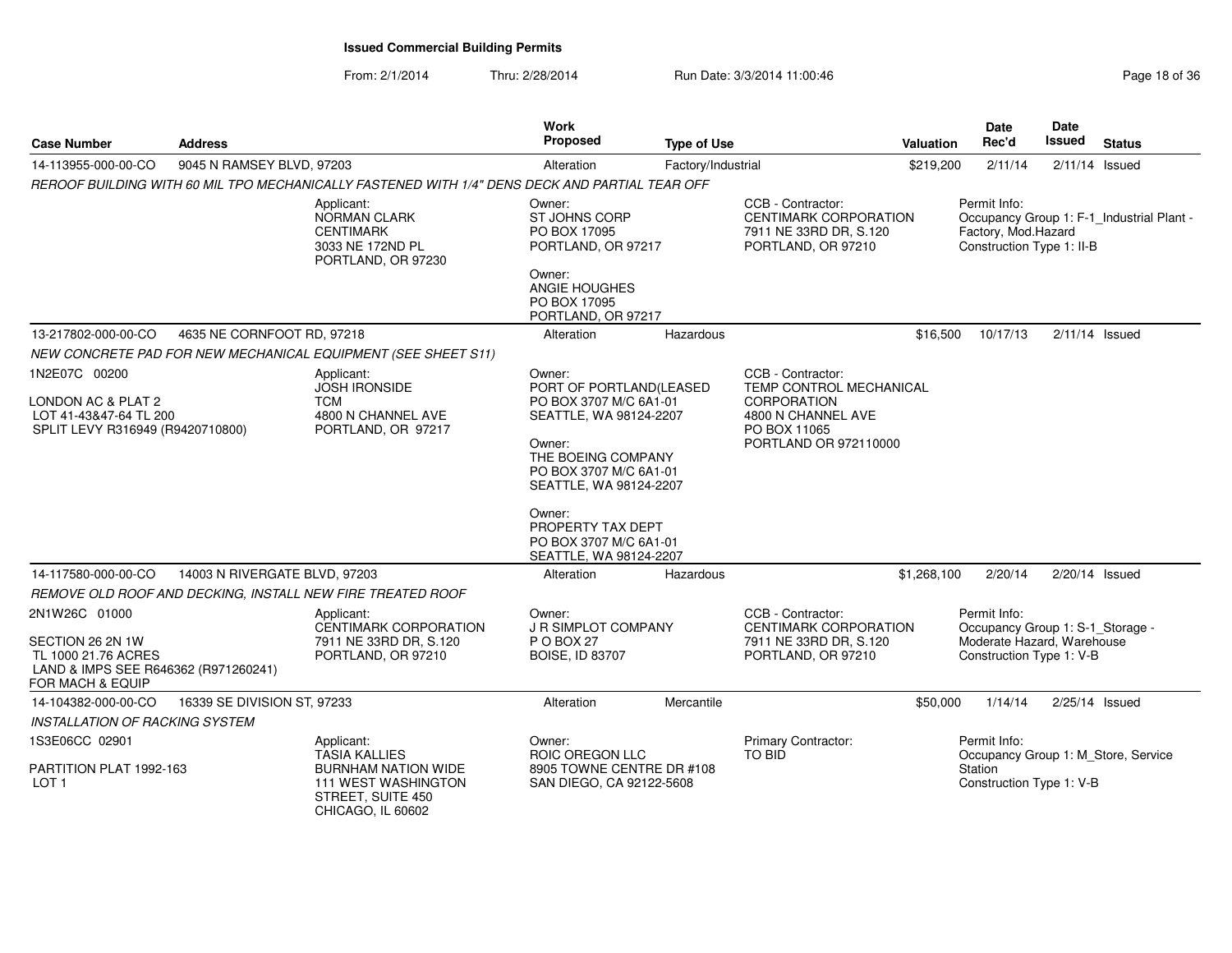| Case Number                                                                                                | <b>Address</b>                            |                                                                                                                            | Work<br>Proposed                                                                                 | <b>Type of Use</b> | Valuation                                                                                                                                                       | <b>Date</b><br>Rec'd                                                                                  | Date<br>Issued   | <b>Status</b>                                |
|------------------------------------------------------------------------------------------------------------|-------------------------------------------|----------------------------------------------------------------------------------------------------------------------------|--------------------------------------------------------------------------------------------------|--------------------|-----------------------------------------------------------------------------------------------------------------------------------------------------------------|-------------------------------------------------------------------------------------------------------|------------------|----------------------------------------------|
| 13-229465-000-00-CO                                                                                        | 921 SE 7TH AVE, 97214                     |                                                                                                                            | Alteration                                                                                       | Mercantile         | \$360,000                                                                                                                                                       | 11/19/13                                                                                              |                  | 2/11/14 Under Inspection                     |
|                                                                                                            |                                           | SEISMIC UPGRADE: CHANGE OF OCCUPANCY FOUR TENANT SPACES                                                                    |                                                                                                  |                    |                                                                                                                                                                 |                                                                                                       |                  |                                              |
| 1S1E02BB 07400                                                                                             |                                           | Applicant:<br>MIKE COYLE<br><b>FASTER PERMITS</b><br>14334 NW EAGLERIDGE LANE<br>PORTLAND, OR 97229                        | Owner:<br><b>MACGUFFIN LLC</b><br>1001 SE DIVISION ST #1<br>PORTLAND, OR 97202                   |                    | CCB - Contractor:<br><b>ADMIRAL PROPERTIES</b><br>1001 SE DIVISION ST.; SUITE 1<br>PORTLAND OR 97202                                                            | Permit Info:<br>Occupancy Group 1: B_Bank, Off.,<br>Med.Off., Pub.Bldg.<br>Construction Type 1: III-B |                  | Construction Type 2 (formerly Type 1): III-B |
| 12-172313-DFS-09-CO                                                                                        | 450 SW YAMHILL ST                         |                                                                                                                            | Alteration                                                                                       | Mercantile         | \$20,000                                                                                                                                                        | 1/29/14                                                                                               | 2/14/14 Issued   |                                              |
|                                                                                                            | DFS-LOADING DOCK STEEL STAIRS AND RAILING |                                                                                                                            |                                                                                                  |                    |                                                                                                                                                                 |                                                                                                       |                  |                                              |
| 1S1E03BB 90002                                                                                             |                                           | Applicant:<br>Katrina Olmscheid<br><b>HOFFMAN CONSTRUCTION</b>                                                             | Owner:<br>PIONEER PLACE LIMITED<br><b>PARTNERSHIP</b><br>PO BOX 617905<br>CHICAGO, IL 60661-7905 |                    | CCB - Contractor:<br>HOFFMAN CONSTRUCTION CO<br>OF OREGON<br>805 SW BROADWAY SUITE 2100<br>PORTLAND, OR 97205                                                   | Permit Info:<br>Occupancy Group 1: M Store, Service<br>Station<br>Construction Type 1: II-B           |                  | Construction Type 2 (formerly Type 1): I-A   |
| 14-118642-000-00-CO                                                                                        | 2901 NE ALBERTA ST, 97211                 |                                                                                                                            | Alteration                                                                                       | Mercantile         | \$15.010                                                                                                                                                        | 2/20/14                                                                                               | 2/20/14 Issued   |                                              |
|                                                                                                            |                                           |                                                                                                                            |                                                                                                  |                    | TENANT IMPROVEMENT TO EXISTING BUILDING, PROVIDE 2HR FIRE WALL AT PROPERTY LINE, AND DEMISE SPACE FOR TO CREATE TWO TENANTS SPACES. NEW EXTERIOR ENTRY. NO PLUM |                                                                                                       |                  |                                              |
| 1N1E24BA 21100                                                                                             |                                           | Applicant:                                                                                                                 | Owner:                                                                                           |                    | CCB - Contractor:                                                                                                                                               | Permit Info:                                                                                          |                  |                                              |
| <b>FOXCHASE ADD</b><br>BLOCK 15<br>LOT 9&10 TL 21100                                                       |                                           | LORRAINE GUTHRIE<br><b>LORRAINE GUTHRIE ARCHITECT</b><br>2748 SW PATTON CT<br>PORTLAND OR 97201                            | SOGNO HOLDINGS LLC<br>11015 NW COPELAND ST<br>PORTLAND, OR 97229-6147                            |                    | <b>CHRIS DILLINGHAM</b><br>DILLINGHAM CONSTRUCTION INC Station<br>703 SE 19TH AVE<br>PORTLAND OR 97214                                                          | Occupancy Group 1: M Store, Service<br>Construction Type 1: V-B                                       |                  |                                              |
| 14-118742-000-00-CO                                                                                        | 1621 NE GRAND AVE, 97232                  |                                                                                                                            | Alteration                                                                                       | Mercantile         | \$2,000                                                                                                                                                         | 2/20/14                                                                                               |                  | 2/20/14 Issued                               |
|                                                                                                            |                                           | TI FOR EXISTING TENANT - REMOVE INTERIOR WALL AND ADD DOOR TO CREATE UTILITY ROOM                                          |                                                                                                  |                    |                                                                                                                                                                 |                                                                                                       |                  |                                              |
| 1N1E26CC 10000<br><b>HOLLADAYS ADD</b><br>BLOCK 217<br>E 66 2/3' OF LOT 5<br>LOT 6&7<br>LOT 8 EXC PT IN ST |                                           | Applicant:<br>SEBASTIAN GAE<br><b>ATCH TELECOM</b><br>1621 NE GRAND AVE<br>PORTLAND OR 97232                               | Owner:<br>RAY A WALTZ<br>1440 SW TAYLOR ST<br>PORTLAND, OR 97205-1924                            |                    | CCB - Contractor:<br><b>INNOVATIVE CONSTRUCTION &amp;</b><br><b>PAINTING LLC</b><br>8150 SW 80TH AVE<br>PORTLAND, OR 97223                                      | Permit Info:<br>Occupancy Group 1: M Store, Service<br>Station<br>Construction Type 1: V-B            |                  |                                              |
| 14-115336-000-00-CO                                                                                        | 1814 NE 41ST AVE, 97212                   |                                                                                                                            | Alteration                                                                                       | Mercantile         | \$5,200                                                                                                                                                         | 2/12/14                                                                                               | $2/12/14$ Issued |                                              |
|                                                                                                            |                                           | REMOVE EXISTING METAL AND FABRIC AWNING AT FRONT AND AROUND CORNER OF BUILDING                                             |                                                                                                  |                    |                                                                                                                                                                 |                                                                                                       |                  |                                              |
| 1N1E25DD 10200                                                                                             |                                           | Applicant:<br>JAMES E JOHN CONSTRUCTION<br>CO INC<br>1701 SE COLUMBIA RIVER DR<br>VANCOUVER, WA 98661                      | Owner:<br>HOLLYWOOD MARKET SQUARE<br>LLC<br>3380 BARRINGTON DR<br>WEST LINN, OR 97068            |                    | CCB - Contractor:<br>JAMES E JOHN CONSTRUCTION<br>CO INC<br>1701 SE COLUMBIA RIVER DR<br>VANCOUVER, WA 98661                                                    | Permit Info:<br>Occupancy Group 1: M Store, Service<br>Station                                        |                  |                                              |
| 13-173466-REV-02-CO                                                                                        | 1419 NW 14TH AVE, 97209                   |                                                                                                                            | Alteration                                                                                       | Mercantile         |                                                                                                                                                                 | \$2/13/14                                                                                             | $2/13/14$ Issued |                                              |
|                                                                                                            |                                           |                                                                                                                            |                                                                                                  |                    | REVISION TO WEST ELEVATION. SWITCH DOOR AND WINDOW PLACEMENT WITH AWNING: CLARIFICATION OF LOCATION OF EXISTING SCUPPER: RELOCATE TRASH AND RECYCLE AREA TO EN  |                                                                                                       |                  |                                              |
| 1N1E33AA 00700                                                                                             |                                           | Applicant:<br><b>STEVE FOSLER</b><br><b>FOSLER PORTLAND</b><br>ARCHITECTURE LLC<br>1930 NW LOVEJOY ST<br>PORTLAND OR 97209 | Owner:<br><b>EPPHAVEN PROPERTY LLC</b><br>924 MASON ST<br>SAN FRANCISCO, CA 94129-1602           |                    | CCB - Contractor:<br>PLANET GRANITE PORTLAND LLC Occupancy Group 1: B Bank, Off.,<br>924 MASON ST<br>SAN FRANCISCO, CA 94129                                    | Permit Info:<br>Med.Off., Pub.Bldg.<br>Construction Type 1: III-B                                     |                  |                                              |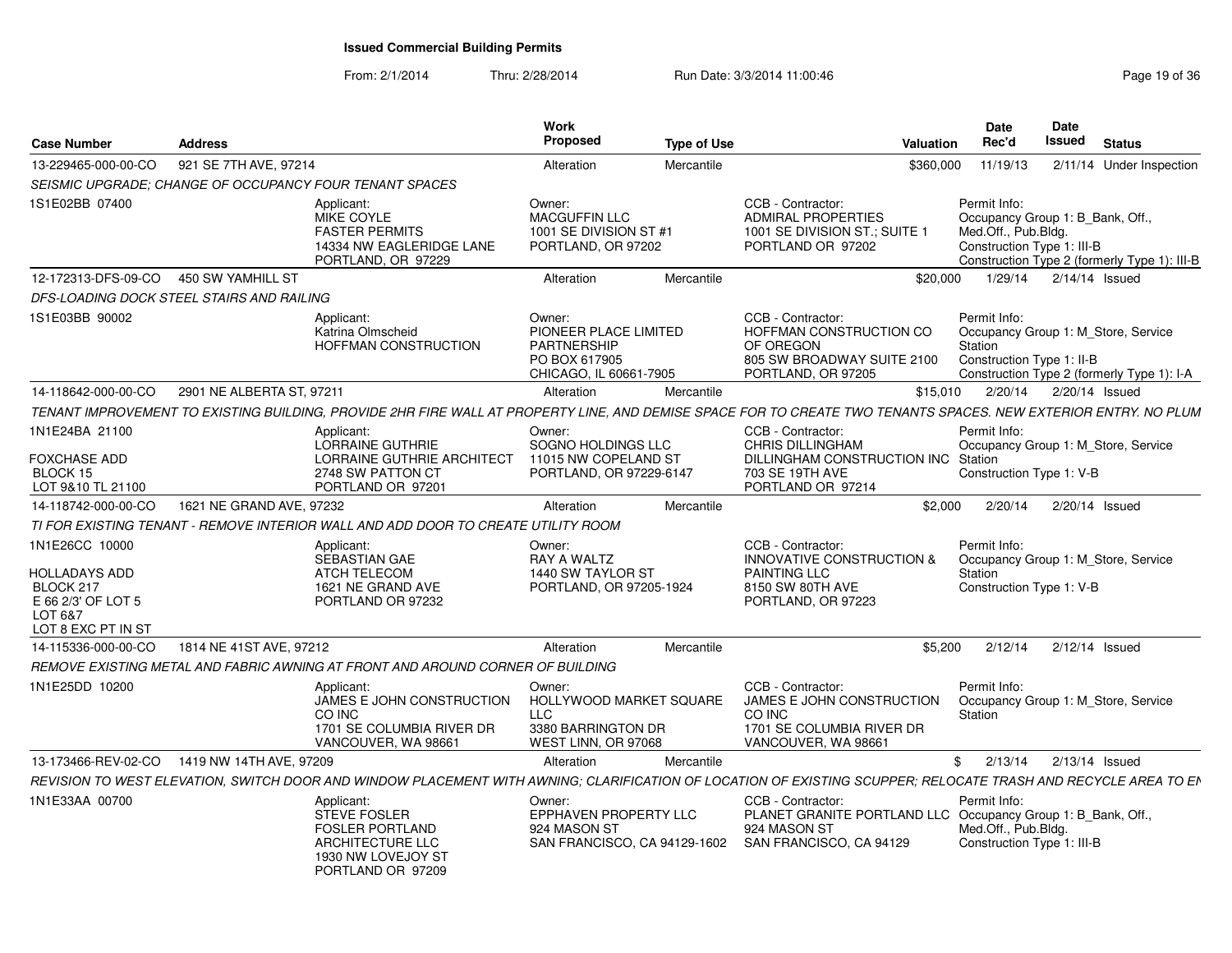From: 2/1/2014

| <b>Case Number</b>                                   | <b>Address</b>                                                                                                                                                   | Work<br>Proposed                                                                                                                                  | <b>Type of Use</b> |                                                                                                                    | Valuation | Date<br>Rec'd                                       | Date<br><b>Issued</b> | <b>Status</b>                              |
|------------------------------------------------------|------------------------------------------------------------------------------------------------------------------------------------------------------------------|---------------------------------------------------------------------------------------------------------------------------------------------------|--------------------|--------------------------------------------------------------------------------------------------------------------|-----------|-----------------------------------------------------|-----------------------|--------------------------------------------|
| 14-113603-000-00-CO                                  | 6919 SE 82ND AVE, 97206                                                                                                                                          | Alteration                                                                                                                                        | Mercantile         |                                                                                                                    | \$20,300  | 2/12/14                                             | 2/12/14 Issued        |                                            |
|                                                      | TI FOR NEW MAIN LEVEL NE TENANT SPACE; ADD INTERIOR WALLS TO CREATE STORAGE AREA, NEW CEILING SYSTEM                                                             |                                                                                                                                                   |                    |                                                                                                                    |           |                                                     |                       |                                            |
| 1S2E20AA 08800                                       | Applicant:<br><b>VINH PHAM</b>                                                                                                                                   | Owner:<br>NGUYEN-BUI ENTERPRISES LLC                                                                                                              |                    |                                                                                                                    |           | Permit Info:                                        |                       | Occupancy Group 1: M Store, Service        |
| SECTION 20 1S 2E<br>TL 8800 0.21 ACRES               | VAPE 9 SHOP<br>2620 SE 160TH<br>PORTLAND, OR 97236                                                                                                               | 1775 SUNBURST TER NW<br><b>SALEM, OR 97304</b>                                                                                                    |                    |                                                                                                                    |           | Station<br>Construction Type 1: V-B                 |                       |                                            |
| 14-109531-000-00-CO                                  | 1006 SE GRAND AVE, 97214                                                                                                                                         | Alteration                                                                                                                                        | Mercantile         |                                                                                                                    | \$97,400  | 2/18/14                                             | 2/18/14 Issued        |                                            |
|                                                      | REMOVE WALL TO CREATE ONE LARGER TENANT SPACE, PARTIAL CHANGE OF OCCUPANCY OF 817 SF FROM (B) TO (M), NEW WALLS TO CREATE 2 OFFICE SPACES AND TRAINING AREA, NEW |                                                                                                                                                   |                    |                                                                                                                    |           |                                                     |                       |                                            |
| 1S1E02BC 01300                                       | Applicant:<br><b>STUART EMMONS</b>                                                                                                                               | Owner:<br>MINCHEFF & MINCHEFF INVEST                                                                                                              |                    | CCB - Contractor:<br><b>WARREN MERRILL</b>                                                                         |           | Permit Info:                                        |                       | Occupancy Group 1: M_Store, Service        |
| PARK ADD TO E P<br>BLOCK 127<br>LOT 1&2 EXC PT IN ST | <b>EMMONS DESIGN</b><br>2211 SW PARK PLACE.#403<br>PORTLAND, OR 97205                                                                                            | <b>LLC</b><br>537 SE ASH ST #101<br>PORTLAND, OR 97214                                                                                            |                    | WE DO EVERYTHING BUSINESS<br>& HOME SERVICE INC<br>4707 NE MINNEHAHA ST<br>VANCOUVER, W 98661                      |           | Station<br>Construction Type 1: V-B                 |                       |                                            |
|                                                      |                                                                                                                                                                  | Owner:<br><b>MINCHEFF</b><br>537 SE ASH ST #101<br>PORTLAND, OR 97214<br>Owner:<br>MINCHEFF INVEST II<br>537 SE ASH ST #101<br>PORTLAND, OR 97214 |                    |                                                                                                                    |           |                                                     |                       |                                            |
|                                                      |                                                                                                                                                                  | Owner:<br><b>LLC</b><br>537 SE ASH ST #101<br>PORTLAND, OR 97214                                                                                  |                    |                                                                                                                    |           |                                                     |                       |                                            |
| 13-128254-DFS-01-CO                                  | 16345 SE DIVISION ST, 97233                                                                                                                                      | Alteration                                                                                                                                        | Mercantile         |                                                                                                                    | \$30,000  | 1/28/14                                             | 2/27/14 Issued        |                                            |
|                                                      | DFS-FOR BREAKAWAY STOREFRONT DOORS AND STOREFRONT GLAZING SYSTEM                                                                                                 |                                                                                                                                                   |                    |                                                                                                                    |           |                                                     |                       |                                            |
| 1S3E06CC 02901                                       | Applicant:<br><b>Brian Bennett</b><br>3105 NE Weidler<br>Portland, OR 97232                                                                                      | Owner:<br>ROIC OREGON LLC<br>8905 TOWNE CENTRE DR #108<br>SAN DIEGO, CA 92122-5608                                                                |                    | CCB - Contractor:<br>FOREST CONTRACTING INC A<br>CORP OF WASHINGTON<br>27018 233RD PL SE<br>MAPLE VALLEY, WA 98038 |           | Permit Info:<br>Station<br>Construction Type 1: V-B |                       | Occupancy Group 1: M_Store, Service        |
| 13-166635-DFS-01-CO                                  | 1610 NW GLISAN ST, 97209                                                                                                                                         | Alteration                                                                                                                                        | Mercantile         |                                                                                                                    | \$20,000  | 1/24/14                                             | 2/13/14 Final         |                                            |
| DFS FOR STOREFRONT                                   |                                                                                                                                                                  |                                                                                                                                                   |                    |                                                                                                                    |           |                                                     |                       |                                            |
| 1N1E33DB 00100                                       | Applicant:<br><b>KEVIN MOISAN</b>                                                                                                                                | Owner:<br>PREBLE-GLISAN LLC                                                                                                                       |                    | CCB - Contractor:<br>Kevin Moisan                                                                                  |           | Permit Info:                                        |                       | Occupancy Group 1: M_Store, Service        |
| <b>COUCHS ADD</b><br>BLOCK 153<br>LOT 5&8            | <b>WESTERN CONSTRUCTION</b><br>4612 MINNEHAHA<br>VANCOUVER WA 98661                                                                                              | 13805 NW THOMPSON RD<br>PORTLAND, OR 97229                                                                                                        |                    | <b>WESTERN CONSTRUCTION</b><br><b>SERVICES</b><br>2300 EAST THIRD LOOP #110<br>VANCOUVER, WA 98661                 |           | Station<br>Construction Type 1: V-B                 |                       | Construction Type 2 (formerly Type 1): V-B |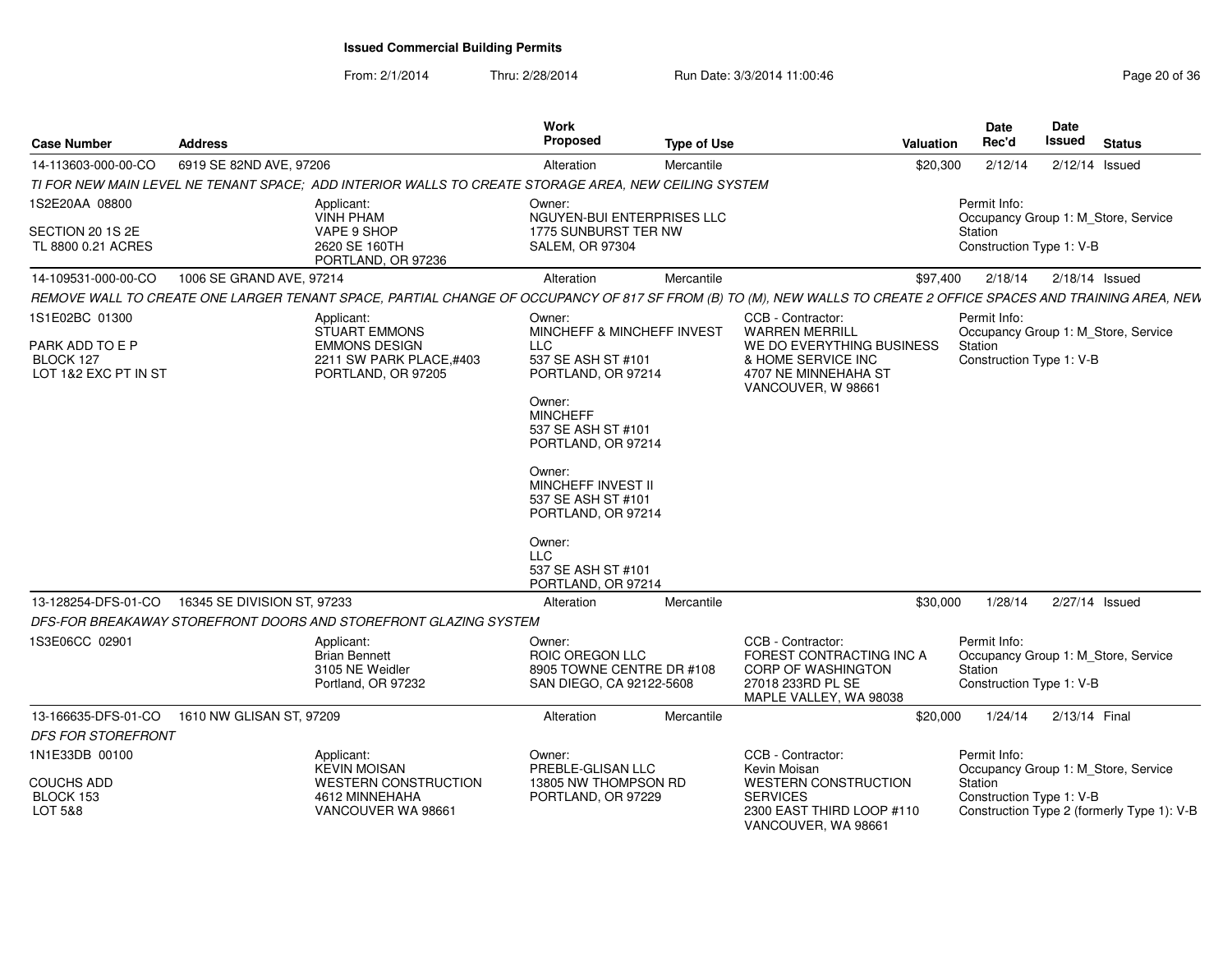| <b>Case Number</b>                                                                             | <b>Address</b>                                          |                                                                                                                                                                         | Work<br><b>Proposed</b>                      | <b>Type of Use</b>         |                                                                                  | <b>Valuation</b> | <b>Date</b><br>Rec'd                                   | <b>Date</b><br>Issued |                  | <b>Status</b>                              |
|------------------------------------------------------------------------------------------------|---------------------------------------------------------|-------------------------------------------------------------------------------------------------------------------------------------------------------------------------|----------------------------------------------|----------------------------|----------------------------------------------------------------------------------|------------------|--------------------------------------------------------|-----------------------|------------------|--------------------------------------------|
| 14-101851-000-00-CO                                                                            | 1610 NW GLISAN ST, 97209                                |                                                                                                                                                                         | Alteration                                   | Mercantile                 |                                                                                  | \$25,000         | 1/7/14                                                 |                       | $2/18/14$ Issued |                                            |
|                                                                                                | INSTALL RACK STORAGE AND FLOOR FIXTURES FOR DISPLAY USE |                                                                                                                                                                         |                                              |                            |                                                                                  |                  |                                                        |                       |                  |                                            |
| 1N1E33DB 00100                                                                                 |                                                         | Applicant:<br><b>JOANNA FUNKE</b>                                                                                                                                       | Owner:<br>PREBLE-GLISAN LLC                  |                            | CCB - Contractor:<br><b>HEARTWOOD BUILDERS INC A</b>                             |                  | Permit Info:<br>Occupancy Group 1: M Store, Service    |                       |                  |                                            |
| <b>COUCHS ADD</b><br>BLOCK 153<br>LOT 5&8                                                      |                                                         | <b>FUNKE DESIGN</b><br>1411 E OLIVE WAY<br>SEATTLE, WA 98122                                                                                                            | 13805 NW THOMPSON RD<br>PORTLAND, OR 97229   |                            | <b>CORPORATION OF WASHINTON</b><br>1902 B N 34TH ST<br>SEATTLE, WA 98103         |                  | Station<br>Construction Type 1: V-B                    |                       |                  |                                            |
| 14-100749-000-00-CO                                                                            | 2445 SE HAWTHORNE BLVD, 97214                           |                                                                                                                                                                         | Alteration                                   | <b>Special Residential</b> |                                                                                  | \$130,000        | 2/11/14                                                |                       | $2/11/14$ Issued |                                            |
|                                                                                                |                                                         | CONVERTING TWO SEPARATE SECOND FLOOR BATHROOMS TO FOUR TOTAL; RECONFIGURING WALLS IN HALL TO ACCOMODATE NEW BATHROOMS                                                   |                                              |                            |                                                                                  |                  |                                                        |                       |                  |                                            |
| 1S1E01BC 10700                                                                                 |                                                         | Applicant:<br><b>TARA CARLSON</b>                                                                                                                                       | Owner:<br>JANUS YOUTH PROGRAMS INC           |                            | CCB - Contractor:<br>NEIL KELLY CO INC                                           |                  | Permit Info:                                           |                       |                  | Occupancy Group 1: R-4_Assisted Living     |
| <b>AINSLIE PLACE</b><br>LOT 1&3                                                                |                                                         | NEIL KELLY REMODELING CO<br>807 N ALBERTA ST<br>PORTLAND OR 97217                                                                                                       | 738 NE DAVIS ST<br>PORTLAND, OR 97232        |                            | 804 N ALBERTA ST<br>PORTLAND, OR 97217-2693                                      |                  | Construction Type 1: V-B                               |                       |                  |                                            |
| 13-139081-000-00-CO                                                                            | 8900 N VANCOUVER AVE, 97217                             |                                                                                                                                                                         | Alteration                                   | Storage                    |                                                                                  | \$230,000        | 4/26/13                                                |                       | 2/25/14 Issued   |                                            |
|                                                                                                |                                                         | CHANGE OF OCCUPANCY FROM RETAIL TO NEW TRUCK SERVICE REPAIR BUSINESS (M TO S-2). CREATE OFFICE SPACE AND ADD THREE NEW BAY DOORS. ***Separate mechanical permit require |                                              |                            |                                                                                  |                  |                                                        |                       |                  |                                            |
| 1N1E10AD 01100                                                                                 |                                                         | Applicant:<br>ROB HUMPHREY                                                                                                                                              | Owner:<br><b>BESSARAB PROPERTIES LLC</b>     |                            | CCB - Contractor:<br>AMERIDREAM CONSTRUCTION LL Occupancy Group 1: S-1_Storage - |                  | Permit Info:                                           |                       |                  |                                            |
| SECTION 10 1N 1E<br>TL 1100 2.67 ACRES                                                         |                                                         | <b>FASTER PERMITS</b><br>14334 NW EAGLERIDGE LANE<br>PORTLAND, OR 97229                                                                                                 |                                              |                            | 201 NE MIDDLE FIELD RD<br>PORTLAND, OR 97211                                     |                  | Moderate Hazard, Warehouse<br>Construction Type 1: V-B |                       |                  | Construction Type 2 (formerly Type 1): V-B |
| 14-106209-REV-02-CO                                                                            | 9200 NE HALSEY ST, 97220                                |                                                                                                                                                                         | Alteration                                   | Storage                    |                                                                                  | \$2,500          | 2/21/14                                                |                       | $2/21/14$ Issued |                                            |
|                                                                                                | <b>VALUE ADDED REVISION TO REPLACE SIX POSTS</b>        |                                                                                                                                                                         |                                              |                            |                                                                                  |                  |                                                        |                       |                  |                                            |
| 1N2E33AB 00300                                                                                 |                                                         | Applicant:<br>STEVE LOCKE                                                                                                                                               | Owner:<br><b>LESLIE J HOWATT</b>             |                            | CCB - Contractor:<br><b>STEVE LOCKE</b>                                          |                  | Permit Info:<br>Occupancy Group 1: S-1_Storage -       |                       |                  |                                            |
| SECTION 33 1N 2E<br>TL 300 1.23 ACRES<br>LAND & IMPS SEE R319599 (R942333851)<br>FOR BILLBOARD |                                                         | STEVE LOCKE CONSTRUCTION<br>25885 S SPRINGWATER<br>ESTACADA, OR 97023                                                                                                   | 5514 NE HALSEY ST<br>PORTLAND, OR 97213-3660 |                            | STEVE LOCKE CONSTRUCTION<br>25885 S SPRINGWATER<br>ESTACADA, OR 97023            |                  | Moderate Hazard, Warehouse<br>Construction Type 1: V-B |                       |                  |                                            |
| 14-106209-REV-01-CO                                                                            | 9200 NE HALSEY ST, 97220                                |                                                                                                                                                                         | Alteration                                   | Storage                    |                                                                                  | \$12,000         | 2/4/14                                                 |                       | $2/4/14$ Issued  |                                            |
|                                                                                                | <b>VALUE ADDED REVISION TO RESIDE BUILDING</b>          |                                                                                                                                                                         |                                              |                            |                                                                                  |                  |                                                        |                       |                  |                                            |
| 1N2E33AB 00300                                                                                 |                                                         | Applicant:<br><b>STEVE LOCKE</b>                                                                                                                                        | Owner:<br>LESLIE J HOWATT                    |                            | CCB - Contractor:<br><b>STEVE LOCKE</b>                                          |                  | Permit Info:<br>Occupancy Group 1: S-1 Storage -       |                       |                  |                                            |
| SECTION 33 1N 2E<br>TL 300 1.23 ACRES<br>LAND & IMPS SEE R319599 (R942333851)<br>FOR BILLBOARD |                                                         | STEVE LOCKE CONSTRUCTION<br>25885 S SPRINGWATER<br>ESTACADA, OR 97023                                                                                                   | 5514 NE HALSEY ST<br>PORTLAND, OR 97213-3660 |                            | STEVE LOCKE CONSTRUCTION<br>25885 S SPRINGWATER<br>ESTACADA, OR 97023            |                  | Moderate Hazard, Warehouse<br>Construction Type 1: V-B |                       |                  |                                            |
| 14-113471-000-00-CO                                                                            | 1440 SE CESAR E CHAVEZ BLVD, 97214                      |                                                                                                                                                                         | Alteration                                   | Storage                    |                                                                                  | \$4,925          | 2/4/14                                                 |                       | $2/4/14$ Issued  |                                            |
|                                                                                                | INSTALL NEW AUTO LIFT OVER EXISTING PIT                 |                                                                                                                                                                         |                                              |                            |                                                                                  |                  |                                                        |                       |                  |                                            |
| 1S1E01AD 22500                                                                                 |                                                         | Applicant:<br><b>PAUL JONES</b>                                                                                                                                         | Owner:<br><b>EDWARD'S LUBRICATION INC</b>    |                            | CCB - Contractor:<br>Jim Havlinek                                                |                  | Permit Info:                                           |                       |                  | Occupancy Group 1: S-2 Storage - Low       |
| SUNNYSIDE ADD<br>BLOCK 9<br>LOT 1-3 TL 22500                                                   |                                                         | SHOP EQUIPMENT CO INC<br>7340 SW BONITA RD<br><b>TIGARD, OR 97224</b>                                                                                                   | 22502 NE 96TH ST<br>VANCOUVER, WA 98682-9761 |                            | SHOP EQUIPMENT INC<br>7340 SW BONITA RD<br><b>TIGARD, OR 97224</b>               |                  | Hazard, Parking Garage<br>Construction Type 1: V-B     |                       |                  |                                            |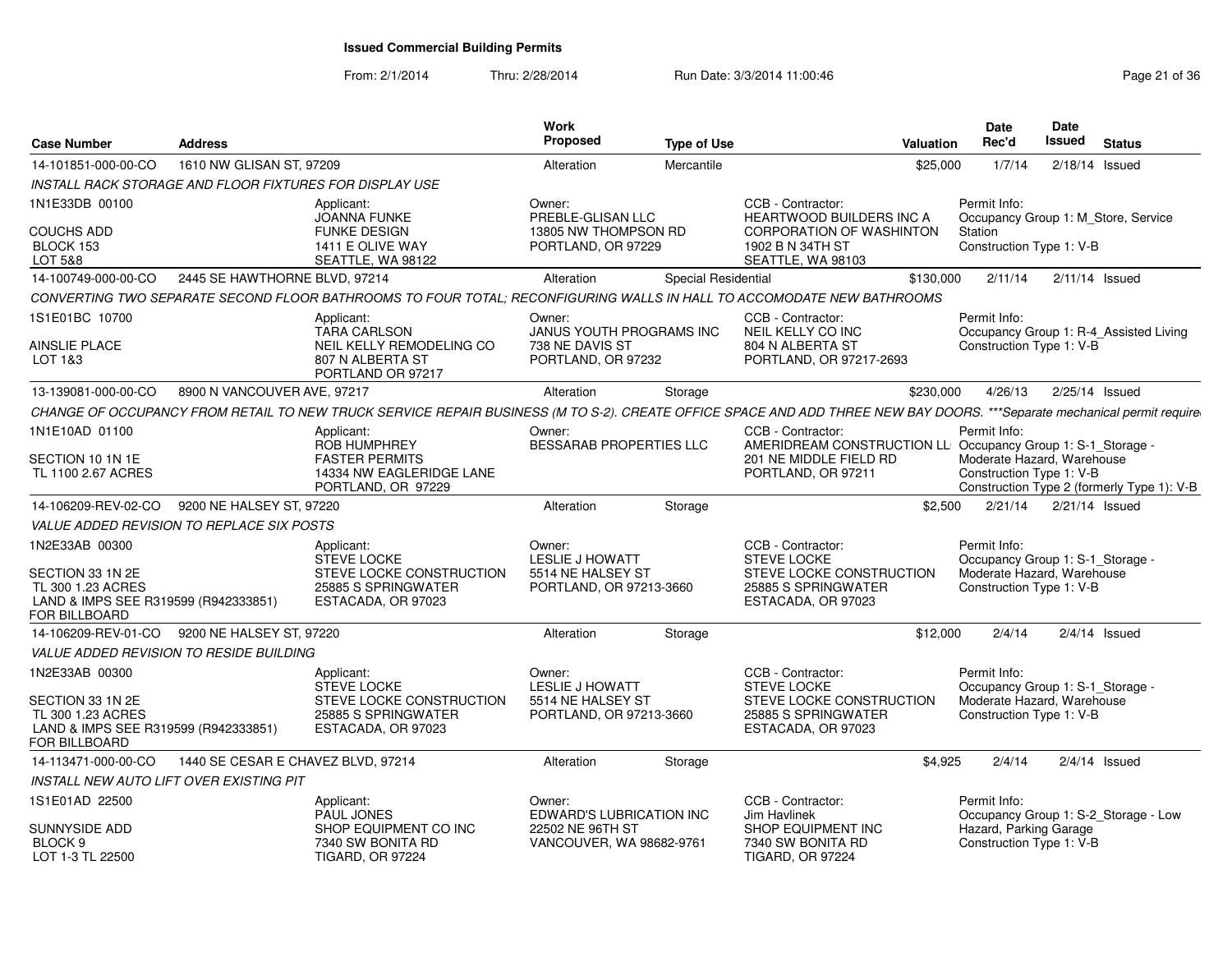| <b>Case Number</b>                                                                                        | <b>Address</b>              |                                                                                                                                       | Work<br>Proposed                                                                | <b>Type of Use</b> | Valuation                                                                                                                                            | <b>Date</b><br>Rec'd                                                                                       | <b>Date</b><br><b>Issued</b> | <b>Status</b>                             |
|-----------------------------------------------------------------------------------------------------------|-----------------------------|---------------------------------------------------------------------------------------------------------------------------------------|---------------------------------------------------------------------------------|--------------------|------------------------------------------------------------------------------------------------------------------------------------------------------|------------------------------------------------------------------------------------------------------------|------------------------------|-------------------------------------------|
| 13-241923-000-00-CO                                                                                       | 7900 NE 33RD DR, 97211      |                                                                                                                                       | Alteration                                                                      | Storage            | \$15,000                                                                                                                                             | 12/26/13                                                                                                   |                              | 2/4/14 Final                              |
| INSTALL 17.5 NEW BAYS OF SELECTIVE PALLET RACKING                                                         |                             |                                                                                                                                       |                                                                                 |                    |                                                                                                                                                      |                                                                                                            |                              |                                           |
| 1N1E12CD 00200<br>SUNDERLAND AC & PLAT 3<br>LOT 35 EXC S 14' & EXC N 30' & EXC PT IN ST 3148 NE 181TH AVE |                             | Applicant:<br><b>HETHER PIETILA</b><br>RAYMOND HANDLING CONCEPTS PO BOX 55370<br>PORTLAND, OR 97230                                   | Owner:<br>OREGON FOOD BANK INC<br>PORTLAND, OR 97238-5370                       |                    | CCB - Contractor:<br>LARA<br>RAYMOND HANDLING CONCEPTS Moderate Hazard, Warehouse<br>CORP ORE*<br>14811 NE AIRPORT WAY STE 100<br>PORTLAND, OR 97230 | Permit Info:<br>Occupancy Group 1: S-1_Storage -<br>Construction Type 1: V-B                               |                              |                                           |
| 14-118488-000-00-CO                                                                                       | 2131 SE LAFAYETTE ST, 97202 |                                                                                                                                       | Alteration                                                                      | Storage            | \$60,000                                                                                                                                             | 2/21/14                                                                                                    |                              | $2/21/14$ Issued                          |
|                                                                                                           |                             |                                                                                                                                       |                                                                                 |                    | INSTALL NEW INTERIOR WALK IN FREEZER AND COOLER WITH ROOF TOP CONDENDENSING UNITS MINIMUM 10 FEET FROM ROOF EDGE AND LESS THAN 400 LBS EACH.         |                                                                                                            |                              |                                           |
| 1S1E11DA 00200<br>SMITHS SUB & ADD EP<br>S 105' OF E 1/2 OF BLOCK 11                                      |                             | Applicant:<br><b>JERRY MCCORMICK</b><br><b>COMMERCIAL REFRIGERATION</b><br><b>INC</b><br>5920 NE GLISAN ST<br>PORTLAND, OR 97213-3790 | Owner:<br><b>INKSTER INVESTMENTS LLC</b><br>PO BOX 696<br>LAKE OSWEGO, OR 97034 |                    | CCB - Contractor:<br><b>JERRY MCCORMICK</b><br>COMMERCIAL REFRIGERATION<br><b>INC</b><br>5920 NE GLISAN ST<br>PORTLAND, OR 97213-3790                | Permit Info:<br>Factory, Mod.Hazard<br>Construction Type 1: V-B                                            |                              | Occupancy Group 1: F-1_Industrial Plant - |
| 14-113323-000-00-CO                                                                                       | 16300 NE MASON ST           |                                                                                                                                       | Alteration                                                                      | Storage            | \$20,000                                                                                                                                             | 2/5/14                                                                                                     |                              | 2/25/14 Issued                            |
|                                                                                                           |                             | TI FOR NEW INTERIOR RACKING. SPACE PREVIOUSLY OCCUPIED BY CONTECH                                                                     |                                                                                 |                    |                                                                                                                                                      |                                                                                                            |                              |                                           |
| 1N3E19C 00318                                                                                             |                             | Applicant:<br><b>TRENT INGLESBY</b>                                                                                                   | Owner:<br>16300 MASON LLC                                                       |                    | CCB - Contractor:<br>NORTH WEST HANDLING                                                                                                             | Permit Info:<br>Occupancy Group 1: S-1_Storage -                                                           |                              |                                           |
| BERNARD COMMERCE CENTER NO 2<br>LOT 10                                                                    |                             | 18008 NE AIRPORT WAY<br>PORTLAND, OR 97230                                                                                            | PO BOX 83406<br>PORTLAND, OR 97283                                              |                    | <b>SYSTEMS INC</b><br>1100 SW 7TH STREET<br>RENTON, WA 980552939                                                                                     | Moderate Hazard, Warehouse<br>Construction Type 1: III-B                                                   |                              |                                           |
| 14-107700-REV-01-CO                                                                                       | 6900 N FESSENDEN ST, 97203  |                                                                                                                                       | Alteration                                                                      | Storage            |                                                                                                                                                      | 2/4/14<br>\$                                                                                               |                              | $2/4/14$ Issued                           |
| <b>REV- CHANGE PARAPET ANCHOR DESIGN</b>                                                                  |                             |                                                                                                                                       |                                                                                 |                    |                                                                                                                                                      |                                                                                                            |                              |                                           |
| 1N1E06CD 02500<br><b>EAST ST JOHNS</b><br><b>BLOCK F</b><br>W 1/2 OF LOT 11<br><b>LOT 12</b><br>LOT 13&14 |                             | Applicant:<br><b>MARK HOLCOMB</b><br>MARKS CUSTOM EXTERIORS INC<br><b>PO BOX 276</b><br>ST HELENS, OR 97051                           | Owner:<br><b>HARALMER INC</b><br>PO BOX 2123<br>PASCO, WA 99302                 |                    | CCB - Contractor:<br><b>MARK HOLCOMB</b><br>MARKS CUSTOM EXTERIORS INC<br><b>PO BOX 276</b><br>ST HELENS, OR 97051                                   | Permit Info:<br>Occupancy Group 1: S-1_Storage -<br>Moderate Hazard, Warehouse<br>Construction Type 1: V-B |                              |                                           |
| 14-113962-000-00-CO                                                                                       | 6229 N MARINE DR, 97203     |                                                                                                                                       | Alteration                                                                      | Storage            | \$532,456                                                                                                                                            | 2/11/14                                                                                                    |                              | $2/11/14$ Issued                          |
|                                                                                                           |                             | <b>OVERLAY 60 MIL TPO OVER POLY MATTING MECHANICALLY FASTENED</b>                                                                     |                                                                                 |                    |                                                                                                                                                      |                                                                                                            |                              |                                           |
| 2N1E30C 00100<br>RIVERGATE INDUSTRIAL DIS<br><b>BLOCK 23 TL 100</b><br>LOT <sub>1</sub>                   |                             | Applicant:<br><b>NORMAN CLARK</b><br><b>CENTIMARK</b><br>3033 NE 172ND PL<br>PORTLAND, OR 97230                                       | Owner:<br>OREGON TRANSFER COMPANY<br>PO BOX 2804<br>PORTLAND, OR 97208          |                    | CCB - Contractor:<br><b>CENTIMARK CORPORATION</b><br>7911 NE 33RD DR, S.120<br>PORTLAND, OR 97210                                                    | Permit Info:<br>Occupancy Group 1: S-1_Storage -<br>Moderate Hazard, Warehouse<br>Construction Type 1: V-B |                              |                                           |
| 13-166303-REV-03-CO                                                                                       | 6635 N BALTIMORE AVE, 97203 |                                                                                                                                       | Alteration                                                                      | Storage            | \$6,000                                                                                                                                              | 2/4/14                                                                                                     |                              | $2/4/14$ Issued                           |
|                                                                                                           |                             | VALUE ADDED REVISION TO ADD PARTITION WALLS TO CREATE 2 NEW STORAGE UNITS                                                             |                                                                                 |                    |                                                                                                                                                      |                                                                                                            |                              |                                           |
| 1N1W12BB 04500                                                                                            |                             | Applicant:<br>PETER NYLEN                                                                                                             | Owner:<br>CATHEDRAL PARK PLACE LLC                                              |                    | CCB - Contractor:<br><b>JOHN RUST</b>                                                                                                                | Permit Info:<br>Occupancy Group 1: S-1_Storage -                                                           |                              |                                           |
| PARTITION PLAT 1992-152<br>LOT 3                                                                          |                             | RHIZA ARCHITECTURE & DESIGN 412 NW COUCH ST #220.<br>2127 N ALBINA AVE UNIT 203<br>PORTLAND OR 97227                                  | PORTLAND, OR 97209                                                              |                    | <b>JACK RUST CONSTRUCTION INC</b><br>4221 SW SUNSET DR<br>LAKE OSWEGO, OR 97035                                                                      | Moderate Hazard, Warehouse<br>Construction Type 1: V-B                                                     |                              |                                           |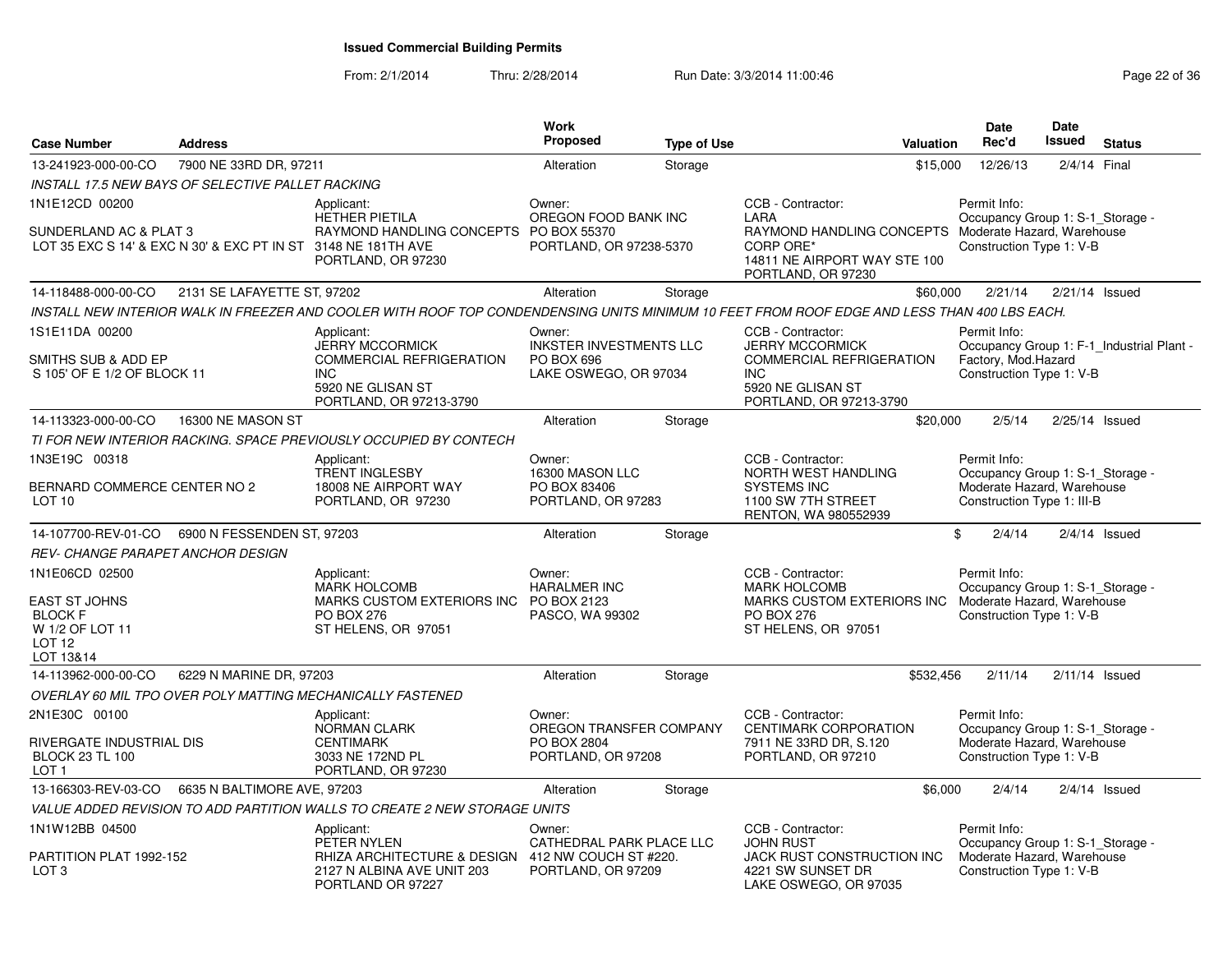From: 2/1/2014Thru: 2/28/2014 Run Date: 3/3/2014 11:00:46 Run Date: 3/3/2014 11:00:46

| <b>Case Number</b>                                                             | <b>Address</b>                                                                                                                                                          |                                                                                                          | Work<br>Proposed                                                                                                            | <b>Type of Use</b> |                                                                                                                 | Valuation      | <b>Date</b><br>Rec'd                                                                                                                         | <b>Date</b><br>Issued | <b>Status</b>            |
|--------------------------------------------------------------------------------|-------------------------------------------------------------------------------------------------------------------------------------------------------------------------|----------------------------------------------------------------------------------------------------------|-----------------------------------------------------------------------------------------------------------------------------|--------------------|-----------------------------------------------------------------------------------------------------------------|----------------|----------------------------------------------------------------------------------------------------------------------------------------------|-----------------------|--------------------------|
| 14-100310-REV-01-CO                                                            | 3683 NW FRONT AVE, 97210                                                                                                                                                |                                                                                                          | Alteration                                                                                                                  | Storage            |                                                                                                                 | \$1,000        | 2/13/14                                                                                                                                      | $2/13/14$ Issued      |                          |
|                                                                                | <b>REVISION - ADD PARTITION WALLS FOR WORK AREA</b>                                                                                                                     |                                                                                                          |                                                                                                                             |                    |                                                                                                                 |                |                                                                                                                                              |                       |                          |
| 1N1E20DD 00400                                                                 | Applicant:                                                                                                                                                              |                                                                                                          | Owner:                                                                                                                      |                    | CCB - Contractor:                                                                                               |                | Permit Info:                                                                                                                                 |                       |                          |
| SECTION 20 1N 1E<br>TL 400 2.16 ACRES                                          |                                                                                                                                                                         | <b>JENNIFER KIMURA</b><br><b>VLMK CONSULTING ENGINEERS</b><br>3933 SW KELLY AVENUE<br>PORTLAND, OR 97239 | <b>LLC</b><br>2051 BAY MEADOWS DR<br>WEST LINN, OR 97068-2288                                                               |                    | VAN DOMELEN FAMILY COMPANY GUILD CONSTRUCTION INC<br><b>PO BOX 674</b><br>BEAVERTON, OR 97075-0674              |                | Occupancy Group 1: B_Bank, Off.,<br>Med.Off., Pub.Bldg.<br>Construction Type 1: III-B                                                        |                       |                          |
| 14-115275-000-00-CO                                                            | 2753 NE RIVERSIDE WAY, 97211                                                                                                                                            |                                                                                                          | Alteration                                                                                                                  | Storage            |                                                                                                                 | \$10,000       | 2/12/14                                                                                                                                      |                       | 2/12/14 Under Inspection |
|                                                                                | TI TO EXPAND INTO ADJACENT SPACE - INFILL GARAGE DOORS, CREATE NEW INTERIOR OPENING, ADD NEW SINKS, FLOOR DRAIN AND CLEAN OUT                                           |                                                                                                          |                                                                                                                             |                    |                                                                                                                 |                |                                                                                                                                              |                       |                          |
| 1N1E12CB 01300                                                                 |                                                                                                                                                                         |                                                                                                          | Owner:                                                                                                                      |                    |                                                                                                                 |                | Permit Info:                                                                                                                                 |                       |                          |
| <b>R A HEINTZ INDUSTRIAL PK</b><br><b>BLOCK 2 TL 1300</b>                      |                                                                                                                                                                         |                                                                                                          | <b>WATUMULL PROPERTIES</b><br>307 LEWERS ST #600<br>HONOLULU, HI 96815                                                      |                    |                                                                                                                 |                | Occupancy Group 1: S-1_Storage -<br>Moderate Hazard, Warehouse<br>Construction Type 1: III-B<br>Construction Type 2 (formerly Type 1): III-B |                       |                          |
| 13-209404-000-00-CO                                                            | 7026 SE KNIGHT ST, 97206                                                                                                                                                |                                                                                                          | Alteration                                                                                                                  | Storage            |                                                                                                                 | \$5,000        | 10/1/13                                                                                                                                      |                       | 2/6/14 Under Inspection  |
|                                                                                | CHANGE OF OCCUPANCY FROM SFR TO FOOD BANK DISTRIBUTION FOR CHURCH                                                                                                       |                                                                                                          |                                                                                                                             |                    |                                                                                                                 |                |                                                                                                                                              |                       |                          |
| 1S2E17CA 13800                                                                 | Applicant:<br><b>MARK</b>                                                                                                                                               |                                                                                                          | Owner:<br><b>JIMMIE KNODEL</b>                                                                                              |                    | CCB - Contractor:<br><b>MARK</b>                                                                                |                | Permit Info:<br>Occupancy Group 1: S-1_Storage -                                                                                             |                       |                          |
| KENWOOD PK<br>BLOCK <sub>2</sub><br><b>LOT 7&amp;8</b>                         |                                                                                                                                                                         | <b>CENTER LINE CONST &amp;</b><br><b>REMODELING INC</b><br>4714 SE 71ST AVE<br>PORTLAND, OR 97206        | 8491 S GRIBBLE RD<br>CANBY, OR 97013-9154<br>Owner:<br><b>VALERIE E KNODEL</b><br>8491 S GRIBBLE RD<br>CANBY, OR 97013-9154 |                    | <b>CENTER LINE CONST &amp;</b><br><b>REMODELING INC</b><br>4714 SE 71ST AVE<br>PORTLAND, OR 97206               |                | Moderate Hazard, Warehouse<br>Construction Type 1: V-B                                                                                       |                       |                          |
| 13-239191-REV-01-CO                                                            | 2445 NW IRVING ST, 97210                                                                                                                                                |                                                                                                          | Alteration                                                                                                                  | Utility            |                                                                                                                 | $\mathfrak{S}$ | 2/5/14                                                                                                                                       |                       | $2/5/14$ Issued          |
|                                                                                | REVISION TO CHANGE RETAINING WALL FROM POURED IN PLACE CONCRETE TO STONE TIERRA UNIT BLOCK                                                                              |                                                                                                          |                                                                                                                             |                    |                                                                                                                 |                |                                                                                                                                              |                       |                          |
| 1N1E33BC 17300<br>KINGS 2ND ADD<br>BLOCK 6<br>W 11' OF LOT 8<br>E 40' OF LOT 9 | Applicant:<br><b>JAMIE GREENE</b>                                                                                                                                       | <b>SCHOMMER &amp; SONS</b><br>6421 NE COLWOOD WAY<br>PORTLAND, OR 97218                                  | Owner:<br>JACKLYN L HALLOCK<br>2445 NW IRVING ST<br>PORTLAND, OR 97210-3226                                                 |                    | CCB - Contractor:<br><b>RON HANSON</b><br><b>SCHOMMER &amp; SON</b><br>6421 NE COLWOOD WY.<br>PORTLAND OR 97218 |                | Permit Info:<br>Occupancy Group 1: U_Private<br>Garage\Utility Misc.<br>Construction Type 1: V-B                                             |                       |                          |
| 14-120343-000-00-CO                                                            | 825 SE 51ST AVE, 97215                                                                                                                                                  |                                                                                                          | Alteration                                                                                                                  | Utility            |                                                                                                                 | \$750          | 2/25/14                                                                                                                                      | 2/25/14 Issued        |                          |
| REPLACE PORTION OF FENCE                                                       |                                                                                                                                                                         |                                                                                                          |                                                                                                                             |                    |                                                                                                                 |                |                                                                                                                                              |                       |                          |
| 1S2E06BA 01800                                                                 | Applicant:<br><b>Randy Miller</b>                                                                                                                                       |                                                                                                          | Owner:<br><b>SCHOOL DISTRICT NO 1</b>                                                                                       |                    |                                                                                                                 |                |                                                                                                                                              |                       |                          |
| <b>PARADISE SPR FARM</b><br>LOT 13-15 TL 1800                                  | 501 N DIXON ST                                                                                                                                                          | PORTLAND PUBLIC SCHOOLS<br>PORTLAND OR 97208                                                             | PO BOX 3107<br>PORTLAND, OR 97208-3107                                                                                      |                    |                                                                                                                 |                |                                                                                                                                              |                       |                          |
| 14-117759-000-00-CO                                                            | 3333 NW LUZON ST, 97210                                                                                                                                                 |                                                                                                          | Alteration                                                                                                                  | Utility            |                                                                                                                 | \$29,000       | 2/20/14                                                                                                                                      | 2/20/14 Issued        |                          |
|                                                                                | INSTALLATION OF 14' X 17' MANUFACTURED PAINT BOOTH IN INTERIOR OF BUILDING, TERMINATE EXHAUST 6' ABOVE ROOF, 30' FROM PROPERTY LINE, 10' FROM OTHER OPENINGS IN BUILDII |                                                                                                          |                                                                                                                             |                    |                                                                                                                 |                |                                                                                                                                              |                       |                          |
| 1N1E29BD 00700                                                                 | Applicant:<br><b>TY CROWDER</b>                                                                                                                                         |                                                                                                          | Owner:<br>HOLMAN TRANSFER COMPANY                                                                                           |                    | CCB - Contractor:<br>CHRIS RAYMOND CRAWFORD                                                                     |                | Permit Info:<br>Occupancy Group 1: F-1 Industrial Plant -                                                                                    |                       |                          |
| <b>GUILDS ADD</b><br>BLOCK 3<br>LOT 12 EXC E 12.5'                             |                                                                                                                                                                         | SHERWIN WILLIAMS                                                                                         | BEAVERTON, OR 97006                                                                                                         |                    | 1915 NW AMBERGLEN PKWY #365 17501 CARDINAL AVE<br>LAKE OSWEGO, OR 97035                                         |                | Factory, Mod.Hazard<br>Construction Type 1: III-B                                                                                            |                       |                          |

LOT 13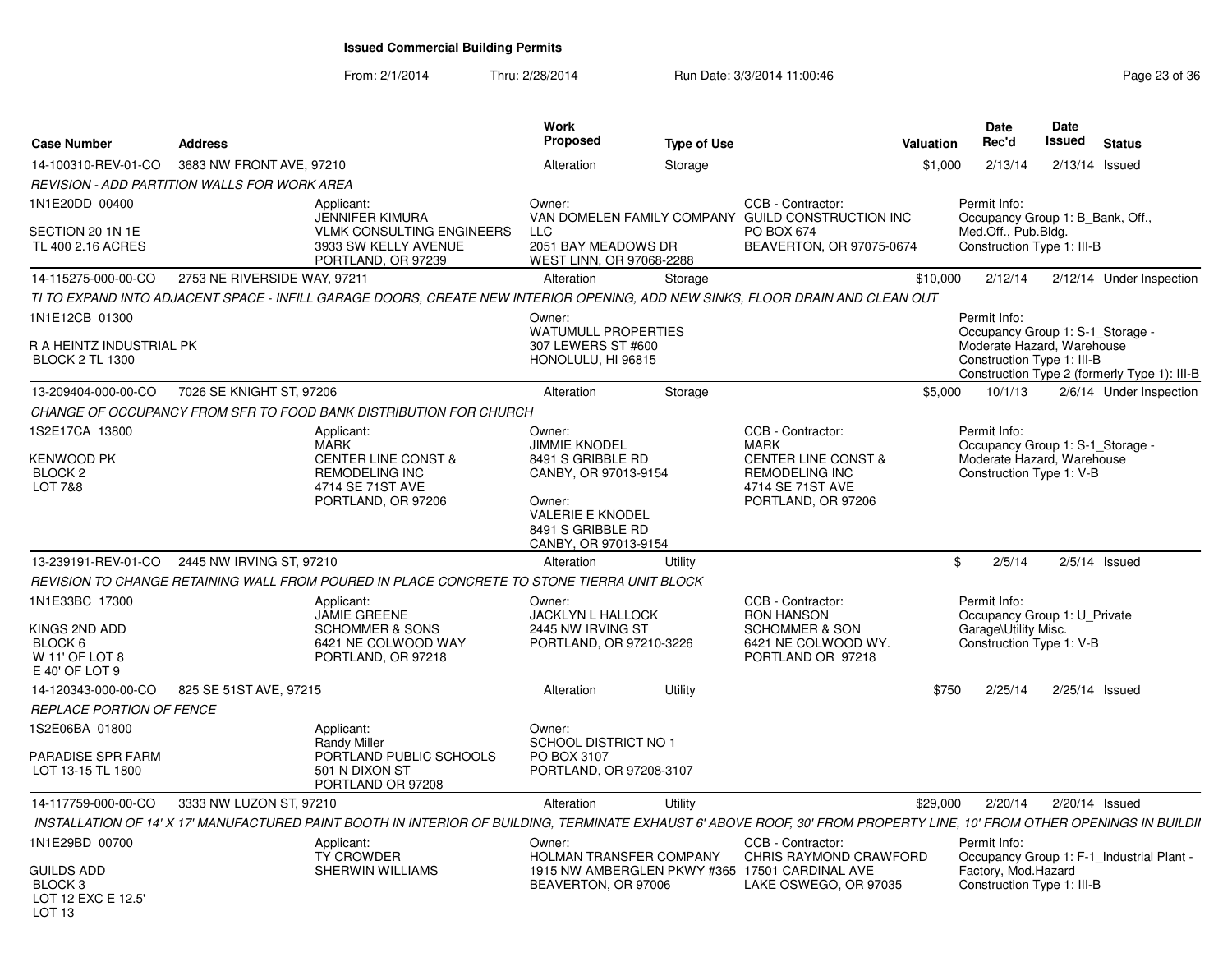| <b>Case Number</b>                                | <b>Address</b>            |                                                                                                                                                                | Work<br>Proposed                                                                  | <b>Type of Use</b> |                                                                                                    | Valuation | Date<br>Rec'd                                                            | <b>Date</b><br><b>Issued</b> | <b>Status</b>                                                 |
|---------------------------------------------------|---------------------------|----------------------------------------------------------------------------------------------------------------------------------------------------------------|-----------------------------------------------------------------------------------|--------------------|----------------------------------------------------------------------------------------------------|-----------|--------------------------------------------------------------------------|------------------------------|---------------------------------------------------------------|
| 13-130794-REV-01-CO                               | 7020 N OSWEGO AVE, 97203  |                                                                                                                                                                | Alteration                                                                        | Utility            |                                                                                                    | \$        | 11/26/13                                                                 | 2/26/14 Issued               |                                                               |
| REVISION TO ADD MICROWAVE ANTENNA TO WATER TOWER  |                           |                                                                                                                                                                |                                                                                   |                    |                                                                                                    |           |                                                                          |                              |                                                               |
| 1N1W12AC 05400                                    |                           | Applicant:<br>NOAH GRODZIN                                                                                                                                     | Owner:<br>PORTLAND CITY OF                                                        |                    | CCB - Contractor:<br><b>KEVIN MARTIN</b>                                                           |           |                                                                          |                              |                                                               |
| <b>ADAMS ADD</b><br><b>BLOCK 2</b><br>LOT 1&2&7&8 |                           | <b>CASCADIA PM</b><br>5501 NE 109TH CT SUITE A2<br>VANCOUVER WA 98662                                                                                          | 1120 SW 5TH AVE #600<br>PORTLAND, OR 97204-1974                                   |                    | <b>GENERAL DYNAMICS</b><br>INFORMATION TECHNOLOGY INC<br>77 A STREET<br>NEEDHAM, MA 02494          |           |                                                                          |                              |                                                               |
| 13-167641-DFS-01-CO                               | 4001 SW CANYON RD, 97221  |                                                                                                                                                                | Alteration                                                                        | Utility            |                                                                                                    | \$778     | 9/11/13                                                                  | $2/12/14$ Issued             |                                                               |
| <b>DFS FOR GUARDRAILS.</b>                        |                           |                                                                                                                                                                |                                                                                   |                    |                                                                                                    |           |                                                                          |                              |                                                               |
| 1S1E05 01400                                      |                           | Applicant:<br>AJ Michaud                                                                                                                                       | Owner:<br><b>METRO</b>                                                            |                    | CCB - Contractor:<br>TS GRAY CONSTRUCTION LLC                                                      |           | Permit Info:<br>Occupancy Group 1: S-1_Storage -                         |                              |                                                               |
| SECTION 05 1S 1E<br>TL 1400 60.69 ACRES           |                           | TS GRAY CONSTRUCTION LLC<br>PO Box 1000<br>Sherwood, OR 97140                                                                                                  | 600 NE GRAND AVE<br>PORTLAND, OR 97232-2736                                       |                    | 5300 MEADOWS STE 200<br>LAKE OSWEGO, OR 97034                                                      |           | Moderate Hazard, Warehouse<br>Construction Type 1: V-B                   |                              |                                                               |
| 14-111177-000-00-CO                               | 3521 SW PATTON RD, 97221  |                                                                                                                                                                | Alteration                                                                        | Utility            |                                                                                                    | \$8,000   | 2/12/14                                                                  | $2/12/14$ Issued             |                                                               |
|                                                   |                           | REPAIR/REPLACE DAMAGED STRUCTURAL STEEL MEMBER ON COVERED PLAY STRUCTURE                                                                                       |                                                                                   |                    |                                                                                                    |           |                                                                          |                              |                                                               |
| 1S1E08BA 01900                                    |                           | Applicant:<br>MIKE COYLE<br><b>FASTER PERMITS</b><br>14334 NW EAGLERIDGE LANE<br>PORTLAND, OR 97229                                                            | Owner:<br>ST THOMAS MORE CATHOLIC<br>3525 SW PATTON RD<br>PORTLAND, OR 97221-4124 |                    | CCB - Contractor:<br>DON RUE<br><b>JHC COMMERCIAL</b><br>11125 SW BARBUR BLVD<br>PORTLAND OR 97219 |           | Permit Info:<br>Occupancy Group 1: E_School<br>Construction Type 1: II-B |                              |                                                               |
|                                                   |                           |                                                                                                                                                                | Owner:<br>CHURCH PORTLAND OREGON<br>3525 SW PATTON RD<br>PORTLAND, OR 97221-4124  |                    |                                                                                                    |           |                                                                          |                              |                                                               |
| 13-128312-000-00-CO                               | 3732 SE 99TH AVE, 97266   |                                                                                                                                                                | Alteration                                                                        | Utility            |                                                                                                    | \$110,000 | 3/19/13                                                                  | 2/25/14 Final                |                                                               |
|                                                   |                           | Solar/PV panel SOLAR - INSTALL ROOF MOUNTED 26KW PV SOLAR ELECTRIC SYSTEM                                                                                      |                                                                                   |                    |                                                                                                    |           |                                                                          |                              |                                                               |
| 1S2E09DA 05000<br><b>LILY TR</b>                  |                           | Applicant:<br>MICHAEL MADDEN<br><b>REC SOLAR, INC</b>                                                                                                          | Owner:<br>PORTLAND CITY OF<br>1120 SW 5TH AVE #1204                               |                    | CCB - Contractor:<br>REC SOLAR INC<br>3380 SE 20TH AVE                                             |           | Permit Info:<br>General                                                  |                              | Occupancy Group 1: A-3_Assembly -                             |
| <b>BLOCK 3 TL 5000</b>                            |                           | 3380 SE 20TH AVE<br>PORTLAND, OR 97202                                                                                                                         | PORTLAND, OR 97204                                                                |                    | PORTLAND, OR 97202                                                                                 |           | Construction Type 1: II-B                                                |                              | Construction Type 2 (formerly Type 1): II-B                   |
| Total # of CO Alteration permits issued: 110      |                           |                                                                                                                                                                |                                                                                   |                    |                                                                                                    |           |                                                                          |                              | Total valuation of CO Alteration permits issued: \$11,934,599 |
| 13-204287-REV-01-CO                               | 3230 SE LINCOLN ST, 97214 |                                                                                                                                                                | <b>Demolition</b>                                                                 | Assembly           |                                                                                                    | \$        | 2/5/14                                                                   |                              | $2/5/14$ Issued                                               |
|                                                   |                           | REVISION TO REMOVE BASEMENT FILL AND COMPACTION - BASEMENT EXCAVATION TO BE RE-USED FOR NEW HOUSE TO BE BUILT ON LOT. SEE DANGEROUS BUILDING FOLDER FOR MONIT( |                                                                                   |                    |                                                                                                    |           |                                                                          |                              |                                                               |
| 1S1E01CD 01900                                    |                           | Applicant:<br>MIKE COYLE                                                                                                                                       | Owner:<br>EVERETT CUSTOM HOMES INC                                                |                    | CCB - Contractor:<br><b>VIC REMMERS</b>                                                            |           | Permit Info:                                                             |                              | Occupancy Group 1: A-3_Place of Worship                       |
| <b>CHESTNUT HILL</b><br>BLOCK 6<br>LOT 1-3        |                           | <b>FASTER PERMITS</b><br>14334 NW EAGLERIDGE LANE<br>PORTLAND, OR 97229                                                                                        | 735 SW 158TH AVE #180<br>BEAVERTON, OR 97006-4952                                 |                    | EVERETT CUSTOM HOMES INC<br>735 SW 158TH AVE STE 180<br>BEAVERTON OR 97008                         |           |                                                                          |                              |                                                               |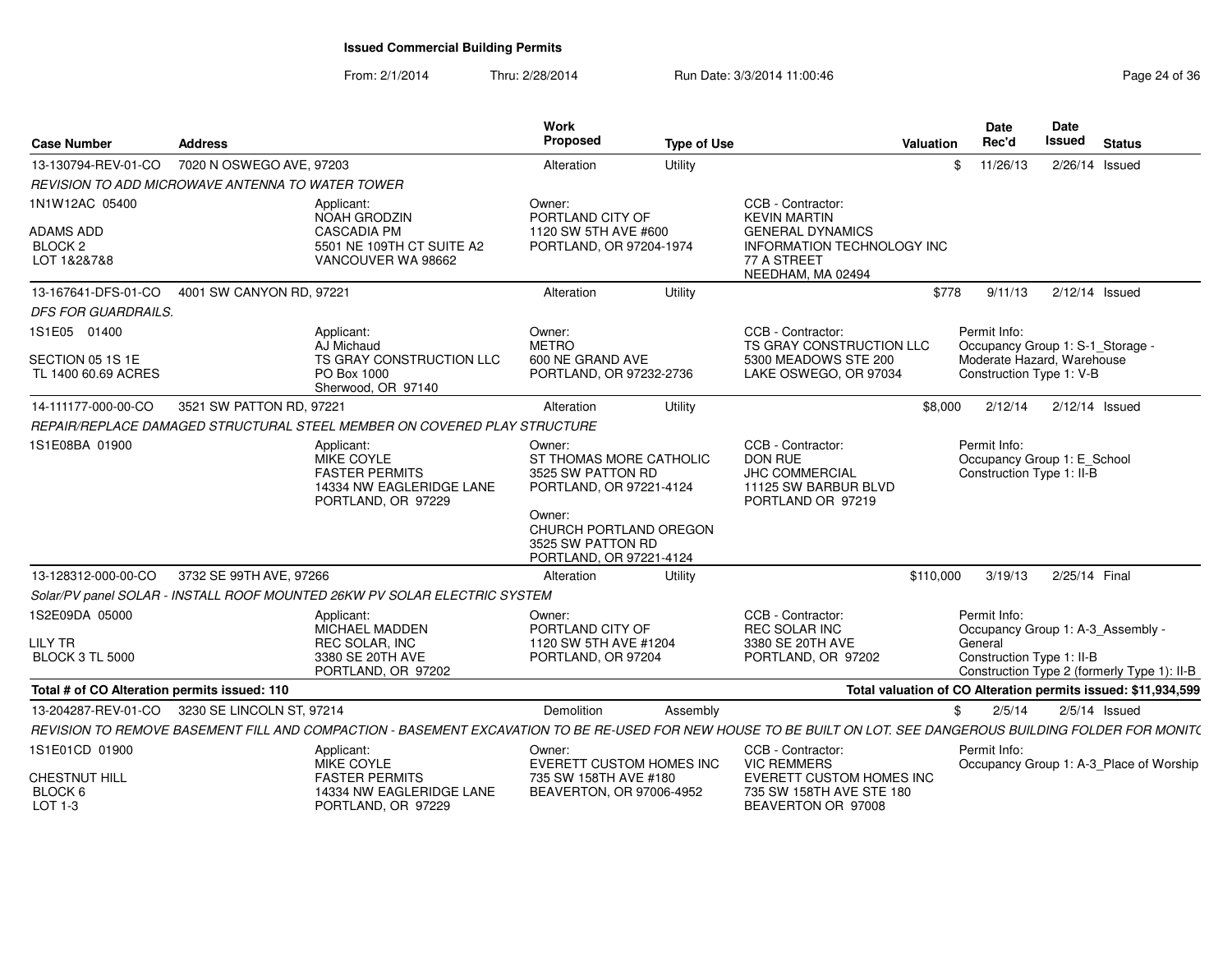| <b>Case Number</b>                                                                              | <b>Address</b>                                      |                                                                                                                                                                                                         | <b>Work</b><br>Proposed                                                                                                                               | <b>Type of Use</b> |                                                                                                                             | <b>Valuation</b> | Date<br>Rec'd                                                                                              | Date<br><b>Issued</b> | <b>Status</b>    |  |
|-------------------------------------------------------------------------------------------------|-----------------------------------------------------|---------------------------------------------------------------------------------------------------------------------------------------------------------------------------------------------------------|-------------------------------------------------------------------------------------------------------------------------------------------------------|--------------------|-----------------------------------------------------------------------------------------------------------------------------|------------------|------------------------------------------------------------------------------------------------------------|-----------------------|------------------|--|
| 14-120767-000-00-CO                                                                             | 3962 NE M L KING BLVD, 97212                        |                                                                                                                                                                                                         | Demolition                                                                                                                                            | <b>Business</b>    |                                                                                                                             | \$2,500          | 2/28/14                                                                                                    | 2/28/14 Issued        |                  |  |
|                                                                                                 |                                                     | DEMOLISH COMMERCIAL BUILDING¢No fill greater than 24" ¢ Remove all foundations and debris ¢ Cap utilities¢ Scope of work does not include removal of trees Septic Decommissioning Required. Call for Ir |                                                                                                                                                       |                    |                                                                                                                             |                  |                                                                                                            |                       |                  |  |
| 1N1E23CC 09200                                                                                  |                                                     | Applicant:<br><b>ANDRE RAIFORD</b>                                                                                                                                                                      | Owner:<br><b>ANDRE RAIFORD</b>                                                                                                                        |                    |                                                                                                                             |                  |                                                                                                            |                       |                  |  |
| <b>NORTH IRVINGTON</b><br><b>BLOCK1</b><br>S 32' OF LOT 2 EXC PT IN ST                          |                                                     | 424 NE SHAVER ST<br>PORTLAND, OR 97212                                                                                                                                                                  | 424 NE SHAVER ST<br>PORTLAND, OR 97212                                                                                                                |                    |                                                                                                                             |                  |                                                                                                            |                       |                  |  |
| 14-119556-000-00-CO                                                                             | 6447 N CUTTER CIR - Bldg A, 97217                   |                                                                                                                                                                                                         | Demolition                                                                                                                                            | Factory/Industrial |                                                                                                                             | \$300,000        | 2/21/14                                                                                                    | $2/21/14$ Issued      |                  |  |
|                                                                                                 |                                                     | DEMOLITION OF INDUSTRIAL BUILDING, No fill greater than 24", no trees removed                                                                                                                           |                                                                                                                                                       |                    |                                                                                                                             |                  |                                                                                                            |                       |                  |  |
| 1N1E17A 01000<br>1951 COMMISSIONERS ADD<br>BLOCK 7<br>LOT <sub>2</sub>                          |                                                     | Applicant:<br>DAVE GILDERSLEEVE<br><b>DESIGN STRUCTURES LLC</b><br>8401 NE HALSEY ST #205<br>PORTLAND OR 97220                                                                                          | Owner:<br>FEDEX GROUND PACKAGE<br>1000 FEDEX DR<br>MOON TOWNSHIP, PA 15108<br>Owner:<br><b>SYSTEM INC</b><br>1000 FEDEX DR<br>MOON TOWNSHIP, PA 15108 |                    | CCB - Contractor:<br>DESIGN STRUCTURES LLC<br>6605 UNIVERSITY AV<br>MIDDLETON, WI 53562                                     |                  |                                                                                                            |                       |                  |  |
| 14-115252-000-00-CO                                                                             | 2400 NW 21ST AVE, 97209                             |                                                                                                                                                                                                         | Demolition                                                                                                                                            | Hotel/Motel        |                                                                                                                             | \$45,000         | 2/12/14                                                                                                    |                       | $2/12/14$ Issued |  |
| <b>DEMO 3 STORY HOTEL</b>                                                                       |                                                     |                                                                                                                                                                                                         |                                                                                                                                                       |                    |                                                                                                                             |                  |                                                                                                            |                       |                  |  |
| 1N1E28CA 00601<br>PARTITION PLAT 1996-166<br>LOT 1 TL 601                                       |                                                     | Applicant:<br><b>KARHA KONELL</b><br>KONELL CONSTRUCTION<br>36000 SE INDUSTRIAL WAY<br>SANDY, OR 97055                                                                                                  | Owner:<br><b>STEVEN R POPE</b><br>2120 NW 135TH AVE<br>PORTLAND, OR 97229-4404                                                                        |                    | CCB - Contractor:<br>KONELL CONSTRUCTION &<br><b>DEMOLITION</b><br>36000 INDUSTRIAL WAY<br><b>SANDY, OR 97055</b>           |                  |                                                                                                            |                       |                  |  |
|                                                                                                 |                                                     |                                                                                                                                                                                                         | Owner:<br>ALICE E POPE<br>2120 NW 135TH AVE<br>PORTLAND, OR 97229-4404                                                                                |                    |                                                                                                                             |                  |                                                                                                            |                       |                  |  |
| 14-114239-000-00-CO                                                                             | 2030 NW 17TH AVE, 97209                             |                                                                                                                                                                                                         | Demolition                                                                                                                                            | Storage            |                                                                                                                             | \$10,000         | 2/12/14                                                                                                    | $2/12/14$ Issued      |                  |  |
|                                                                                                 | DEMOLISH STEEL BUILIDNG AND SLAB, REMOVE ALL DEBRIS |                                                                                                                                                                                                         |                                                                                                                                                       |                    |                                                                                                                             |                  |                                                                                                            |                       |                  |  |
| 1N1E28DC 00100<br><b>WATSONS ADD</b><br>LOT 1-28 TL 100                                         |                                                     | Applicant:<br>ANDERSEN CONSTRUCTION &<br><b>WEST COAST CONTRACTORS</b><br>6712 N CUTTER CIRCLE                                                                                                          | Owner:<br>2030 NW 17TH INVESTORS LLC<br>710 NW 14TH AVE 2ND FLOOR<br>PORTLAND, OR 97209-2789                                                          |                    | CCB - Contractor:<br>ANDERSEN CONSTRUCTION &<br>WEST COAST CONTRACTORS<br>6712 N CUTTER CIRCLE                              |                  | Permit Info:<br>Occupancy Group 1: S-1 Storage -<br>Moderate Hazard, Warehouse<br>Construction Type 1: V-B |                       |                  |  |
| LAND & IMPS SEE R298563 (R883805091)<br><b>FOR BILLBOARD</b>                                    |                                                     | PORTLAND, OR 97217                                                                                                                                                                                      |                                                                                                                                                       |                    | PORTLAND, OR 97217                                                                                                          |                  |                                                                                                            |                       |                  |  |
| 14-114243-000-00-CO                                                                             | 2030 NW 17TH AVE, 97209                             |                                                                                                                                                                                                         | Demolition                                                                                                                                            | Storage            |                                                                                                                             | \$10,000         | 2/12/14                                                                                                    | $2/12/14$ Issued      |                  |  |
|                                                                                                 | DEMOLISH STEEL BUILIDNG AND SLAB, REMOVE ALL DEBRIS |                                                                                                                                                                                                         |                                                                                                                                                       |                    |                                                                                                                             |                  |                                                                                                            |                       |                  |  |
| 1N1E28DC 00100<br><b>WATSONS ADD</b><br>LOT 1-28 TL 100<br>LAND & IMPS SEE R298563 (R883805091) |                                                     | Applicant:<br>ANDERSEN CONSTRUCTION &<br><b>WEST COAST CONTRACTORS</b><br>6712 N CUTTER CIRCLE<br>PORTLAND, OR 97217                                                                                    | Owner:<br>2030 NW 17TH INVESTORS LLC<br>710 NW 14TH AVE 2ND FLOOR<br>PORTLAND, OR 97209-2789                                                          |                    | CCB - Contractor:<br>ANDERSEN CONSTRUCTION &<br><b>WEST COAST CONTRACTORS</b><br>6712 N CUTTER CIRCLE<br>PORTLAND, OR 97217 |                  | Permit Info:<br>Occupancy Group 1: S-1_Storage -<br>Moderate Hazard, Warehouse<br>Construction Type 1: V-B |                       |                  |  |
| FOR BILLBOARD                                                                                   |                                                     |                                                                                                                                                                                                         |                                                                                                                                                       |                    |                                                                                                                             |                  |                                                                                                            |                       |                  |  |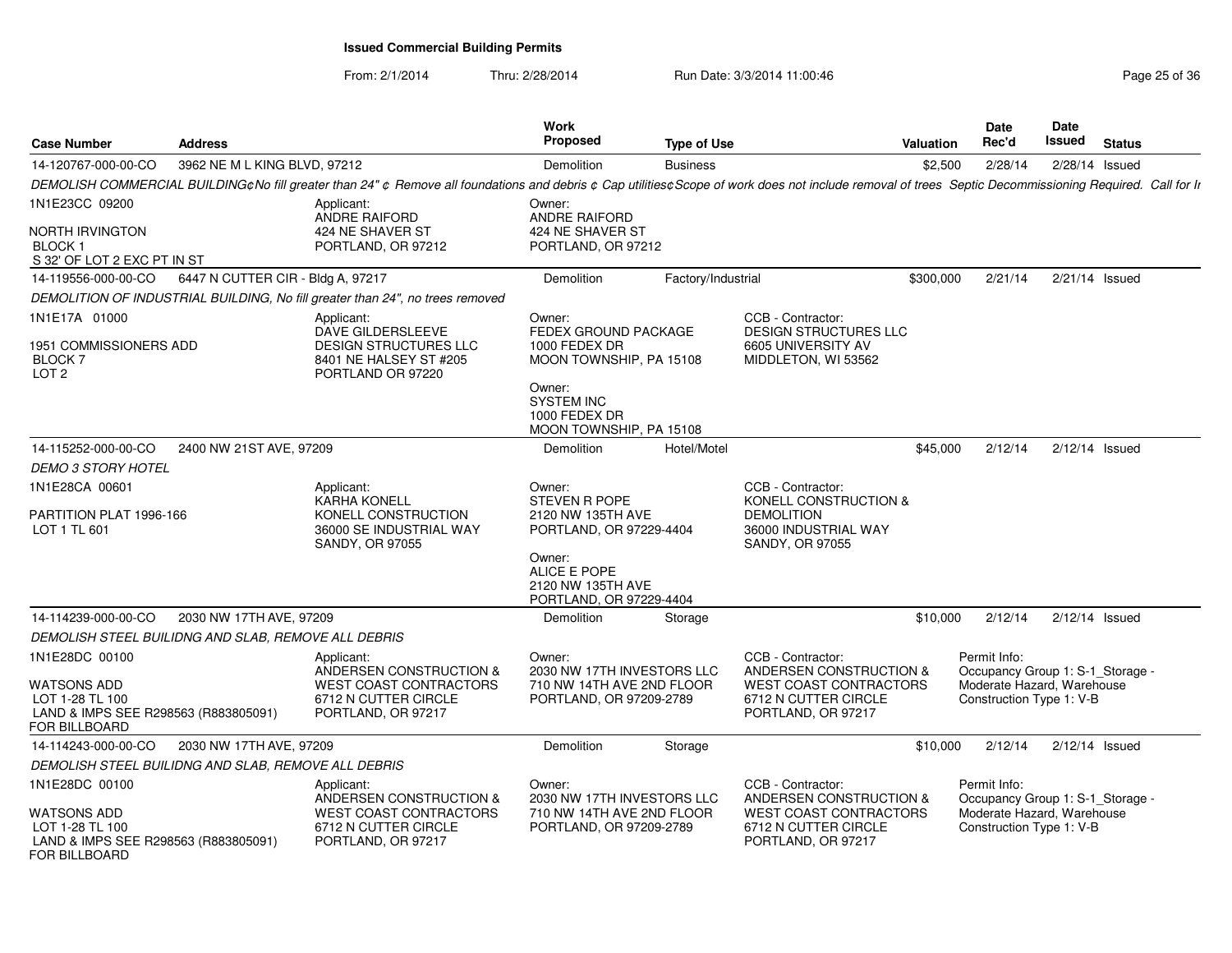| <b>Case Number</b>                                                     | <b>Address</b>                                                     |                                                                                                                                                                                       | <b>Work</b><br>Proposed                                                                           | <b>Type of Use</b> |                                                                                                                                | <b>Valuation</b> | Date<br>Rec'd                                                                                  | Date<br><b>Issued</b> | <b>Status</b>                                              |
|------------------------------------------------------------------------|--------------------------------------------------------------------|---------------------------------------------------------------------------------------------------------------------------------------------------------------------------------------|---------------------------------------------------------------------------------------------------|--------------------|--------------------------------------------------------------------------------------------------------------------------------|------------------|------------------------------------------------------------------------------------------------|-----------------------|------------------------------------------------------------|
| 14-119563-000-00-CO                                                    | 6447 N CUTTER CIR - Bldg A, 97217                                  |                                                                                                                                                                                       | Demolition                                                                                        | <b>Utility</b>     |                                                                                                                                | \$40,000         | 2/21/14                                                                                        | $2/21/14$ Issued      |                                                            |
|                                                                        | DEMO SECURITY BUILDING, No fill greater than 24", no trees removed |                                                                                                                                                                                       |                                                                                                   |                    |                                                                                                                                |                  |                                                                                                |                       |                                                            |
| 1N1E17A 01000                                                          |                                                                    | Applicant:                                                                                                                                                                            | Owner:                                                                                            |                    | CCB - Contractor:                                                                                                              |                  |                                                                                                |                       |                                                            |
| 1951 COMMISSIONERS ADD<br><b>BLOCK7</b><br>LOT <sub>2</sub>            |                                                                    | DAVE GILDERSLEEVE<br><b>DESIGN STRUCTURES LLC</b><br>8401 NE HALSEY ST #205<br>PORTLAND OR 97220                                                                                      | <b>FEDEX GROUND PACKAGE</b><br>1000 FEDEX DR<br>MOON TOWNSHIP, PA 15108                           |                    | <b>DESIGN STRUCTURES LLC</b><br>6605 UNIVERSITY AV<br>MIDDLETON, WI 53562                                                      |                  |                                                                                                |                       |                                                            |
|                                                                        |                                                                    |                                                                                                                                                                                       | Owner:<br><b>SYSTEM INC</b><br>1000 FEDEX DR<br>MOON TOWNSHIP, PA 15108                           |                    |                                                                                                                                |                  |                                                                                                |                       |                                                            |
| 14-113477-000-00-CO                                                    | 5501 NW FRONT AVE, 97210                                           |                                                                                                                                                                                       | Demolition                                                                                        | Utility            |                                                                                                                                | \$30,000         | 2/4/14                                                                                         |                       | $2/4/14$ Issued                                            |
|                                                                        |                                                                    | REMOVE 2 FREE STANDING EXISTING TRUCK LOADING RACKS AT FRONT OF PROPERTYNo fill greater than 24". Remove all foundations and debris. Scope of work does not include removal of trees. |                                                                                                   |                    |                                                                                                                                |                  |                                                                                                |                       |                                                            |
|                                                                        |                                                                    | Applicant:<br><b>SEAN OBRIEN</b><br>JHI ENGINEERING INC<br>3420 SW MACADAM<br>PORTLAND, OR 97239                                                                                      | Owner:<br>PARAMOUNT OF OREGON LLC<br>5501 NW FRONT AVE<br>PORTLAND, OR 97210-1115                 |                    | Primary Contractor:<br>TO BID                                                                                                  |                  |                                                                                                |                       |                                                            |
| 14-119562-000-00-CO                                                    | 6447 N CUTTER CIR - Bldg A, 97217                                  |                                                                                                                                                                                       | Demolition                                                                                        | Utility            |                                                                                                                                | \$47,000         | 2/21/14                                                                                        | $2/21/14$ Issued      |                                                            |
|                                                                        |                                                                    | DEMO TRUCK WASHING STATION, No fill greater than 24", no trees removed                                                                                                                |                                                                                                   |                    |                                                                                                                                |                  |                                                                                                |                       |                                                            |
| 1N1E17A 01000<br>1951 COMMISSIONERS ADD<br>BLOCK 7<br>LOT <sub>2</sub> |                                                                    | Applicant:<br>DAVE GILDERSLEEVE<br><b>DESIGN STRUCTURES LLC</b><br>8401 NE HALSEY ST #205<br>PORTLAND OR 97220                                                                        | Owner:<br>FEDEX GROUND PACKAGE<br>1000 FEDEX DR<br>MOON TOWNSHIP, PA 15108<br>Owner:              |                    | CCB - Contractor:<br><b>DESIGN STRUCTURES LLC</b><br>6605 UNIVERSITY AV<br>MIDDLETON, WI 53562                                 |                  |                                                                                                |                       |                                                            |
|                                                                        |                                                                    |                                                                                                                                                                                       | <b>SYSTEM INC</b><br>1000 FEDEX DR<br>MOON TOWNSHIP, PA 15108                                     |                    |                                                                                                                                |                  |                                                                                                |                       |                                                            |
| Total # of CO Demolition permits issued: 9                             |                                                                    |                                                                                                                                                                                       |                                                                                                   |                    |                                                                                                                                |                  |                                                                                                |                       | Total valuation of CO Demolition permits issued: \$484,500 |
| 13-114642-DFS-09-CO                                                    | 3215 NE WEIDLER ST, 97232                                          |                                                                                                                                                                                       | <b>New Construction</b>                                                                           |                    | Apartments/Condos (3 or more units)                                                                                            | \$150,000        | 1/8/14                                                                                         |                       | $2/5/14$ Issued                                            |
| DFS FOR STEEL STAIRS                                                   |                                                                    |                                                                                                                                                                                       |                                                                                                   |                    |                                                                                                                                |                  |                                                                                                |                       |                                                            |
| 1N1E25CD 11900                                                         |                                                                    | Applicant:<br>Erika o'callaghan<br><b>Walsh Construction</b><br>2905 SW 1ST AVE<br>PORTLAND OR 97201                                                                                  | Owner:<br><b>GRANT PARK VILLAGE LLC</b><br>1015 NW 11TH AVE<br>PORTLAND, OR 97209-3496            |                    | CCB - Contractor:<br>WALSH CONSTRUCTION CO<br>2905 SW 1ST AVE<br>PORTLAND, OR 972014707                                        |                  | Permit Info:<br>Occupancy Group 1: R-2_Residential<br>Multi-family<br>Construction Type 1: V-A |                       | Construction Type 2 (formerly Type 1): I-A                 |
|                                                                        | 13-128934-REV-04-CO 1100 SE 12TH AVE, 97214                        |                                                                                                                                                                                       | <b>New Construction</b>                                                                           |                    | Apartments/Condos (3 or more units)                                                                                            | \$               | 1/22/14                                                                                        | $2/24/14$ Issued      |                                                            |
|                                                                        |                                                                    | REV 04 - REVISION IS FOR CONNECTION OF ADDITIONAL JOISTS SPANNING PARALLEL TO PARTITION WALLS ABOVE. (In response to deferred submittal for joist system - 13-128934-DFS-02-CO)       |                                                                                                   |                    |                                                                                                                                |                  |                                                                                                |                       |                                                            |
| 1S1E02BD 03300<br>HAWTHORNE PK<br>BLOCK 255<br>LOT 1-4                 |                                                                    | Applicant:<br>JOSHUA LUPKIN<br><b>SERA ARCHITECTS</b><br>338 NW 5TH AVE<br>PORTLAND OR 97209                                                                                          | Owner:<br><b>TAYLOR STREET LOFTS LLC</b><br>4200 SE COLUMBIA WAY #300<br>VANCOUVER, WA 98661-5572 |                    | CCB - Contractor:<br>Jordan Gaither<br><b>GAITHER &amp; SONS</b><br>CONSTRUCTION CO<br>7101 NE 109TH ST<br>VANCOUVER, WA 98686 |                  | Permit Info:<br>Occupancy Group 1: R-2 Residential<br>Multi-family<br>Construction Type 1: V-A |                       | Construction Type 2 (formerly Type 1): V-A                 |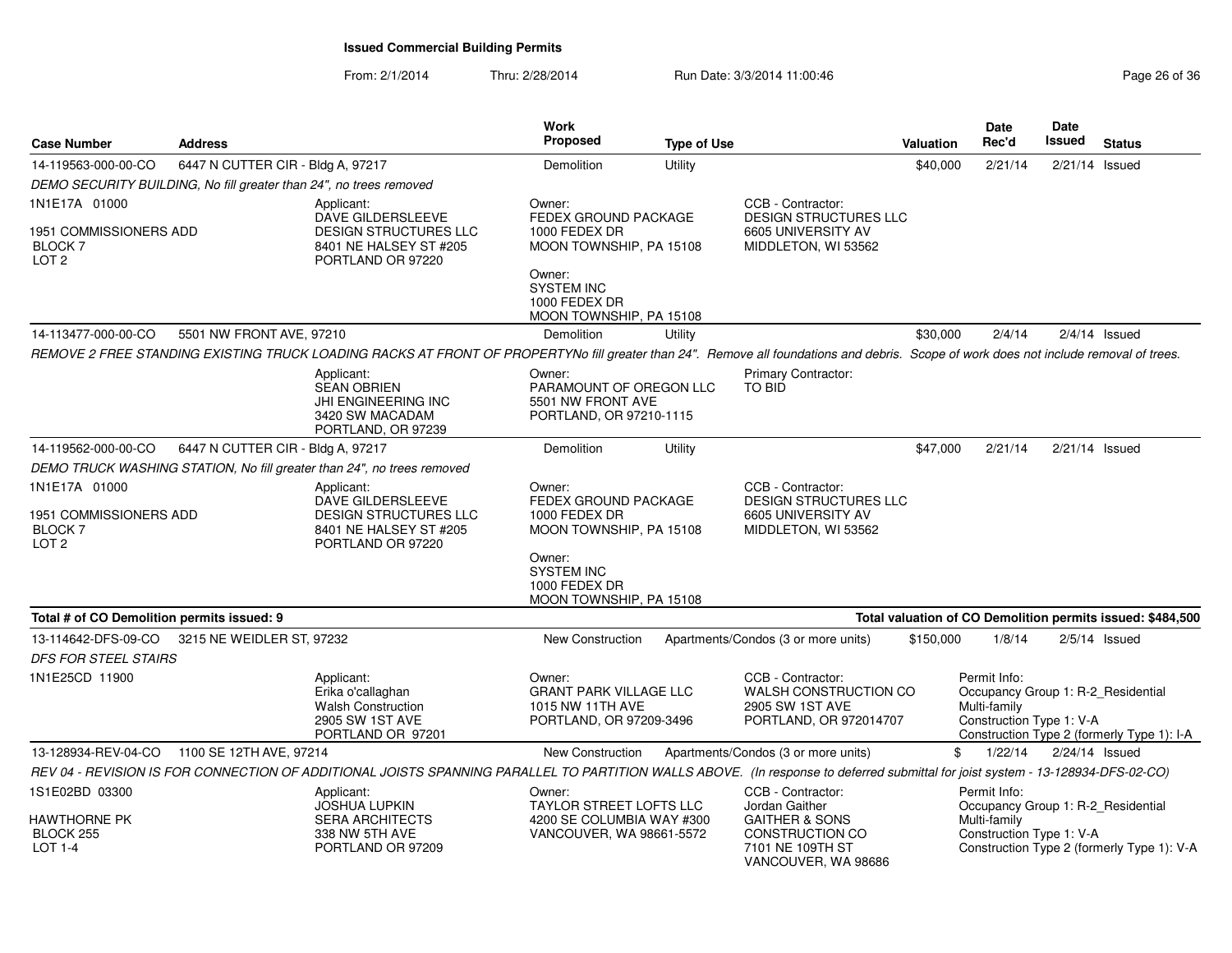| <b>Case Number</b>                                                                                          | <b>Address</b>                |                                                                                                                                                               | Work<br>Proposed                                                                                                       | <b>Type of Use</b> |                                                                                                                                | <b>Valuation</b> | <b>Date</b><br>Rec'd                                                                           | Date<br><b>Issued</b> | <b>Status</b>                              |
|-------------------------------------------------------------------------------------------------------------|-------------------------------|---------------------------------------------------------------------------------------------------------------------------------------------------------------|------------------------------------------------------------------------------------------------------------------------|--------------------|--------------------------------------------------------------------------------------------------------------------------------|------------------|------------------------------------------------------------------------------------------------|-----------------------|--------------------------------------------|
| 12-218056-DFS-04-CO                                                                                         | 3150 SE DIVISION ST, 97202    |                                                                                                                                                               | New Construction                                                                                                       |                    | Apartments/Condos (3 or more units)                                                                                            | \$15,000         | 1/10/14                                                                                        | 2/25/14 Issued        |                                            |
| <b>DFS FOR FALL PROTECTION</b>                                                                              |                               |                                                                                                                                                               |                                                                                                                        |                    |                                                                                                                                |                  |                                                                                                |                       |                                            |
| 1S1E12BA 04600                                                                                              |                               | Applicant:<br><b>GEFF HALLE</b>                                                                                                                               | Owner:<br>ADG IIIB LLC                                                                                                 |                    | CCB - Contractor:<br><b>KEYWAY CORP</b>                                                                                        |                  | Permit Info:<br>Occupancy Group 1: R-2_Residential                                             |                       |                                            |
| EAST PORTLAND HTS<br>BLOCK <sub>7</sub><br>LOT 1-4                                                          |                               | <b>KEYWAY CORP</b>                                                                                                                                            | 2314 NW SAVIER ST<br>PORTLAND, OR 97210-2514                                                                           |                    | 7275 SW HERMOSO WAY<br><b>TIGARD, OR 97223</b>                                                                                 |                  | Multi-family<br>Construction Type 1: V-A                                                       |                       | Construction Type 2 (formerly Type 1): V-A |
| 12-218049-DFS-01-CO                                                                                         | 3233 SE DIVISION ST, 97214    |                                                                                                                                                               | New Construction                                                                                                       |                    | Apartments/Condos (3 or more units)                                                                                            | \$10,000         | 1/10/14                                                                                        | 2/25/14 Issued        |                                            |
| <b>DFS FOR FALL PROTECTION</b>                                                                              |                               |                                                                                                                                                               |                                                                                                                        |                    |                                                                                                                                |                  |                                                                                                |                       |                                            |
| 1S1E01CD 23400                                                                                              |                               | Applicant:<br><b>FRANCIS DARDIS</b>                                                                                                                           | Owner:<br>ADG IIIC LLC                                                                                                 |                    | CCB - Contractor:<br><b>KEYWAY CORP</b>                                                                                        |                  | Permit Info:<br>Occupancy Group 1: R-2_Residential                                             |                       |                                            |
| <b>HORIZON</b><br><b>BLOCK 4 TL 23400</b>                                                                   |                               | <b>STACK ARCHITECTURE</b><br>32 NE 7TH AVE<br>PORTLAND, OR 97232                                                                                              | 2314 NW SAVIER ST<br>PORTLAND, OR 97210-2514                                                                           |                    | 7275 SW HERMOSO WAY<br><b>TIGARD, OR 97223</b>                                                                                 |                  | Multi-family<br>Construction Type 1: V-A                                                       |                       |                                            |
| 12-183572-REV-04-CO                                                                                         | 2625 SE HAWTHORNE BLVD, 97214 |                                                                                                                                                               | New Construction                                                                                                       |                    | Apartments/Condos (3 or more units)                                                                                            |                  | \$10/29/13                                                                                     | 2/14/14 Final         |                                            |
|                                                                                                             |                               | Revision to add wall opening for added access. Includes ramping and roll up door.                                                                             |                                                                                                                        |                    |                                                                                                                                |                  |                                                                                                |                       |                                            |
| 1S1E01BC 09500<br><b>DOLANS ADD</b><br>BLOCK 12<br>S 21' OF LOT 3<br>LOT 4&5 EXC PT IN ST<br>S 22' OF LOT 6 |                               | Applicant:<br><b>JOSHUA LUPKIN</b><br><b>SERA ARCHITECTS</b><br>338 NW 5TH AVE<br>PORTLAND OR 97209                                                           | Owner:<br>PHA VENTURE LLC<br>1498 SE TECH CENTER PL #150<br>VANCOUVER, WA 98683                                        |                    | CCB - Contractor:<br>Jordan Gaither<br><b>GAITHER &amp; SONS</b><br>CONSTRUCTION CO<br>7101 NE 109TH ST<br>VANCOUVER, WA 98686 |                  | Permit Info:<br>Occupancy Group 1: R-2_Residential<br>Multi-family<br>Construction Type 1: V-A |                       | Construction Type 2 (formerly Type 1): V-A |
| 13-135377-000-00-CO                                                                                         | 7600 N PORTSMOUTH AVE, 97203  |                                                                                                                                                               | New Construction                                                                                                       |                    | Apartments/Condos (3 or more units)                                                                                            | \$858,600        | 5/17/13                                                                                        | $2/14/14$ Issued      |                                            |
|                                                                                                             |                               | NEW 12 UNIT 2-STORY APARTMENT BUILDING WITH PARKING LOT AND LANDSCAPE IMPROVEMENTS.+++ COVERED TRASH ENCLOSURE (TO EXCEED 120sf) TO BE SUBMITTED UNDER SEPERA |                                                                                                                        |                    |                                                                                                                                |                  |                                                                                                |                       |                                            |
| 1N1E08CB 08800                                                                                              |                               | Applicant:<br><b>BAYARD MENTRUM</b><br><b>MENTRUM ARCHITECTURE</b><br>11860 SE MORRISON ST<br>PORTLAND, OR 97216                                              | Owner:<br><b>LARRY J WISHER</b><br>13765 SW SANDRIDGE TER<br>TIGARD, OR 97223-5781<br>Owner:<br><b>KELLIE M WISHER</b> |                    | CCB - Contractor:<br>JT SMITH COMPANIES<br>5285 MEADOWS ROAD SUITE 171<br>LAKE OSWEGO, OR 97035                                |                  | Permit Info:<br>Occupancy Group 1: R-2_Residential<br>Multi-family<br>Construction Type 1: V-B |                       | Total Square Footage - Display Only: 6766  |
|                                                                                                             |                               |                                                                                                                                                               | 13765 SW SANDRIDGE TER<br>TIGARD, OR 97223-5781                                                                        |                    |                                                                                                                                |                  |                                                                                                |                       |                                            |
| 13-172468-DFS-01-CO                                                                                         | 1605 NE CLACKAMAS ST. 97232   |                                                                                                                                                               | New Construction                                                                                                       |                    | Apartments/Condos (3 or more units)                                                                                            | \$55,000         | 1/13/14                                                                                        | $2/12/14$ Issued      |                                            |
|                                                                                                             |                               | *** DFS 1: PT 's level 2-6 and roof***NEW 6 STORY, 19 UNIT LIVING FACILITY, 4-TON MUA FOR CORRIDORS, ELECTRIC SPLITS FOR APARTMENTS, "OPEN" GARAGE,           |                                                                                                                        |                    |                                                                                                                                |                  |                                                                                                |                       |                                            |
| 1N1E35AB 05708                                                                                              |                               | Applicant:<br><b>Collin Foster</b>                                                                                                                            | Owner:<br><b>HOLLADAY PARK PLAZA INC</b>                                                                               |                    | CCB - Contractor:<br>TURNER CONSTRUCTION CO                                                                                    |                  | Permit Info:<br>Occupancy Group 1: R-2_Residential                                             |                       |                                            |
| <b>BROWNFIELD PLACE</b><br>LOT 8 INC UND INT TRACT A                                                        |                               | <b>Turner Construction</b>                                                                                                                                    | 1300 NE 16TH AVE<br>PORTLAND, OR 97232                                                                                 |                    | 1200 NW NAITO PARKWAY #300<br>PORTLAND, OR 972209                                                                              |                  | Multi-family<br>Construction Type 1: II-B                                                      |                       | Construction Type 2 (formerly Type 1): I-A |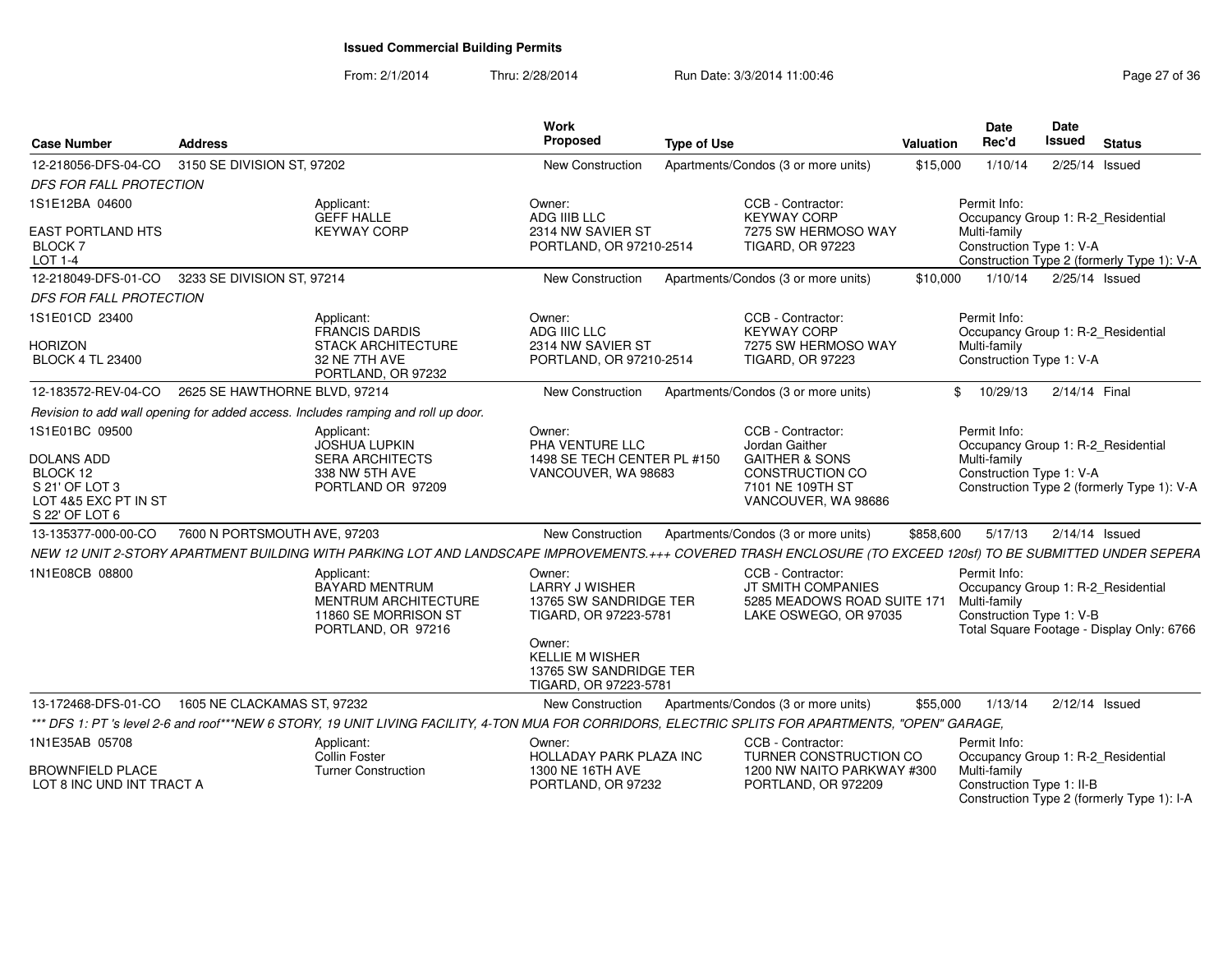| <b>Case Number</b>            | <b>Address</b>                                       |                                                                                                                                                                 | Work<br>Proposed                                                                            | <b>Type of Use</b> |                                                                                                            | <b>Valuation</b> | <b>Date</b><br>Rec'd                                                                                                                              | Date<br><b>Issued</b> | <b>Status</b>                              |
|-------------------------------|------------------------------------------------------|-----------------------------------------------------------------------------------------------------------------------------------------------------------------|---------------------------------------------------------------------------------------------|--------------------|------------------------------------------------------------------------------------------------------------|------------------|---------------------------------------------------------------------------------------------------------------------------------------------------|-----------------------|--------------------------------------------|
| 12-199244-REV-01-CO           | 3745 SW WATER AVE, 97201                             |                                                                                                                                                                 | <b>New Construction</b>                                                                     |                    | Apartments/Condos (3 or more units)                                                                        |                  | \$<br>2/18/14                                                                                                                                     | $2/28/14$ Issued      |                                            |
|                               | REVISION THROUGHOUT FOUNDATION FOR REPLACEMENT PILES |                                                                                                                                                                 |                                                                                             |                    |                                                                                                            |                  |                                                                                                                                                   |                       |                                            |
| 1S1E10CB 00500                |                                                      | Applicant:<br>JENNIFER KIMURA                                                                                                                                   | Owner:<br>YOSHIDA REAL ESTATE                                                               |                    | CCB - Contractor:<br>PDG CONSTRUCTION SERVICES                                                             |                  | Permit Info:<br>Occupancy Group 1: R-2_Residential                                                                                                |                       |                                            |
| <b>CARUTHERS ADD</b>          |                                                      | <b>VLMK CONSULTING ENGINEERS</b>                                                                                                                                | 8440 NE ALDERWOOD RD #A                                                                     |                    | <b>INC</b>                                                                                                 |                  | Multi-family                                                                                                                                      |                       |                                            |
| <b>BLOCK 164 TL 500</b>       |                                                      | 3933 SW KELLY AVENUE<br>PORTLAND, OR 97239                                                                                                                      | PORTLAND, OR 97220-1471                                                                     |                    | <b>PO BOX 543</b><br>GRESHAM, OR 97030                                                                     |                  | Construction Type 1: V-B                                                                                                                          |                       |                                            |
|                               |                                                      |                                                                                                                                                                 | Owner:<br><b>HOLDINGS V LLC</b>                                                             |                    |                                                                                                            |                  |                                                                                                                                                   |                       |                                            |
|                               |                                                      |                                                                                                                                                                 | 8440 NE ALDERWOOD RD #A                                                                     |                    |                                                                                                            |                  |                                                                                                                                                   |                       |                                            |
|                               |                                                      |                                                                                                                                                                 | PORTLAND, OR 97220-1471                                                                     |                    |                                                                                                            |                  |                                                                                                                                                   |                       |                                            |
|                               | 12-137128-DFS-04-CO  1447 NW 12TH AVE, 97209         |                                                                                                                                                                 | New Construction                                                                            |                    | Apartments/Condos (3 or more units)                                                                        | \$500,000        | 1/14/14                                                                                                                                           | $2/14/14$ Issued      |                                            |
| DFS - PARKING LIFT FOR GARAGE |                                                      |                                                                                                                                                                 |                                                                                             |                    |                                                                                                            |                  |                                                                                                                                                   |                       |                                            |
| 1N1E33AA 00100                |                                                      | Applicant:<br>JASON BOOTH                                                                                                                                       | Owner:                                                                                      |                    | CCB - Contractor:<br>ASTOR AREP-II THE PARKER LLC LORENTZ BRUUN CO INC                                     |                  | Permit Info:                                                                                                                                      |                       | Occupancy Group 1: S-2_Storage - Low       |
| <b>COUCHS ADD</b>             |                                                      | LORENTZ BRUUN                                                                                                                                                   | 1500 NW 18TH AVE #111                                                                       |                    | 3611 SE 20TH ST, STE 300                                                                                   |                  | Hazard, Parking Garage                                                                                                                            |                       |                                            |
| LOT 1-8 BLOCK 240             |                                                      | 3611 SE 20TH SUITE 300<br>PORTLAND, OR 97202                                                                                                                    | PORTLAND, OR 97209                                                                          |                    | PORTLAND OR 97202                                                                                          |                  | Construction Type 1: I-A                                                                                                                          |                       | Construction Type 2 (formerly Type 1): I-A |
| 13-211977-FND-01-CO           | 1161 NW OVERTON ST                                   |                                                                                                                                                                 | <b>New Construction</b>                                                                     |                    | Apartments/Condos (3 or more units)                                                                        | \$7,190,352      | 10/15/13                                                                                                                                          |                       | 2/11/14 Under Inspection                   |
|                               |                                                      | partial - excavation , shoring and foundation includes two levels below grade parking structure and underslab utilties. (The podium is not part of this permit) |                                                                                             |                    |                                                                                                            |                  |                                                                                                                                                   |                       |                                            |
| 1N1E34BB 02630                |                                                      | Applicant:<br><b>EVE FAGENSTROM</b><br><b>BOORA ARCHITECTS</b><br>720 SW WASHINGTON STE 800<br>PORTLAND OR 97205                                                | Owner:<br>HOYT STREET PROPERTIES LLC<br>1022 NW MARSHALL ST #270<br>PORTLAND, OR 97209-2989 |                    | CCB - Contractor:<br>ANDERSEN CONSTRUCTION<br><b>COMPANY</b><br>PO BOX 6712<br>PORTLAND, OR 97228-6712     |                  | Permit Info:<br>Hazard, Parking Garage<br>Construction Type 1: I-A<br>Total Square Footage - Display Only:<br>74365                               |                       | Occupancy Group 1: S-2_Storage - Low       |
| 13-151461-000-00-CO           | 2080 NW FRONT AVE                                    |                                                                                                                                                                 | New Construction                                                                            |                    | Apartments/Condos (3 or more units)                                                                        | \$7,775,618      | 5/16/13                                                                                                                                           | 2/27/14 Issued        |                                            |
|                               |                                                      | NEW 5-STORY APARTMENT BUILDING 57 UNITS WITH BELOW GRADE PARKING                                                                                                |                                                                                             |                    |                                                                                                            |                  |                                                                                                                                                   |                       |                                            |
| 1N1E28D 00324                 |                                                      | Applicant:<br><b>CHARLES KIDWELL</b><br>ROBERT S LEEB ARCHITECTS<br>71 SW OAK STREET, STE 200<br>PORTLAND, OR 97204                                             | Owner:<br>CRP/FPC Riverscape, LLC<br>1741 Village Center Circle<br>Las Vegas, NV 89134      |                    | CCB - Contractor:<br>CANV NC LLC<br>1741 VILLAGE CENTER CIRCLE<br>LAS VEGAS, NV 89134                      |                  | Permit Info:<br>Occupancy Group 1: R-2_Residential<br>Multi-family<br>Construction Type 1: III-B<br>Total Square Footage - Display Only:<br>78903 |                       | Construction Type 2 (formerly Type 1): I-A |
| 13-200481-000-00-CO           | 4720 NE GLISAN ST, 97213                             |                                                                                                                                                                 | <b>New Construction</b>                                                                     |                    | Apartments/Condos (3 or more units)                                                                        | \$583,740        | 9/11/13                                                                                                                                           |                       | 2/13/14 Under Inspection                   |
|                               |                                                      | 2 OF 2 NEW APARTMENT BUILDINGS - BLDG B / SOUTH BLDG 11 UNIT APARTMENT WITH SITE IMPROVEMENTS AND TRASH ENCLOSURE AND BIKE PARKING INSIDE BUILDING              |                                                                                             |                    |                                                                                                            |                  |                                                                                                                                                   |                       |                                            |
| 1N2E31CA 17700                |                                                      | Applicant:<br><b>STEVE FOSLER</b><br><b>FOSLER PORTLAND</b><br>ARCHITECTURE LLC<br>1930 NW LOVEJOY STREET<br>PORTLAND OR 97209                                  | Owner:<br>JAMES CARLISLE<br>4480 NE ALAMEDA ST<br>PORTLAND, OR 97213                        |                    | CCB - Contractor:<br><b>RICH GRIMES</b><br>PROGRESS CONSTRUCTION<br>710 NW 17TH STE B<br>PORTLAND OR 97209 |                  | Permit Info:<br>Occupancy Group 1: R-2_Residential<br>Multi-family<br>Construction Type 1: V-B                                                    |                       | Total Square Footage - Display Only: 6000  |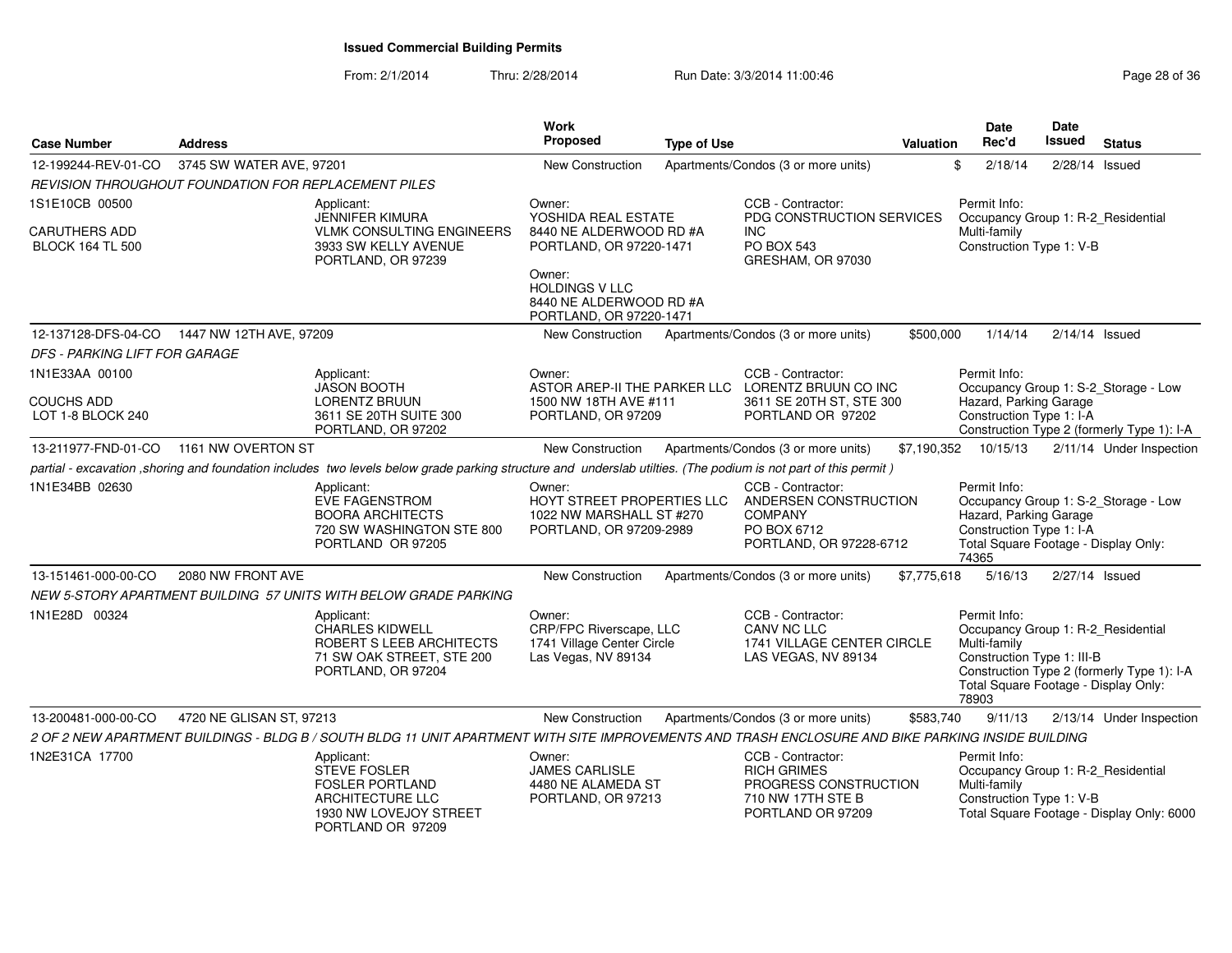| <b>Case Number</b>                                                 | Address                       |                                                                                                                                                                                   | Work<br>Proposed<br><b>Type of Use</b>                                        |                                                                                                                                 | <b>Valuation</b> | <b>Date</b><br>Rec'd                                                                           | Date<br>Issued   | <b>Status</b>                              |
|--------------------------------------------------------------------|-------------------------------|-----------------------------------------------------------------------------------------------------------------------------------------------------------------------------------|-------------------------------------------------------------------------------|---------------------------------------------------------------------------------------------------------------------------------|------------------|------------------------------------------------------------------------------------------------|------------------|--------------------------------------------|
| 12-214168-DFS-06-CO                                                | 2510 SE 33RD PL               |                                                                                                                                                                                   | <b>New Construction</b>                                                       | Apartments/Condos (3 or more units)                                                                                             | \$10,000         | 2/12/14                                                                                        | 2/27/14 Issued   |                                            |
| <b>DFS FOR FIRE SPRINKLER ANCHORAGE</b>                            |                               |                                                                                                                                                                                   |                                                                               |                                                                                                                                 |                  |                                                                                                |                  |                                            |
| 1S1E12AB 10000A1                                                   |                               | Applicant:<br>ZACH BOSCOM<br>YORKE AND CURTIS<br>4480 SW 101ST AVE<br>BEAVERTON OR 97005                                                                                          | Owner:<br>3360 DIVISION LLC<br>116 NE 6TH AVE #400<br>PORTLAND, OR 97232-2904 | CCB - Contractor:<br>ROB YORKE<br>YORKE & CURTIS INC<br>4480 SW 101 ST AVE<br>BEAVERTON, OR 970053427                           |                  | Permit Info:<br>Occupancy Group 1: R-2 Residential<br>Multi-family<br>Construction Type 1: V-A |                  | Construction Type 2 (formerly Type 1): V-A |
| 12-211470-REV-01-CO                                                | 3875 N MISSISSIPPI AVE, 97227 |                                                                                                                                                                                   | <b>New Construction</b>                                                       | Apartments/Condos (3 or more units)                                                                                             | \$.              | 2/13/14                                                                                        | 2/13/14 Issued   |                                            |
| <b>REVISION - REMOVE AWNINGS</b>                                   |                               |                                                                                                                                                                                   |                                                                               |                                                                                                                                 |                  |                                                                                                |                  |                                            |
| 1N1E22CD 08900                                                     |                               | Applicant:<br><b>STEVE FOSLER</b>                                                                                                                                                 | Owner:<br>SIPPI LLC                                                           | CCB - Contractor:<br><b>RICH GRIMES</b>                                                                                         |                  | Permit Info:<br>Occupancy Group 1: R-2_Residential                                             |                  |                                            |
| <b>MULTNOMAH</b><br>BLOCK 26<br>LOT 1 EXC PT IN ST                 |                               | <b>FOSLER PORTLAND</b><br><b>ARCHITECTURE LLC</b><br>1930 NW LOVEJOY ST<br>PORTLAND OR 97209                                                                                      | 1355 NW 13TH AVE<br>PORTLAND, OR 97209                                        | PROGRESS CONSTRUCTION<br>710 NW 17TH STE B<br>PORTLAND OR 97209                                                                 |                  | Multi-family<br>Construction Type 1: V-B                                                       |                  | Construction Type 2 (formerly Type 1): V-B |
| 13-142579-DFS-08-CO                                                | 1001 SE 135TH AVE, 97233      |                                                                                                                                                                                   | New Construction<br>Assembly                                                  |                                                                                                                                 | \$10,000         | 1/30/14                                                                                        | 2/28/14 Issued   |                                            |
| DFS 08 - Bracing of pipes and ducts.                               |                               |                                                                                                                                                                                   |                                                                               |                                                                                                                                 |                  |                                                                                                |                  |                                            |
| 1S2E02 00100                                                       |                               | Applicant:<br><b>GRANT BRUCKELMYER</b>                                                                                                                                            | Owner:<br><b>SCHOOL DISTRICT #40</b>                                          | CCB - Contractor:<br>RAYS PLUMBING OF BRUSH                                                                                     |                  | Permit Info:                                                                                   |                  | Occupancy Group 1: A-4 Assembly - arena    |
| TAYLOR'S SUB<br>LOT 3-10 TL 100<br>SPLIT LEVY R283941 (R822200800) |                               | PIPER MECHANICAL<br>1026 SE 130TH AVE<br>PORTLAND, OR 97233                                                                                                                       | 1500 SE 130TH AVE<br>PORTLAND, OR 97233-1719                                  | PRAIRIE INC<br>PO BOX 685<br>BRUSH PRAIRIE, WA 98606-0685                                                                       |                  | Construction Type 1: II-B                                                                      |                  |                                            |
| 13-142579-DFS-07-CO                                                | 1001 SE 135TH AVE, 97233      |                                                                                                                                                                                   | New Construction<br>Assembly                                                  |                                                                                                                                 | \$20,000         | 1/24/14                                                                                        | $2/18/14$ Issued |                                            |
| <b>DFS-METAL FAB STAIRS</b>                                        |                               |                                                                                                                                                                                   |                                                                               |                                                                                                                                 |                  |                                                                                                |                  |                                            |
| 1S2E02 00100<br><b>TAYLOR'S SUB</b>                                |                               | Applicant:<br><b>MAYSAM RAZIPOUR</b><br>LG PENCE                                                                                                                                  | Owner:<br>SCHOOL DISTRICT #40<br>1500 SE 130TH AVE                            | CCB - Contractor:<br><b>LCG PENCE</b><br>2720 SW CORBETT                                                                        |                  | Permit Info:<br>Construction Type 1: II-B                                                      |                  | Occupancy Group 1: A-4 Assembly - arena    |
| LOT 3-10 TL 100<br>SPLIT LEVY R283941 (R822200800)                 |                               | 2747 PENCE LOOP SE<br><b>SALEM OR 97302</b>                                                                                                                                       | PORTLAND, OR 97233-1719                                                       | PORTLAND OR 97201                                                                                                               |                  |                                                                                                |                  |                                            |
| 13-203996-000-00-CO                                                | 6336 SW BEAVER AVE, 97201     |                                                                                                                                                                                   | New Construction<br>Assembly                                                  |                                                                                                                                 | \$525,000        | 9/12/13                                                                                        | $2/5/14$ Issued  |                                            |
|                                                                    |                               | NEW 2-STORY FLOATING STRUCTURE (constructed off-site and floated to site). NEW FIRE RISER STRUCTURE with TRUSS SUPPORT SRUCTURE (built off-site) & FLOATING SUPPORT STRUCTURE. NE |                                                                               |                                                                                                                                 |                  |                                                                                                |                  |                                            |
| 1S1E15DC 00200                                                     |                               | Applicant:                                                                                                                                                                        | Owner:                                                                        | CCB - Contractor:                                                                                                               |                  | Permit Info:                                                                                   |                  |                                            |
| SOUTHERN PORTLAND<br>RIVER LOT LOT 6-10<br>N 23' OF LOT 11         |                               | <b>SCOTT PITEK</b><br><b>COLAB ARCHITECTURE AND</b><br><b>URBAN DESIGN</b>                                                                                                        | <b>WILLAMETTE SAILING CLUB</b><br>PO BOX 69385<br>PORTLAND, OR 97239-0385     | <b>RICK CHRISTIANSEN</b><br>STEELHEAD MARINE INC<br>303 NE TOMAHAWK ISLAND DR, # Construction Type 1: V-B<br>PORTLAND, OR 97217 |                  | Occupancy Group 1: A-3_Assembly -<br>General                                                   |                  | Total Square Footage - Display Only: 4550  |
|                                                                    |                               |                                                                                                                                                                                   | Owner:<br>OF PORTLAND INC<br>PO BOX 69385<br>PORTLAND, OR 97239-0385          |                                                                                                                                 |                  |                                                                                                |                  |                                            |
| 13-142579-REV-04-CO 1001 SE 135TH AVE, 97233                       |                               |                                                                                                                                                                                   | New Construction<br>Assembly                                                  |                                                                                                                                 | -\$              | 2/28/14                                                                                        | 2/28/14 Issued   |                                            |
|                                                                    |                               | REV 04 - FALL PROTECTION ANCHORAGE CHANGED FROM CB-12 TO CB-24                                                                                                                    |                                                                               |                                                                                                                                 |                  |                                                                                                |                  |                                            |
| 1S2E02 00100                                                       |                               | Applicant:<br><b>CRAIG RICE</b>                                                                                                                                                   | Owner:<br>SCHOOL DISTRICT #40                                                 | CCB - Contractor:<br><b>LCG PENCE</b>                                                                                           |                  | Permit Info:                                                                                   |                  | Occupancy Group 1: A-4 Assembly - arena    |
| TAYLOR'S SUB<br>LOT 3-10 TL 100<br>SPLIT LEVY R283941 (R822200800) |                               | <b>SERA ARCHITECTS</b><br>338 NW FIFTH AVE<br>PORTLAND, OR 97209                                                                                                                  | 1500 SE 130TH AVE<br>PORTLAND, OR 97233-1719                                  | 2720 SW CORBETT<br>PORTLAND OR 97201                                                                                            |                  | Construction Type 1: II-B                                                                      |                  |                                            |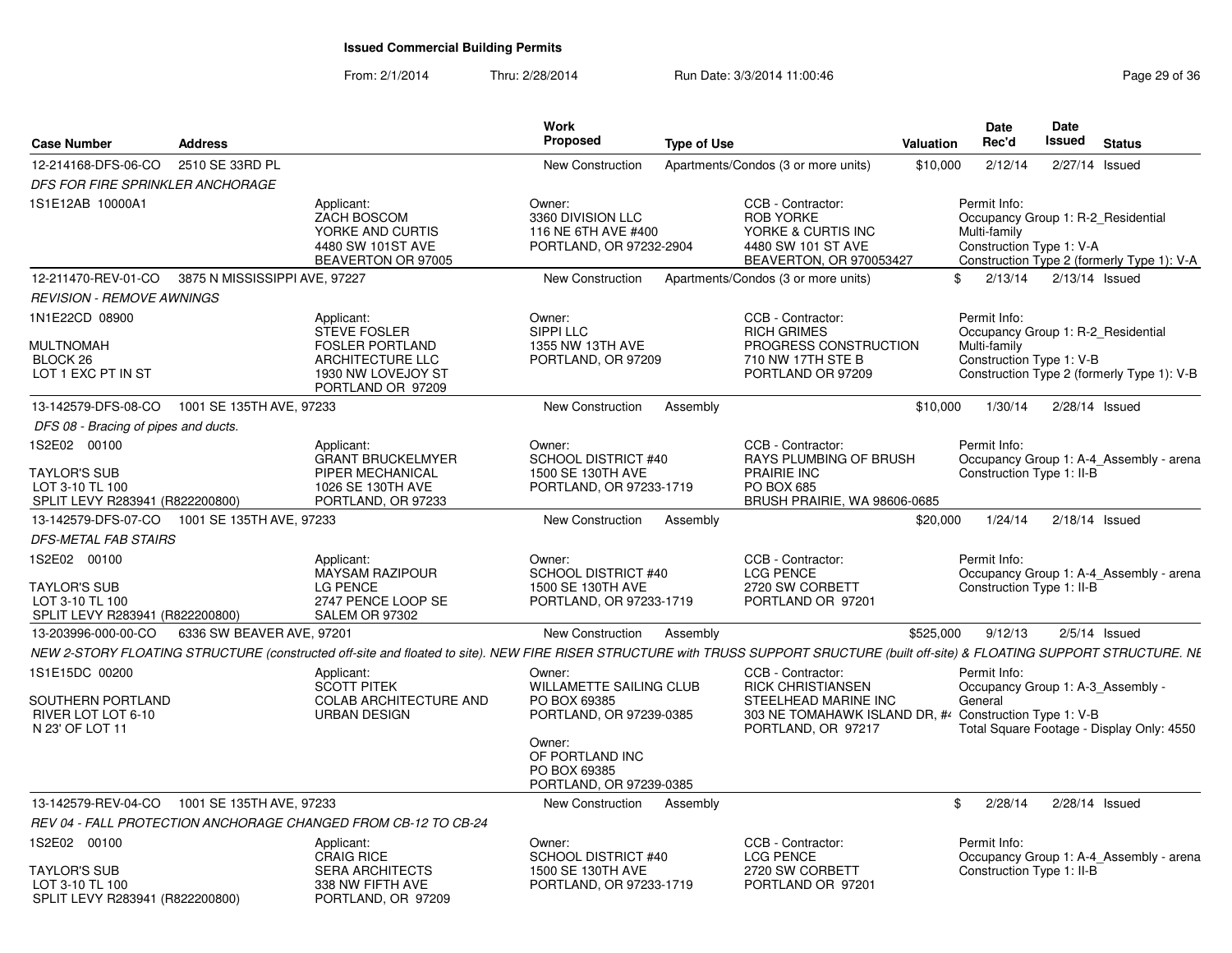| <b>Case Number</b>                                                                                                   | <b>Address</b>            |                                                                                                                                                                                          | Work<br><b>Proposed</b>                                                   | <b>Type of Use</b> |                                                                                                             | <b>Valuation</b> | <b>Date</b><br>Rec'd                                                                | <b>Date</b><br><b>Issued</b> | <b>Status</b>                                                                                                                 |
|----------------------------------------------------------------------------------------------------------------------|---------------------------|------------------------------------------------------------------------------------------------------------------------------------------------------------------------------------------|---------------------------------------------------------------------------|--------------------|-------------------------------------------------------------------------------------------------------------|------------------|-------------------------------------------------------------------------------------|------------------------------|-------------------------------------------------------------------------------------------------------------------------------|
| 12-209779-DFS-03-CO                                                                                                  | 1906 NW OVERTON ST, 97209 |                                                                                                                                                                                          | <b>New Construction</b>                                                   | <b>Business</b>    |                                                                                                             | \$3,700          | 10/15/13                                                                            |                              | $2/3/14$ Issued                                                                                                               |
| <b>DFS - SKYLIGHTS</b>                                                                                               |                           |                                                                                                                                                                                          |                                                                           |                    |                                                                                                             |                  |                                                                                     |                              |                                                                                                                               |
| 1N1E33AB 08900                                                                                                       |                           | Applicant:                                                                                                                                                                               | Owner:                                                                    |                    | CCB - Contractor:                                                                                           |                  | Permit Info:                                                                        |                              |                                                                                                                               |
| <b>COUCHS ADD</b><br>BLOCK 266<br>LOT 1&2 TL 8900                                                                    |                           | CHUCK BARTHOLOMEW<br><b>RAINIER PACIFIC</b><br>1845 NW 23RD PL<br>PORTLAND, OR 97210                                                                                                     | OVERTON CORNER LLC<br>25 NW 23RD PL #6 PMB 409<br>PORTLAND, OR 97210-5580 |                    | <b>DON TANKERSLEY</b><br><b>DON TANKERSLEY</b><br>CONSTRUCTION<br>1503 SE HARRISION ST<br>PORTLAND OR 97218 |                  | Occupancy Group 1: B_Bank, Off.,<br>Med.Off., Pub.Bldg.<br>Construction Type 1: V-B |                              | Construction Type 2 (formerly Type 1): V-B                                                                                    |
| 12-219450-DFS-01-CO                                                                                                  | 4001 SW CANYON RD, 97221  |                                                                                                                                                                                          | <b>New Construction</b>                                                   | <b>Business</b>    |                                                                                                             | \$1              | 9/17/13                                                                             |                              | $2/19/14$ Issued                                                                                                              |
| <b>DFS - MICROPILES</b>                                                                                              |                           |                                                                                                                                                                                          |                                                                           |                    |                                                                                                             |                  |                                                                                     |                              |                                                                                                                               |
| 1S1E05 01400                                                                                                         |                           | Applicant:<br><b>JOHN PAULL</b>                                                                                                                                                          | Owner:<br><b>METRO</b>                                                    |                    | CCB - Contractor:<br>2KG CONTRACTORS INC                                                                    |                  | Permit Info:<br>Occupancy Group 1: B_Bank, Off.,                                    |                              |                                                                                                                               |
| SECTION 05 1S 1E<br>TL 1400 60.69 ACRES                                                                              |                           | PLACE STUDIO<br>735 NW 18TH AVE<br>PORTLAND, OR 97225                                                                                                                                    | 600 NE GRAND AVE<br>PORTLAND, OR 97232-2736                               |                    | 4917 NE 185TH DRIVE<br>PORTLAND, OR 97230                                                                   |                  | Med.Off., Pub.Bldg.<br>Construction Type 1: V-B                                     |                              |                                                                                                                               |
| 12-219449-DFS-01-CO                                                                                                  | 4001 SW CANYON RD, 97221  |                                                                                                                                                                                          | New Construction                                                          | <b>Business</b>    |                                                                                                             | \$1              | 9/17/13                                                                             |                              | $2/19/14$ Issued                                                                                                              |
| <b>DFS - MICROPILES</b>                                                                                              |                           |                                                                                                                                                                                          |                                                                           |                    |                                                                                                             |                  |                                                                                     |                              |                                                                                                                               |
| 1S1E05 01400                                                                                                         |                           | Applicant:                                                                                                                                                                               | Owner:                                                                    |                    | CCB - Contractor:                                                                                           |                  | Permit Info:                                                                        |                              |                                                                                                                               |
| SECTION 05 1S 1E<br>TL 1400 60.69 ACRES                                                                              |                           | <b>JOHN PAULL</b><br><b>PLACE STUDIO</b><br>735 NW 18TH AVE<br>PORTLAND, OR 97225                                                                                                        | <b>METRO</b><br>600 NE GRAND AVE<br>PORTLAND, OR 97232-2736               |                    | 2KG CONTRACTORS INC<br>4917 NE 185TH DRIVE<br>PORTLAND, OR 97230                                            |                  | Occupancy Group 1: B_Bank, Off.,<br>Med.Off., Pub.Bldg.<br>Construction Type 1: V-B |                              |                                                                                                                               |
| 12-219447-DFS-01-CO                                                                                                  | 4001 SW CANYON RD, 97221  |                                                                                                                                                                                          | New Construction                                                          | <b>Business</b>    |                                                                                                             | \$1              | 9/17/13                                                                             |                              | $2/19/14$ Issued                                                                                                              |
| DFS - HELICAL ANCHORS & MICROPILES                                                                                   |                           |                                                                                                                                                                                          |                                                                           |                    |                                                                                                             |                  |                                                                                     |                              |                                                                                                                               |
| 1S1E05 01400                                                                                                         |                           | Applicant:                                                                                                                                                                               | Owner:                                                                    |                    | CCB - Contractor:                                                                                           |                  | Permit Info:                                                                        |                              |                                                                                                                               |
| SECTION 05 1S 1E<br>TL 1400 60.69 ACRES                                                                              |                           | <b>JOHN PAULL</b><br><b>PLACE STUDIO</b><br>735 NW 18TH AVE<br>PORTLAND, OR 97225                                                                                                        | <b>METRO</b><br>600 NE GRAND AVE<br>PORTLAND, OR 97232-2736               |                    | 2KG CONTRACTORS INC<br>4917 NE 185TH DRIVE<br>PORTLAND, OR 97230                                            |                  | Occupancy Group 1: B Bank, Off.,<br>Med.Off., Pub.Bldg.<br>Construction Type 1: V-B |                              |                                                                                                                               |
| 13-137297-000-00-CO                                                                                                  | 5 SE MADISON ST, 97214    |                                                                                                                                                                                          | New Construction                                                          | <b>Business</b>    |                                                                                                             | \$3,939,000      | 4/30/13                                                                             |                              | 2/19/14 Under Inspection                                                                                                      |
| Replacing existing fire station with new                                                                             |                           |                                                                                                                                                                                          |                                                                           |                    |                                                                                                             |                  |                                                                                     |                              |                                                                                                                               |
| 1S1E03AD 03900<br><b>EAST PORTLAND</b><br>INC PT VAC ST & INC RIPARIAN RTS OUT TO<br>HARBOR LINE BLOCK 10 EXC E 555' |                           | Applicant:<br>PORTLAND CITY OF<br>55 SW ASH ST<br>PORTLAND, OR 97204-3509<br>Applicant:<br><b>DAVID SUTTLE</b><br><b>WHELTON ARCHITECTURE</b><br>5310 N CONCORD AVE<br>PORTLAND OR 97217 |                                                                           |                    | CCB - Contractor:<br><b>SKANSKA USA</b><br>222 SW Columbia St., Suite 300<br>Portland, OR 97201             |                  | Permit Info:<br>Multi-family<br>Construction Type 1: V-B                            |                              | Occupancy Group 1: R-2 Residential<br>Construction Type 2 (formerly Type 1): V-B<br>Total Square Footage - Display Only: 8205 |
| 12-219447-REV-01-CO                                                                                                  | 4001 SW CANYON RD, 97221  |                                                                                                                                                                                          | New Construction                                                          | <b>Business</b>    |                                                                                                             | \$               | 2/19/14                                                                             |                              | $2/19/14$ Issued                                                                                                              |
| <b>REVISION - REMOVE 3 TREES</b>                                                                                     |                           |                                                                                                                                                                                          |                                                                           |                    |                                                                                                             |                  |                                                                                     |                              |                                                                                                                               |
| 1S1E05 01400                                                                                                         |                           | Applicant:<br><b>JOHN PAULL</b>                                                                                                                                                          | Owner:<br><b>METRO</b>                                                    |                    | CCB - Contractor:<br>2KG CONTRACTORS INC                                                                    |                  | Permit Info:<br>Occupancy Group 1: B_Bank, Off.,                                    |                              |                                                                                                                               |
| SECTION 05 1S 1E<br>TL 1400 60.69 ACRES                                                                              |                           | PLACE STUDIO<br>735 NW 18TH AVE<br>PORTLAND, OR 97225                                                                                                                                    | 600 NE GRAND AVE<br>PORTLAND, OR 97232-2736                               |                    | 4917 NE 185TH DRIVE<br>PORTLAND, OR 97230                                                                   |                  | Med.Off., Pub.Bldg.<br>Construction Type 1: V-B                                     |                              |                                                                                                                               |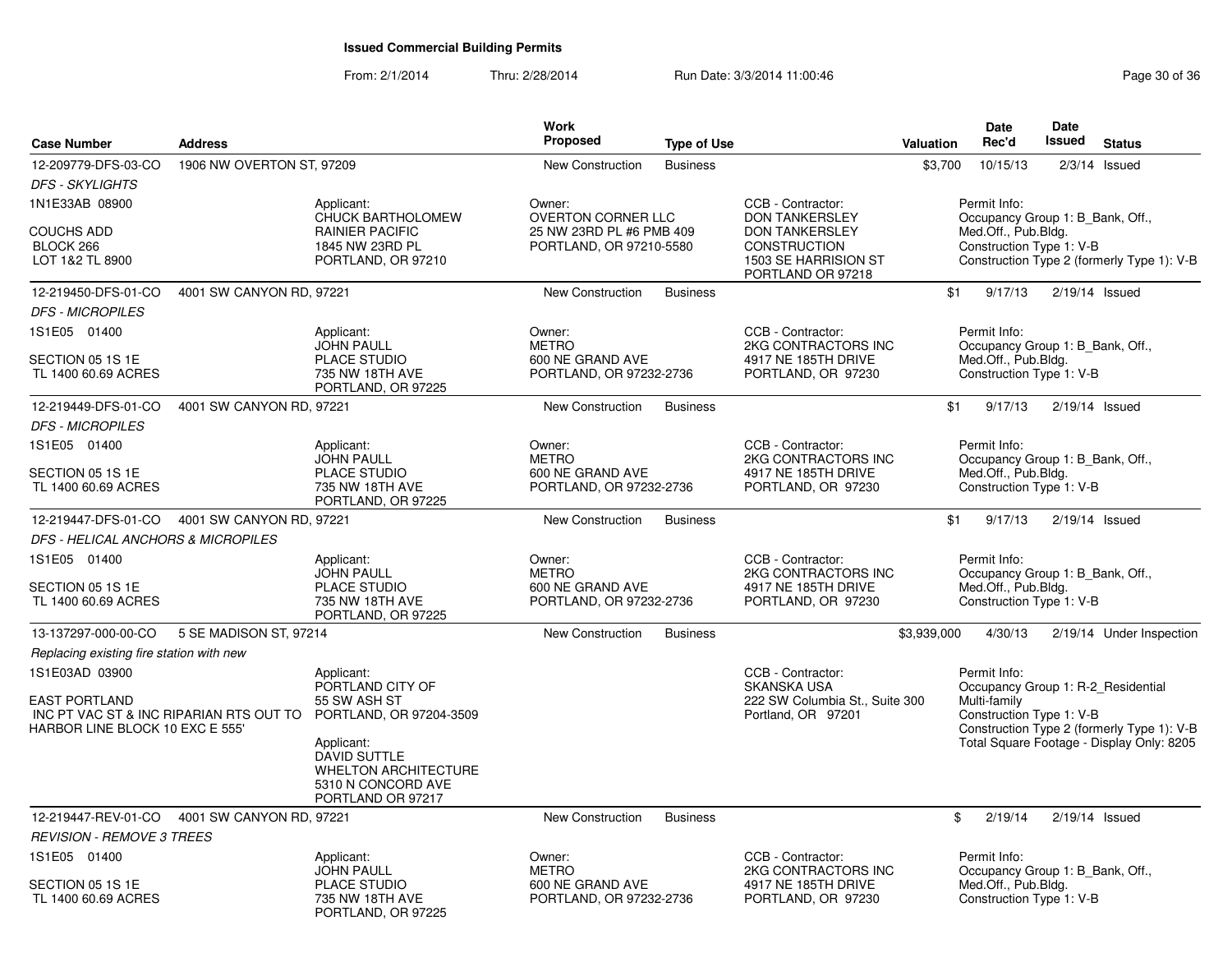| <b>Case Number</b>                                                        | <b>Address</b>               |                                                                                                                                                                                                                           | Work<br>Proposed                                                                          | <b>Type of Use</b> | <b>Valuation</b>                                                                                              | <b>Date</b><br>Rec'd                                                                                | <b>Date</b><br>Issued | <b>Status</b>                                |
|---------------------------------------------------------------------------|------------------------------|---------------------------------------------------------------------------------------------------------------------------------------------------------------------------------------------------------------------------|-------------------------------------------------------------------------------------------|--------------------|---------------------------------------------------------------------------------------------------------------|-----------------------------------------------------------------------------------------------------|-----------------------|----------------------------------------------|
| 12-113163-DFS-17-CO                                                       | 1900 N INTERSTATE AVE, 97227 |                                                                                                                                                                                                                           | <b>New Construction</b>                                                                   | <b>Business</b>    | \$60,000                                                                                                      | 2/14/14                                                                                             | 2/28/14 Issued        |                                              |
| DFS 17- SEISMIC ATTACHMENT OF ELECTRICAL ATS EQUIPMENT                    |                              |                                                                                                                                                                                                                           |                                                                                           |                    |                                                                                                               |                                                                                                     |                       |                                              |
| 1N1E27CD 00200<br>ALBINA<br><b>BLOCK 94 TL 200</b>                        |                              | Applicant:<br><b>JEAN VON BARGEN</b><br>MICHAEL WILLIS ARCHITECTS<br>500 NW 9TH AVE<br>PORTLAND OR 97209                                                                                                                  | Owner:<br>PORTLAND CITY OF<br>1120 SW 5TH AVE #609<br>PORTLAND, OR 97204-1912             |                    | CCB - Contractor:<br>HOFFMAN CONSTRUCTION CO<br>OF OREGON<br>805 SW BROADWAY SUITE 2100<br>PORTLAND, OR 97205 | Permit Info:<br>Occupancy Group 1: A-3_Assembly -<br>General<br>Construction Type 1: III-A          |                       | Construction Type 2 (formerly Type 1): III-A |
| 13-137297-REV-01-CO 5 SE MADISON ST, 97214                                |                              |                                                                                                                                                                                                                           | New Construction                                                                          | <b>Business</b>    |                                                                                                               | \$<br>2/19/14                                                                                       | 2/19/14 Issued        |                                              |
|                                                                           |                              | REVISION 1 - TO FOUNDATION - REVISE ENTRY BRIDGE FOUNDATION AND SURROUNDING GRADE BEAMS.                                                                                                                                  |                                                                                           |                    |                                                                                                               |                                                                                                     |                       |                                              |
| 1S1E03AD 03900<br><b>EAST PORTLAND</b><br>HARBOR LINE BLOCK 10 EXC E 555' |                              | Applicant:<br>PORTLAND CITY OF<br>55 SW ASH ST<br>INC PT VAC ST & INC RIPARIAN RTS OUT TO PORTLAND, OR 97204-3509<br>Applicant:<br>DAVID SUTTLE<br><b>WHELTON ARCHITECTURE</b><br>5310 N CONCORD AVE<br>PORTLAND OR 97217 | Owner:<br>PORTLAND CITY OF<br>55 SW ASH ST<br>PORTLAND, OR 97204-3509                     |                    | CCB - Contractor:<br><b>SKANSKA USA</b><br>222 SW Columbia St., Suite 300<br>Portland, OR 97201               | Permit Info:<br>Occupancy Group 1: R-2_Residential<br>Multi-family<br>Construction Type 1: V-B      |                       | Construction Type 2 (formerly Type 1): V-B   |
| 12-113163-DFS-15-CO                                                       | 1900 N INTERSTATE AVE, 97227 |                                                                                                                                                                                                                           | <b>New Construction</b>                                                                   | <b>Business</b>    | \$24,000                                                                                                      | 1/31/14                                                                                             | $2/21/14$ Issued      |                                              |
| DFS FOR ATTACHMENT OF OVERHEAD COILING DOOR                               |                              |                                                                                                                                                                                                                           |                                                                                           |                    |                                                                                                               |                                                                                                     |                       |                                              |
| 1N1E27CD 00200<br>ALBINA<br><b>BLOCK 94 TL 200</b>                        |                              | Applicant:<br><b>NEVAN HUDDLESTON</b><br>HOFFMAN CONSTRUCTION<br>805 SW BROADWAY, #2100<br>PORTLAND, OR 97205                                                                                                             | Owner:<br>PORTLAND CITY OF<br>1120 SW 5TH AVE #609<br>PORTLAND, OR 97204-1912             |                    | CCB - Contractor:<br>HOFFMAN CONSTRUCTION CO<br>OF OREGON<br>805 SW BROADWAY SUITE 2100<br>PORTLAND, OR 97205 | Permit Info:<br>Occupancy Group 1: A-3 Assembly -<br>General<br>Construction Type 1: III-A          |                       | Construction Type 2 (formerly Type 1): III-A |
| 13-200566-REV-02-CO                                                       |                              | 5482 SW BEAVERTON HILLSDALE HWY, 97221                                                                                                                                                                                    | New Construction                                                                          | <b>Business</b>    |                                                                                                               | \$<br>2/14/14                                                                                       | $2/14/14$ Issued      |                                              |
|                                                                           |                              | REVISION TO ADD A PUBLIC STORM MANHOLE, CHANGE TYPE OF 1,000 GAL GREASE INTERCEPTOR, ADD SANITARY SEWER SAMPLING VAULT                                                                                                    |                                                                                           |                    |                                                                                                               |                                                                                                     |                       |                                              |
| 1S1E18AC 02000<br>SECTION 18 1S 1E<br>TL 2000 0.62 ACRES                  |                              | Applicant:<br>MIKE COYLE<br><b>FASTER PERMITS</b><br>14334 NW EAGLERIDGE LANE<br>PORTLAND, OR 97229                                                                                                                       | Owner:<br><b>CTMG SHATTUCK LLC</b><br>3641 SE LEXINGTON ST<br>PORTLAND, OR 97202-8439     |                    | CCB - Contractor:<br>TAPIO CONSTRUCTION INC<br>PO BOX 820364<br>VANCOUVER WA 98682                            | Permit Info:<br>Occupancy Group 1: B_Bank, Off.,<br>Med.Off., Pub.Bldg.<br>Construction Type 1: V-B |                       |                                              |
| 12-113163-DFS-14-CO                                                       | 1900 N INTERSTATE AVE, 97227 |                                                                                                                                                                                                                           | New Construction                                                                          | <b>Business</b>    | \$85,000                                                                                                      | 1/24/14                                                                                             | $2/14/14$ Issued      |                                              |
| DFS - ATTACHMENT OF MECHANICAL EQUIPMENT                                  |                              |                                                                                                                                                                                                                           |                                                                                           |                    |                                                                                                               |                                                                                                     |                       |                                              |
| 1N1E27CD 00200<br>ALBINA<br><b>BLOCK 94 TL 200</b>                        |                              | Applicant:<br>NEVAN HUDDLESTON<br>HOFFMAN CONSTRUCTION<br>805 SW BROADWAY, #2100<br>PORTLAND, OR 97205                                                                                                                    | Owner:<br>PORTLAND CITY OF<br>1120 SW 5TH AVE #609<br>PORTLAND, OR 97204-1912             |                    | CCB - Contractor:<br>HOFFMAN CONSTRUCTION CO<br>OF OREGON<br>805 SW BROADWAY SUITE 2100<br>PORTLAND, OR 97205 | Permit Info:<br>Occupancy Group 1: A-3_Assembly -<br>General<br>Construction Type 1: III-A          |                       | Construction Type 2 (formerly Type 1): III-A |
| 14-102303-000-00-CO                                                       | 2715 NE ALBERTA ST, 97211    |                                                                                                                                                                                                                           | <b>New Construction</b>                                                                   | <b>Business</b>    | \$70,000                                                                                                      | 2/13/14                                                                                             | $2/13/14$ Issued      |                                              |
|                                                                           |                              | NEW COVERED PATIO AREA FOR RESTAURANT, NEW SLAB, FIREPLACE TO BE PERMITTED SEPARATELY                                                                                                                                     |                                                                                           |                    |                                                                                                               |                                                                                                     |                       |                                              |
| 1N1E24BB 19800                                                            |                              | Applicant:<br>PHILIP SYDNOR<br>INTEGRATE ARCHITECTURE AND LLC<br><b>PLANNING</b><br>1715 N TERRY ST<br>PORTLAND, OR 97217                                                                                                 | Owner:<br>YOUNGERS FAMILY PROPERTIES TO BID<br>3534 NE KLICKITAT ST<br>PORTLAND, OR 97212 |                    | <b>Primary Contractor:</b>                                                                                    | Permit Info:<br>Occupancy Group 1: B Bank, Off.,<br>Med.Off., Pub.Bldg.<br>Construction Type 1: V-B |                       | Total Square Footage - Display Only: 195     |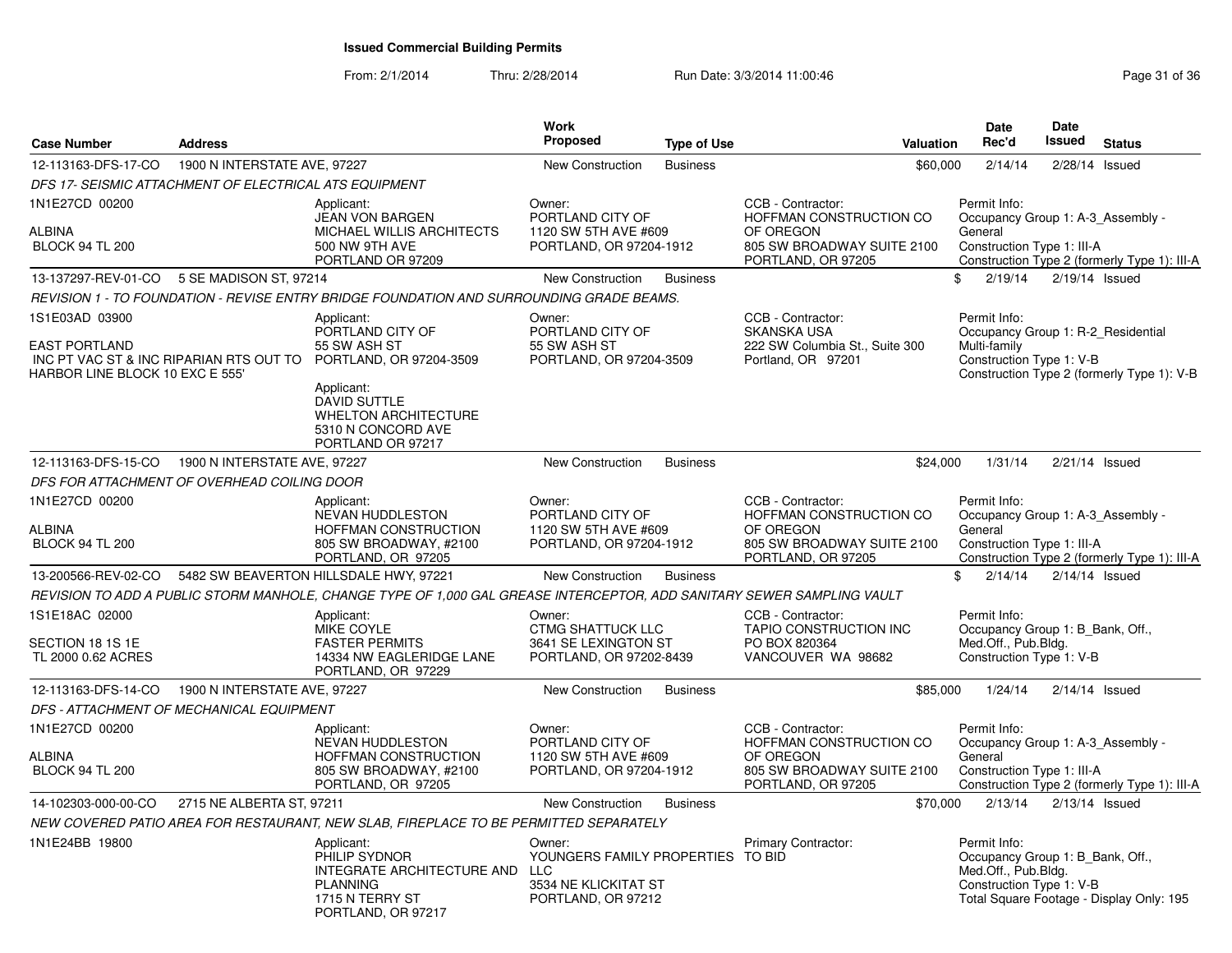| <b>Case Number</b>                                                                         | <b>Address</b>               |                                                                                                                                  | Work<br><b>Proposed</b>                                                                                                                                         | <b>Type of Use</b> | Valuation                                                                                                                   | <b>Date</b><br>Rec'd                                                                                 | <b>Date</b><br>Issued | <b>Status</b>                                                                           |
|--------------------------------------------------------------------------------------------|------------------------------|----------------------------------------------------------------------------------------------------------------------------------|-----------------------------------------------------------------------------------------------------------------------------------------------------------------|--------------------|-----------------------------------------------------------------------------------------------------------------------------|------------------------------------------------------------------------------------------------------|-----------------------|-----------------------------------------------------------------------------------------|
| 12-113163-DFS-09-CO                                                                        | 1900 N INTERSTATE AVE, 97227 |                                                                                                                                  | New Construction                                                                                                                                                | <b>Business</b>    | \$97,215                                                                                                                    | 11/27/13                                                                                             |                       | 2/28/14 Issued                                                                          |
| DFS FOR GLAZING SYSTEM                                                                     |                              |                                                                                                                                  |                                                                                                                                                                 |                    |                                                                                                                             |                                                                                                      |                       |                                                                                         |
| 1N1E27CD 00200<br><b>ALBINA</b><br><b>BLOCK 94 TL 200</b>                                  |                              | Applicant:<br>NEVAN HUDDLESTON<br>HOFFMAN CONSTRUCTION<br>805 SW BROADWAY, #2100<br>PORTLAND, OR 97205                           | Owner:<br>PORTLAND CITY OF<br>1120 SW 5TH AVE #609<br>PORTLAND, OR 97204-1912                                                                                   |                    | CCB - Contractor:<br>HOFFMAN CONSTRUCTION CO<br>OF OREGON<br>805 SW BROADWAY SUITE 2100<br>PORTLAND, OR 97205               | Permit Info:<br>Occupancy Group 1: A-3_Assembly -<br>General<br>Construction Type 1: III-A           |                       | Construction Type 2 (formerly Type 1): III-A                                            |
| 12-184939-DFS-11-CO                                                                        | 850 N JESSUP ST, 97217       |                                                                                                                                  | <b>New Construction</b>                                                                                                                                         | Educational        | \$7,500                                                                                                                     | 1/14/14                                                                                              |                       | 2/25/14 Issued                                                                          |
|                                                                                            |                              | DFS FOR SEISMIC BRACING FOR CABLE TRAY AND RACKS FOR STUDENT CENTER                                                              |                                                                                                                                                                 |                    |                                                                                                                             |                                                                                                      |                       |                                                                                         |
| 1N1E15CD 14000<br><b>WEST PIEDMONT</b><br>BLOCK <sub>2</sub><br>LOT 3-16                   |                              | Applicant:<br><b>THOMAS SMITH</b><br>HOFFMAN CONSTRUCTION<br>805 SW BROADWAY, SUITE 2100<br>PORTLAND, OREGON 97205               | Owner:<br>PORTLAND COMMUNITY<br>PO BOX 19000<br>PORTLAND, OR 97280-0990<br>Owner:                                                                               |                    | CCB - Contractor:<br>HOFFMAN CONSTRUCTION CO<br>OF OREGON<br>805 SW BROADWAY SUITE 2100<br>PORTLAND, OR 97205               | Permit Info:<br>Occupancy Group 1: B Bank, Off.,<br>Med.Off., Pub.Bldg.<br>Construction Type 1: II-B |                       | Construction Type 2 (formerly Type 1): II-B                                             |
|                                                                                            |                              |                                                                                                                                  | <b>COLLEGE DISTRICT</b><br>PO BOX 19000<br>PORTLAND, OR 97280-0990                                                                                              |                    |                                                                                                                             |                                                                                                      |                       |                                                                                         |
| 13-205678-DFS-02-CO                                                                        | 2250 NW 22ND AVE, 97210      |                                                                                                                                  | <b>New Construction</b>                                                                                                                                         | Factory/Industrial | \$125,000                                                                                                                   | 2/4/14                                                                                               |                       | $2/25/14$ Issued                                                                        |
| DFS - BUCKLING RESTRAINT BRACES                                                            |                              |                                                                                                                                  |                                                                                                                                                                 |                    |                                                                                                                             |                                                                                                      |                       |                                                                                         |
| 1N1E28CA 02500                                                                             |                              | Applicant:<br>PATRICK DESIMONE<br>1700 NE 102ND AVE<br>PORLTAND, OR 97220                                                        | Owner:<br><b>ROSAN INC</b><br>PO BOX 6712<br>PORTLAND, OR 97228-6712                                                                                            |                    | CCB - Contractor:<br>ANDERSEN CONSTRUCTION &<br><b>WEST COAST CONTRACTORS</b><br>6712 N CUTTER CIRCLE<br>PORTLAND, OR 97217 | Permit Info:<br>Factory, Mod.Hazard<br>Construction Type 1: I-B                                      |                       | Occupancy Group 1: F-1_Industrial Plant -<br>Construction Type 2 (formerly Type 1): I-B |
| 11-184719-REV-01-CO                                                                        | 5414 SE DUKE ST              |                                                                                                                                  | <b>New Construction</b>                                                                                                                                         | Hotel/Motel        |                                                                                                                             | \$<br>2/6/14                                                                                         |                       | $2/6/14$ Issued                                                                         |
| <b>REV-DECK SYSTEM</b>                                                                     |                              |                                                                                                                                  |                                                                                                                                                                 |                    |                                                                                                                             |                                                                                                      |                       |                                                                                         |
| 1S2E19AB 03101<br>APOSTOLIC FAITH CAMPUS<br>LOT 1 EXC PT IN ST                             |                              | Applicant:<br><b>CLIFFORD PAULSEN</b><br>APOSTOLIC FAITH MISSION OF<br>PORTLAND OREGON                                           | Owner:<br>APOSTOLIC FAITH MISSION<br>6615 SE 52ND AVE                                                                                                           |                    | Primary Contractor:<br>TO BID                                                                                               | Permit Info:<br>Construction Type 1: V-B                                                             |                       | Occupancy Group 1: R-1_Hotel or Motel                                                   |
| POTENTIAL ADDITIONAL TAX                                                                   |                              | 6615 SE 52ND AVE<br>PORTLAND, OR 97206                                                                                           | PORTLAND, OR 97206-7660<br>Owner:<br>OF PORTLAND OREGON<br>6615 SE 52ND AVE<br>PORTLAND, OR 97206-7660                                                          |                    |                                                                                                                             |                                                                                                      |                       |                                                                                         |
| 11-184710-REV-01-CO                                                                        | 5414 SE DUKE ST              |                                                                                                                                  | <b>New Construction</b>                                                                                                                                         | Hotel/Motel        |                                                                                                                             | 2/6/14<br>\$                                                                                         |                       | $2/6/14$ Issued                                                                         |
| <b>REV-DECK SYSTEM</b>                                                                     |                              |                                                                                                                                  |                                                                                                                                                                 |                    |                                                                                                                             |                                                                                                      |                       |                                                                                         |
| 1S2E19AB 03101<br>APOSTOLIC FAITH CAMPUS<br>LOT 1 EXC PT IN ST<br>POTENTIAL ADDITIONAL TAX |                              | Applicant:<br><b>CLIFFORD PAULSEN</b><br>APOSTOLIC FAITH MISSION OF<br>PORTLAND OREGON<br>6615 SE 52ND AVE<br>PORTLAND, OR 97206 | Owner:<br>APOSTOLIC FAITH MISSION<br>6615 SE 52ND AVE<br>PORTLAND, OR 97206-7660<br>Owner:<br>OF PORTLAND OREGON<br>6615 SE 52ND AVE<br>PORTLAND, OR 97206-7660 |                    | <b>Primary Contractor:</b><br>TO BID                                                                                        | Permit Info:<br>Construction Type 1: V-B                                                             |                       | Occupancy Group 1: R-1_Hotel or Motel                                                   |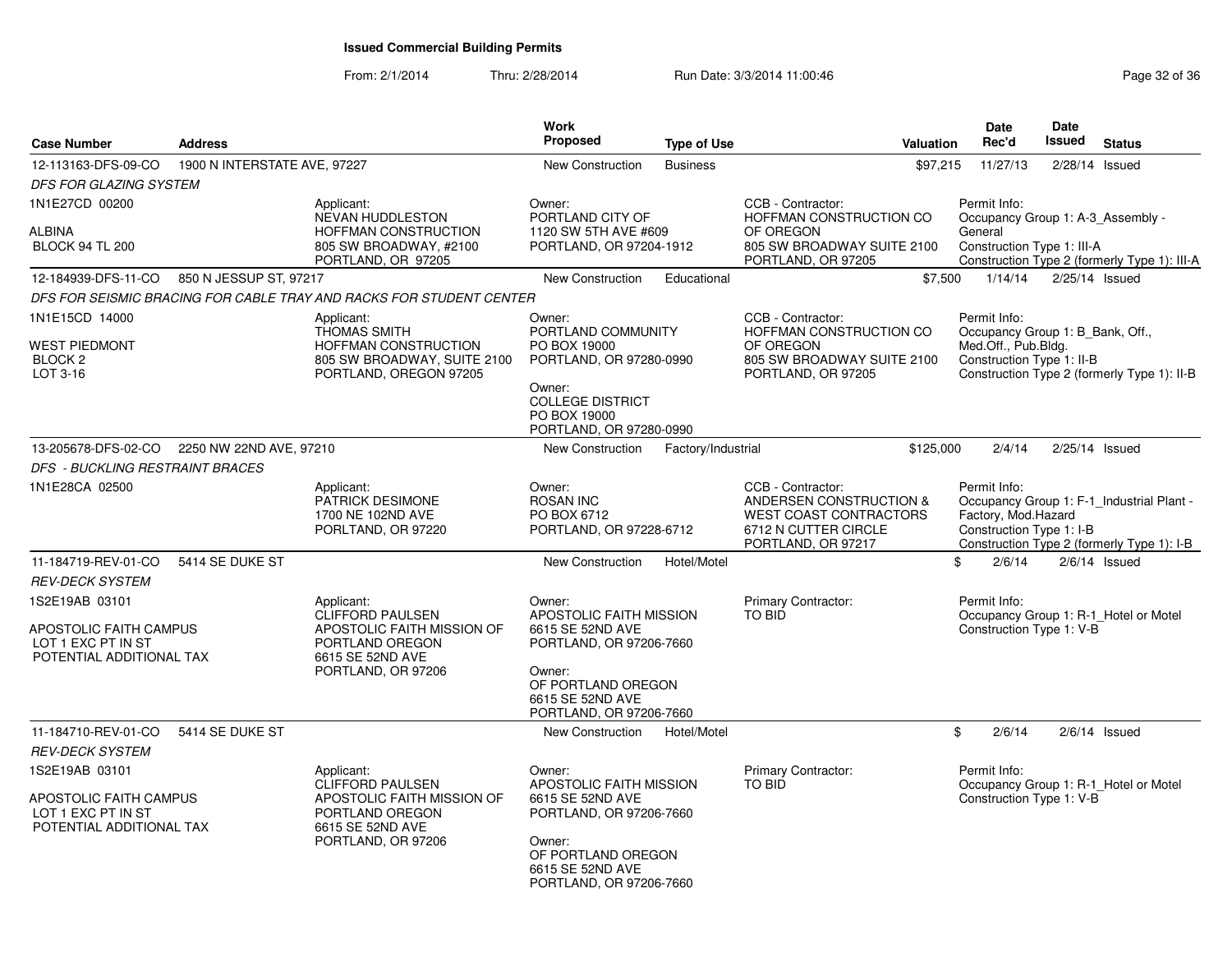| <b>Case Number</b>                                           | <b>Address</b>                                                       |                                                                                                                                                                 | Work<br><b>Proposed</b>                                                                                                                                     | <b>Type of Use</b>  |                                                                                                                                 | <b>Valuation</b> | Date<br>Rec'd                                                                                              | Date<br><b>Issued</b> | <b>Status</b>                                                                           |
|--------------------------------------------------------------|----------------------------------------------------------------------|-----------------------------------------------------------------------------------------------------------------------------------------------------------------|-------------------------------------------------------------------------------------------------------------------------------------------------------------|---------------------|---------------------------------------------------------------------------------------------------------------------------------|------------------|------------------------------------------------------------------------------------------------------------|-----------------------|-----------------------------------------------------------------------------------------|
| 13-138930-REV-02-CO                                          | 1475 SE 100TH AVE                                                    |                                                                                                                                                                 | New Construction                                                                                                                                            | Institutional       |                                                                                                                                 | \$3,500          | 10/30/13                                                                                                   | $2/13/14$ Issued      |                                                                                         |
|                                                              |                                                                      | REVISION TO REFLECT INCREASED SIZE OF FOUNDATION FOOTINGS TO REMEDIATE SOILS ISSUE                                                                              |                                                                                                                                                             |                     |                                                                                                                                 |                  |                                                                                                            |                       |                                                                                         |
| 1S2E04A 02502                                                | Applicant:                                                           | ANDREW DUGAS<br><b>ERWIN CONSTRUCTION</b><br>12115 NE 99TH ST SUITE 1800<br>VANCOUVER, WA                                                                       | Owner:<br>OREGON CONFERENCE<br><b>EDUCATION &amp; ASSOCIATION</b><br>19800 OATFIELD RD<br>GLADSTONE, OR 97027-2564                                          |                     | CCB - Contractor:<br>ERWIN CONSTRUCTION CO.<br>P.O. BOX 820528<br>Vancouver, WA 98682-0011                                      |                  | Permit Info:<br>Occupancy Group 1: I-2_Hospital<br>Construction Type 1: V-A                                |                       |                                                                                         |
| 13-220026-000-00-CO                                          | 2244 E BURNSIDE ST, 97214                                            |                                                                                                                                                                 | New Construction                                                                                                                                            | Mercantile          |                                                                                                                                 | \$634,143        | 10/23/13                                                                                                   | $2/14/14$ Issued      |                                                                                         |
|                                                              |                                                                      | NEW 2 STORY MIXED USE BLDG - MAIN FLOOR RETAIL SALES AND STORAGE: 2ND FOR OFFICE USE. TRASH ENCLOSUE UNDER 120 SQ FT, SEPARATE MECHANICAL PERMIT REQUIRED       |                                                                                                                                                             |                     |                                                                                                                                 |                  |                                                                                                            |                       |                                                                                         |
| 1N1E35DD 00600<br><b>DUNNS ADD</b><br><b>BLOCK 12 TL 600</b> | Applicant:                                                           | PAUL WOLFE<br>DOMINEK ARCHITECTURE<br>330 SE MLK BLVD, SUITE 350<br>PORTLAND, OR 97214                                                                          | Owner:<br>SHARREL E DAVISON<br>9156 SW 23RD DR<br>PORTLAND, OR 97219-5506<br>Owner:<br><b>JULIE A DAVISON</b><br>9156 SW 23RD DR<br>PORTLAND, OR 97219-5506 |                     | CCB - Contractor:<br><b>VERIDIS CONSTRUCTION INC</b><br>4244 NE ALBERTA ST<br>PORTLAND, OR 97218                                |                  | Permit Info:<br>Occupancy Group 1: B Bank, Off.,<br>Med.Off., Pub.Bldg.<br>Construction Type 1: V-B        |                       | Construction Type 2 (formerly Type 1): V-B<br>Total Square Footage - Display Only: 4908 |
| 09-140720-000-00-CO                                          | 9451 SW BARBUR BLVD, 97219                                           |                                                                                                                                                                 | <b>New Construction</b>                                                                                                                                     | Special Residential |                                                                                                                                 | \$1,153,935      | 7/1/09                                                                                                     | $2/18/14$ Issued      |                                                                                         |
|                                                              | NEW 10,000 SF 2-STORY 16-BED RESIDENTIAL CARE FACILITY AND SITE WORK |                                                                                                                                                                 |                                                                                                                                                             |                     |                                                                                                                                 |                  |                                                                                                            |                       |                                                                                         |
| 1S1E29BD 03900                                               | Applicant:                                                           | EDWARD RADULESCU                                                                                                                                                | Owner:<br><b>SAMUEL PEIA</b>                                                                                                                                |                     | CCB - Contractor:<br><b>SAMUEL PEIA</b>                                                                                         |                  | Permit Info:                                                                                               |                       | Occupancy Group 1: SR-4 SPEC.RES. 6                                                     |
| <b>BRUGGER VIEW</b><br><b>BLOCK 1 TL 3900</b>                |                                                                      | <b>EPR DESIGN</b><br>825 NE 20TH AVE SUITE 202<br>PORTLAND OR 97232                                                                                             | 9347 SW 35TH AVE<br>PORTLAND, OR 97219<br>Owner:<br><b>EMILIA GHERASIM</b><br>9347 SW 35TH AVE<br>PORTLAND, OR 97219                                        |                     | 9347 SW 35TH AVE<br>PORTLAND OR 97219                                                                                           |                  | to $16$<br>Construction Type 1: V-B                                                                        |                       | Total Square Footage - Display Only: 9770                                               |
| 13-205413-000-00-CO                                          | 6336 SW BEAVER AVE, 97201                                            |                                                                                                                                                                 | New Construction                                                                                                                                            | Storage             |                                                                                                                                 | \$85,000         | 9/16/13                                                                                                    | $2/5/14$ Issued       |                                                                                         |
|                                                              |                                                                      | NEW COVERED BIKE PARKING STRUCTURE. RENOVATE EXISTING PARKING LOT TO INCLUDE NEW STRIPING and NEW ACCESSIBLE PARKING STALL. +++PARKING LOT DESIGN TO COORDINAT. |                                                                                                                                                             |                     |                                                                                                                                 |                  |                                                                                                            |                       |                                                                                         |
| 1S1E15DC 00200<br>SOUTHERN PORTLAND<br>RIVER LOT LOT 6-10    | Applicant:                                                           | SCOTT PITEK<br>COLAB ARCHITECTURE AND<br><b>URBAN DESIGN</b>                                                                                                    | Owner:<br><b>WILLAMETTE SAILING CLUB</b><br>PO BOX 69385<br>PORTLAND, OR 97239-0385                                                                         |                     | CCB - Contractor:<br><b>RICK CHRISTIANSEN</b><br>STEELHEAD MARINE INC<br>303 NE TOMAHAWK ISLAND DR, # Construction Type 1: V-B  |                  | Permit Info:<br>Occupancy Group 1: U_Private<br>Garage\Utility Misc.                                       |                       |                                                                                         |
| N 23' OF LOT 11                                              | Applicant:<br><b>Scott Pitek</b>                                     | 1508 SE Tacoma St.<br>Portland, OR 97202                                                                                                                        | Owner:<br>OF PORTLAND INC<br>PO BOX 69385<br>PORTLAND, OR 97239-0385                                                                                        |                     | PORTLAND, OR 97217                                                                                                              |                  |                                                                                                            |                       | Total Square Footage - Display Only: 120                                                |
| 14-115066-000-00-CO                                          | 4090 N WILLIAMS AVE, 97212                                           |                                                                                                                                                                 | New Construction                                                                                                                                            | Storage             |                                                                                                                                 | \$7,000          | 2/14/14                                                                                                    | 2/14/14 Final         |                                                                                         |
| <b>NEW WALK IN COOLER</b>                                    |                                                                      |                                                                                                                                                                 |                                                                                                                                                             |                     |                                                                                                                                 |                  |                                                                                                            |                       |                                                                                         |
| 1N1E22DA 21100                                               | Applicant:                                                           | <b>KURT HUFFMAN</b><br>2000 SE 10TH AVE<br>PORTLAND, OR 97214                                                                                                   | Owner:<br><b>WILLIAMS &amp; MASON LLC</b><br>4072 N WILLIAMS AVE<br>PORTLAND, OR 97227                                                                      |                     | CCB - Contractor:<br><b>DON TROTTER</b><br><b>OREGON RESTAURANT</b><br><b>EQUIPMENT</b><br>PO BOX 2560<br>OREGON CITY, OR 97045 |                  | Permit Info:<br>Occupancy Group 1: S-1_Storage -<br>Moderate Hazard, Warehouse<br>Construction Type 1: V-B |                       | Total Square Footage - Display Only: 204                                                |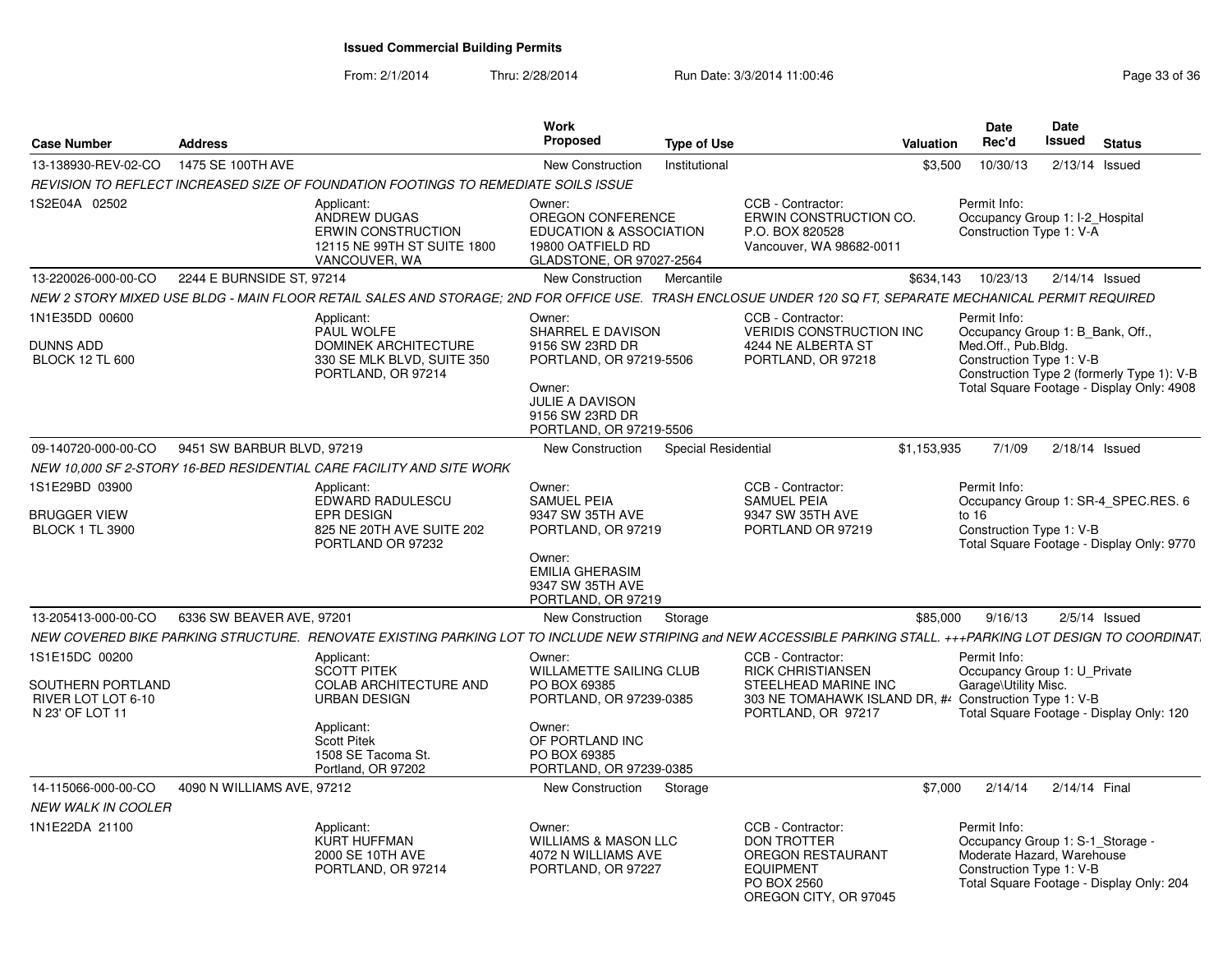| <b>Case Number</b>                                                                                     | <b>Address</b>                             |                                                                                                                                                                     | Work<br>Proposed                                                                                     | <b>Type of Use</b> |                                                                                                                                      | <b>Valuation</b> | <b>Date</b><br>Rec'd                                                                                              | <b>Date</b><br>Issued | <b>Status</b> |  |
|--------------------------------------------------------------------------------------------------------|--------------------------------------------|---------------------------------------------------------------------------------------------------------------------------------------------------------------------|------------------------------------------------------------------------------------------------------|--------------------|--------------------------------------------------------------------------------------------------------------------------------------|------------------|-------------------------------------------------------------------------------------------------------------------|-----------------------|---------------|--|
| 14-118653-000-00-CO                                                                                    | 2029 NW MILLER RD - Bldg B                 |                                                                                                                                                                     | <b>New Construction</b>                                                                              | Storage            |                                                                                                                                      | \$10,000         | 2/21/14                                                                                                           | $2/21/14$ Issued      |               |  |
|                                                                                                        |                                            | ADDING A DRAIN AND COVER TO EXISTING 28 FT X 12 FT CMU TRASH ENCLOSURE                                                                                              |                                                                                                      |                    |                                                                                                                                      |                  |                                                                                                                   |                       |               |  |
| 1N1W26CC 00101                                                                                         |                                            | Applicant:<br><b>JOHN WRIGHT</b><br><b>C2K ARCHITECTURE LLC</b><br>107 SE WASHINGTON ST<br>PORTLAND, OR 97214                                                       |                                                                                                      |                    | CCB - Contractor:<br>JAMES E JOHN CONSTRUCTION<br>CO INC<br>1701 SE COLUMBIA RIVER DR<br>VANCOUVER, WA 98661                         |                  | Permit Info:<br>Occupancy Group 1: S-2_Storage - Low<br>Hazard, Parking Garage<br>Construction Type 1: V-B        |                       |               |  |
|                                                                                                        |                                            | Applicant:<br><b>KEVIN GRANT</b><br><b>C2K ARCHITECTURE INC</b><br>107 SE WASHINGTON ST #740<br>PORTLAND, OR 97214                                                  |                                                                                                      |                    |                                                                                                                                      |                  |                                                                                                                   |                       |               |  |
| 13-228008-000-00-CO                                                                                    | 200 SE M L KING BLVD, 97214                |                                                                                                                                                                     | <b>New Construction</b>                                                                              | Storage            |                                                                                                                                      | \$8,124          | 2/28/14                                                                                                           | $2/28/14$ Issued      |               |  |
| NEW 200 SQ FT TRASH ENCLOSURE                                                                          |                                            |                                                                                                                                                                     |                                                                                                      |                    |                                                                                                                                      |                  |                                                                                                                   |                       |               |  |
| 1N1E35CC 07700                                                                                         |                                            | Applicant:<br><b>ERIC WILCOX</b>                                                                                                                                    | Owner:<br>200 MLK ASSOCIATES LLC                                                                     |                    | CCB - Contractor:<br>R & H CONSTRUCTION                                                                                              |                  | Permit Info:<br>Occupancy Group 1: U_Private                                                                      |                       |               |  |
| <b>EAST PORTLAND</b><br>BLOCK 104<br>$LOT 1-3$<br><b>HISTORIC PROPERTY</b><br>POTENTIAL ADDITIONAL TAX |                                            | FFA ARCHITECTURE<br>520 SW YAMHILL ST<br>PORTLAND, OR 97204-2417                                                                                                    | 8129 LAKE BALLINGER WAY #104<br>EDMONDS, WA 98026                                                    |                    | 1530 SW TAYLOR STREET<br>PORTLAND, OR 97205                                                                                          |                  | Garage\Utility Misc.<br>Construction Type 1: V-B<br>Total Square Footage - Display Only: 200                      |                       |               |  |
| 13-234534-000-00-CO                                                                                    | 6855 N BURLINGTON ST, 97203                |                                                                                                                                                                     | New Construction                                                                                     | Utility            |                                                                                                                                      | \$20,000         | 12/18/13                                                                                                          | $2/11/14$ Issued      |               |  |
|                                                                                                        | <b>NEW CONSTRUCTION OF 8-SPACE CARPORT</b> |                                                                                                                                                                     |                                                                                                      |                    |                                                                                                                                      |                  |                                                                                                                   |                       |               |  |
| 1N1W12BD 06400<br>JAMES JOHNS ADD<br><b>BLOCK 3&amp;4 TL 6400</b>                                      |                                            | Applicant:<br>STEPHEN MCHUGH<br>MCH CONSTRUCTION<br>9725 SW BEAVERTON-HILLSDALE<br><b>HWY</b>                                                                       | Owner:<br><b>CATHEDRAL PARK &amp;</b><br>ASSOCIATES LLC<br>3811 SW BARBUR BLVD<br>PORTLAND, OR 97239 |                    | CCB - Contractor:<br><b>STEPHEN MCHUGH</b><br>MCH CONSTRUCTION<br>9725 SW BEAVERTON-HILLSDALE Construction Type 1: V-B<br><b>HWY</b> |                  | Permit Info:<br>Occupancy Group 1: U_Private<br>Garage\Utility Misc.<br>Total Square Footage - Display Only: 1264 |                       |               |  |
|                                                                                                        |                                            | BEAVERTON, OR 97005                                                                                                                                                 |                                                                                                      |                    | BEAVERTON, OR 97005                                                                                                                  |                  |                                                                                                                   |                       |               |  |
| 14-116130-000-00-CO                                                                                    | 7140 SW MACADAM AVE, 97219                 |                                                                                                                                                                     | <b>New Construction</b>                                                                              | Utility            |                                                                                                                                      | \$16,000         | 2/19/14                                                                                                           | $2/19/14$ Issued      |               |  |
|                                                                                                        |                                            | NEW 520 SQ FT PAD FOR PROPOSED GENERATOR (Deferred Submittal) AND SCREEN WALL DESIGNED TO F2 ZONING STANDARD (Deferred submittal), REMOVE 3 EXISTING PARKING STALLS |                                                                                                      |                    |                                                                                                                                      |                  |                                                                                                                   |                       |               |  |
| 1S1E22AC 00200                                                                                         |                                            | Applicant:<br>CHRIS WEILAND                                                                                                                                         | Owner:<br>OREGON PUBLIC                                                                              |                    | CCB - Contractor:<br>TICE* ELECTRIC CO                                                                                               |                  | Permit Info:<br>Occupancy Group 1: U_Private                                                                      |                       |               |  |
| SECTION 22 1S 1E<br>TL 200 1.24 ACRES                                                                  |                                            | <b>LRS ARCHITECTS</b><br>720 NW DAVIS ST, SUITE 300<br>PORTLAND, OR 97209                                                                                           | <b>BROADCASTING FOUNDATION</b><br>7140 SW MACADAM AVE<br>PORTLAND, OR 97219-3013                     |                    | 5405 North Lagoon Ave<br>PORTLAND, OR 97217                                                                                          |                  | Garage\Utility Misc.<br>Construction Type 1: V-B                                                                  |                       |               |  |
| 13-188127-REV-01-CO                                                                                    | 6904 SE FOSTER RD, 97206                   |                                                                                                                                                                     | <b>New Construction</b>                                                                              | Utility            |                                                                                                                                      | \$               | 2/5/14                                                                                                            | 2/25/14 Issued        |               |  |
|                                                                                                        |                                            | REVISION - FOUNDATION CHANGE FROM DRILLED PIER TO A SPREAD FOUNDATION; TOWER WILL BE REUSED FROM DIFFERENT SITE                                                     |                                                                                                      |                    |                                                                                                                                      |                  |                                                                                                                   |                       |               |  |
| 1S2E17BA 12400                                                                                         |                                            | Applicant:<br><b>IAN ROBERTSON</b>                                                                                                                                  | Owner:<br><b>CLAY E TYLER</b>                                                                        |                    | CCB - Contractor:<br><b>T3 CONSTRUCTION LLC</b>                                                                                      |                  | Permit Info:<br>Occupancy Group 1: U_Private                                                                      |                       |               |  |
| SECTION 17 1S 2E<br>TL 12400 3.85 ACRES<br>LAND & IMPS SEE R335883 (R992170511)<br>FOR BILLBOARD       |                                            | ROBERTSON, HAY & WALLACE<br>1801 SE GRAND AVE<br>PORTLAND, OR 97214                                                                                                 | 9921 SE 97TH AVE<br>HAPPY VALLEY, OR 97086-7062                                                      |                    | 1520 AUSTIN RD<br>ROSEBURG, OR 97471                                                                                                 |                  | Garage\Utility Misc.<br>Construction Type 1: II-B                                                                 |                       |               |  |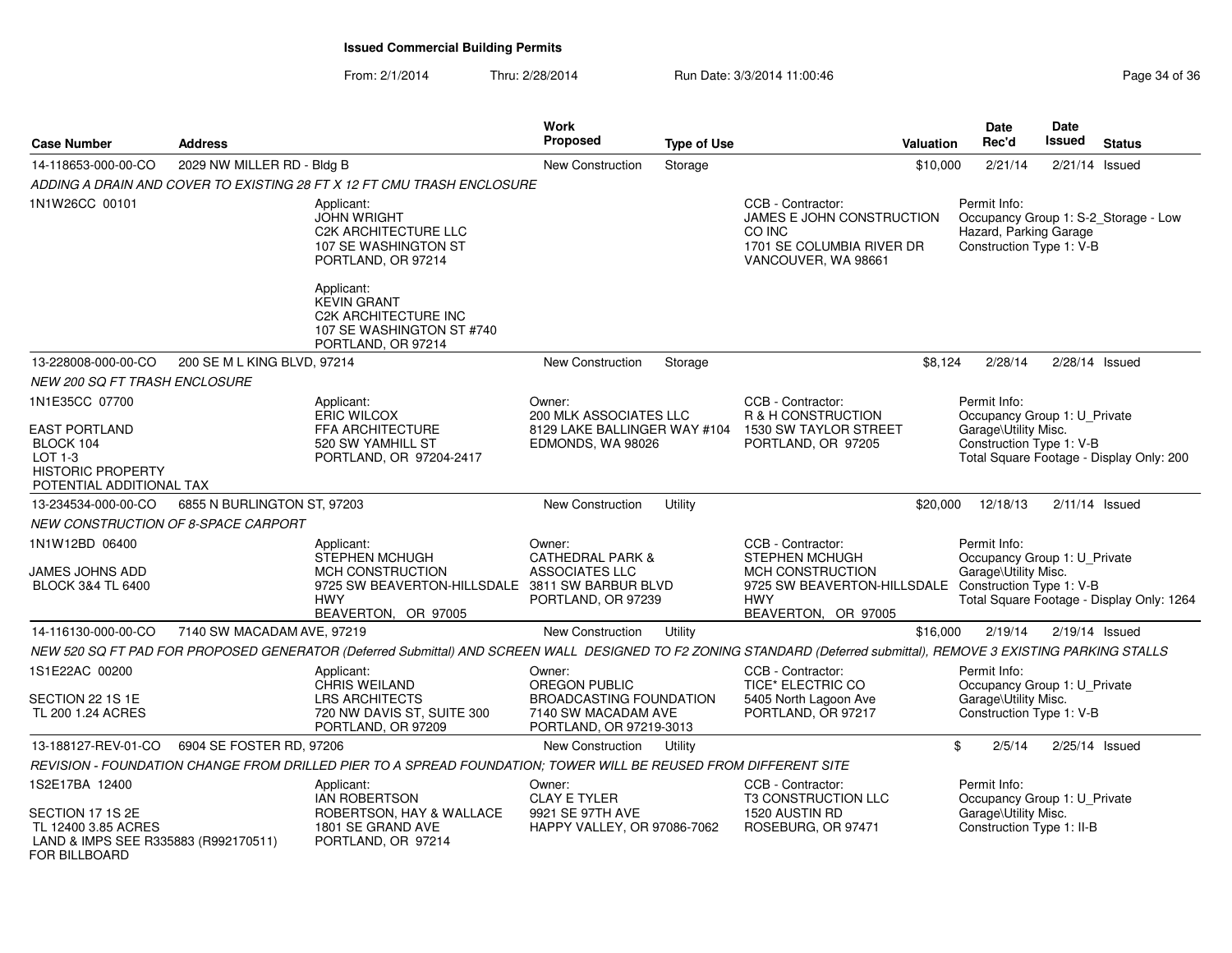| <b>Case Number</b>                                                                                | <b>Address</b>                 |                                                                                                                                                                                | <b>Work</b><br>Proposed                                                                                                                                         | <b>Type of Use</b> |                                                                                                                                                               | Valuation | <b>Date</b><br>Rec'd                                                                                       | <b>Date</b><br>Issued | <b>Status</b>                            |
|---------------------------------------------------------------------------------------------------|--------------------------------|--------------------------------------------------------------------------------------------------------------------------------------------------------------------------------|-----------------------------------------------------------------------------------------------------------------------------------------------------------------|--------------------|---------------------------------------------------------------------------------------------------------------------------------------------------------------|-----------|------------------------------------------------------------------------------------------------------------|-----------------------|------------------------------------------|
| 13-110195-DFS-01-CO                                                                               | 6217 SW GARDEN HOME RD, 97219  |                                                                                                                                                                                | New Construction                                                                                                                                                | Utility            |                                                                                                                                                               | \$300,000 | 1/28/14                                                                                                    | 2/19/14               | Issued                                   |
| DFS FOR POST TENSION                                                                              |                                |                                                                                                                                                                                |                                                                                                                                                                 |                    |                                                                                                                                                               |           |                                                                                                            |                       |                                          |
| 1S1E19CB 05700                                                                                    |                                | Applicant:                                                                                                                                                                     | Owner:                                                                                                                                                          |                    | CCB - Contractor:                                                                                                                                             |           | Permit Info:                                                                                               |                       |                                          |
| SECTION 19 1S 1E<br>TL 5700 0.33 ACRES                                                            |                                | PETER BOONE<br><b>TUALATIN VALLEY WATER</b><br><b>DISTRICT</b><br>1850 SW 170TH AVE<br>BEAVERTON, OR 97006                                                                     | GARDEN HOME WATER DISTRICT ALLEN OEST<br>6217 SW GARDEN HOME RD<br>PORTLAND, OR 97219-3140                                                                      |                    | <b>WARD HENSHAW</b><br>CONSTRUCTION CO INC.<br>PO BOX 950<br>CANBY, OR 97013                                                                                  |           | Occupancy Group 1: U_Private<br>Garage\Utility Misc.<br>Construction Type 1: V-B                           |                       |                                          |
| 13-104854-DFS-01-CO                                                                               | 2299 SE WATER AVE, 97214       |                                                                                                                                                                                | New Construction                                                                                                                                                | Utility            |                                                                                                                                                               | \$62,000  | 2/14/14                                                                                                    |                       | $2/14/14$ Issued                         |
| <b>DFS 1-TRUSSES</b>                                                                              |                                |                                                                                                                                                                                |                                                                                                                                                                 |                    |                                                                                                                                                               |           |                                                                                                            |                       |                                          |
| 1S1E03DD 00300                                                                                    |                                | Applicant:<br><b>KAREN KARLSSON</b><br><b>KLK CONSULTING</b><br>906 NW 23RD AVE<br>PORTLAND, OR 97210                                                                          | Owner:<br>OREGON MUSEUM OF SCIENCE<br>1945 SE WATER AVE<br>PORTLAND, OR 97214-3356<br>Owner:<br><b>INDUSTRY</b><br>1945 SE WATER AVE<br>PORTLAND, OR 97214-3356 |                    | CCB - Contractor:<br>Larry Margolin<br><b>STACY &amp; WITBECK INC</b><br>979 N Russell St.<br>PORTLAND, OR 97227                                              |           | Permit Info:<br>Occupancy Group 1: U_Private<br>Garage\Utility Misc.<br>Construction Type 1: II-B          |                       |                                          |
| 13-101229-000-00-CO                                                                               | 8300 SE MCLOUGHLIN BLVD, 97222 |                                                                                                                                                                                | New Construction                                                                                                                                                | Utility            |                                                                                                                                                               | \$400,076 | 1/7/13                                                                                                     |                       | 2/27/14 Issued                           |
|                                                                                                   |                                | Area of construction is north side of Johnson Creek outside the EZone. Includes 2 retaining walls, pedestrian access ramps and stairs and gravel ODOT maintenance access road. |                                                                                                                                                                 |                    |                                                                                                                                                               |           |                                                                                                            |                       |                                          |
| 1S1E24CC 00200<br>SECTION 24 1S 1E<br>TL 200 7.77 ACRES<br>SEE R330408 (R991240121) FOR BILLBOARD |                                | Applicant:<br><b>KAREN KARLSSON</b><br><b>KLK CONSULTING</b><br>906 NW 23RD AVE<br>PORTLAND, OR 97210                                                                          | Owner:<br>OREGON WORSTED CO<br>9701 SE MCLOUGHLIN BLVD<br>MILWAUKIE, OR 97222                                                                                   |                    | CCB - Contractor:<br><b>Bill Bruce</b><br>STACY & WITBECK INC/MOWAT<br>CONSTRUCTION CO A JOINT<br><b>VENTURE</b><br>403 SE CARUTHERS ST<br>PORTLAND, OR 97214 |           | Permit Info:<br>Occupancy Group 1: U Private<br>Garage\Utility Misc.<br>Construction Type 1: V-B           |                       |                                          |
| 09-152181-000-00-CO                                                                               | 9455 SW BARBUR BLVD, 97219     |                                                                                                                                                                                | New Construction                                                                                                                                                | Utility            |                                                                                                                                                               | \$7,836   | 2/18/14                                                                                                    | $2/18/14$ Issued      |                                          |
|                                                                                                   |                                | NEW TRASH ENCLOSURE FOR TACO TIME; PARKING LOT MODIFICATIONS                                                                                                                   |                                                                                                                                                                 |                    |                                                                                                                                                               |           |                                                                                                            |                       |                                          |
| 1S1E29BD 04000<br><b>BRUGGER VIEW</b><br><b>BLOCK 1 TL 4000</b>                                   |                                | Applicant:<br>EDWARD RADULESCU<br><b>EPR DESIGN</b><br>825 NE 20TH AVE SUITE 202<br>PORTLAND OR 97232                                                                          | Owner:<br>MICHAEL M CHUNG<br>4839 SE 174TH AVE<br>PORTLAND, OR 97236-1601<br>Owner:<br><b>HYUN S CHUNG</b><br>4839 SE 174TH AVE<br>PORTLAND, OR 97236-1601      |                    | CCB - Contractor:<br><b>SAMUEL PEIA</b><br>9347 SW 35TH AVE<br>PORTLAND OR 97219                                                                              |           | Permit Info:<br>Occupancy Group 1: S-1 Storage -<br>Moderate Hazard, Warehouse<br>Construction Type 1: V-B |                       | Total Square Footage - Display Only: 150 |
| 13-234526-000-00-CO                                                                               | 6855 N BURLINGTON ST, 97203    |                                                                                                                                                                                | <b>New Construction</b>                                                                                                                                         | Utility            |                                                                                                                                                               | \$10,000  | 12/18/13                                                                                                   |                       | $2/11/14$ Issued                         |
|                                                                                                   |                                | NEW CONSTRUCTION OF 4-SPACE CARPORT & SITE RETAINING WALL ADJACENT TO PARKING LOT /*** REFUND REQUEST ROUTED TO KPERKINS 12/31/2013 ***/                                       |                                                                                                                                                                 |                    |                                                                                                                                                               |           |                                                                                                            |                       |                                          |
| 1N1W12BD 06400                                                                                    |                                | Applicant:                                                                                                                                                                     | Owner:                                                                                                                                                          |                    | CCB - Contractor:                                                                                                                                             |           | Permit Info:                                                                                               |                       |                                          |
| JAMES JOHNS ADD<br><b>BLOCK 3&amp;4 TL 6400</b>                                                   |                                | STEPHEN MCHUGH<br>MCH CONSTRUCTION<br>9725 SW BEAVERTON-HILLSDALE<br><b>HWY</b><br>BEAVERTON, OR 97005                                                                         | <b>CATHEDRAL PARK &amp;</b><br><b>ASSOCIATES LLC</b><br>3811 SW BARBUR BLVD<br>PORTLAND, OR 97239                                                               |                    | STEPHEN MCHUGH<br>MCH CONSTRUCTION<br>9725 SW BEAVERTON-HILLSDALE<br><b>HWY</b><br>BEAVERTON, OR 97005                                                        |           | Occupancy Group 1: U Private<br>Garage\Utility Misc.<br>Construction Type 1: V-B                           |                       | Total Square Footage - Display Only: 643 |